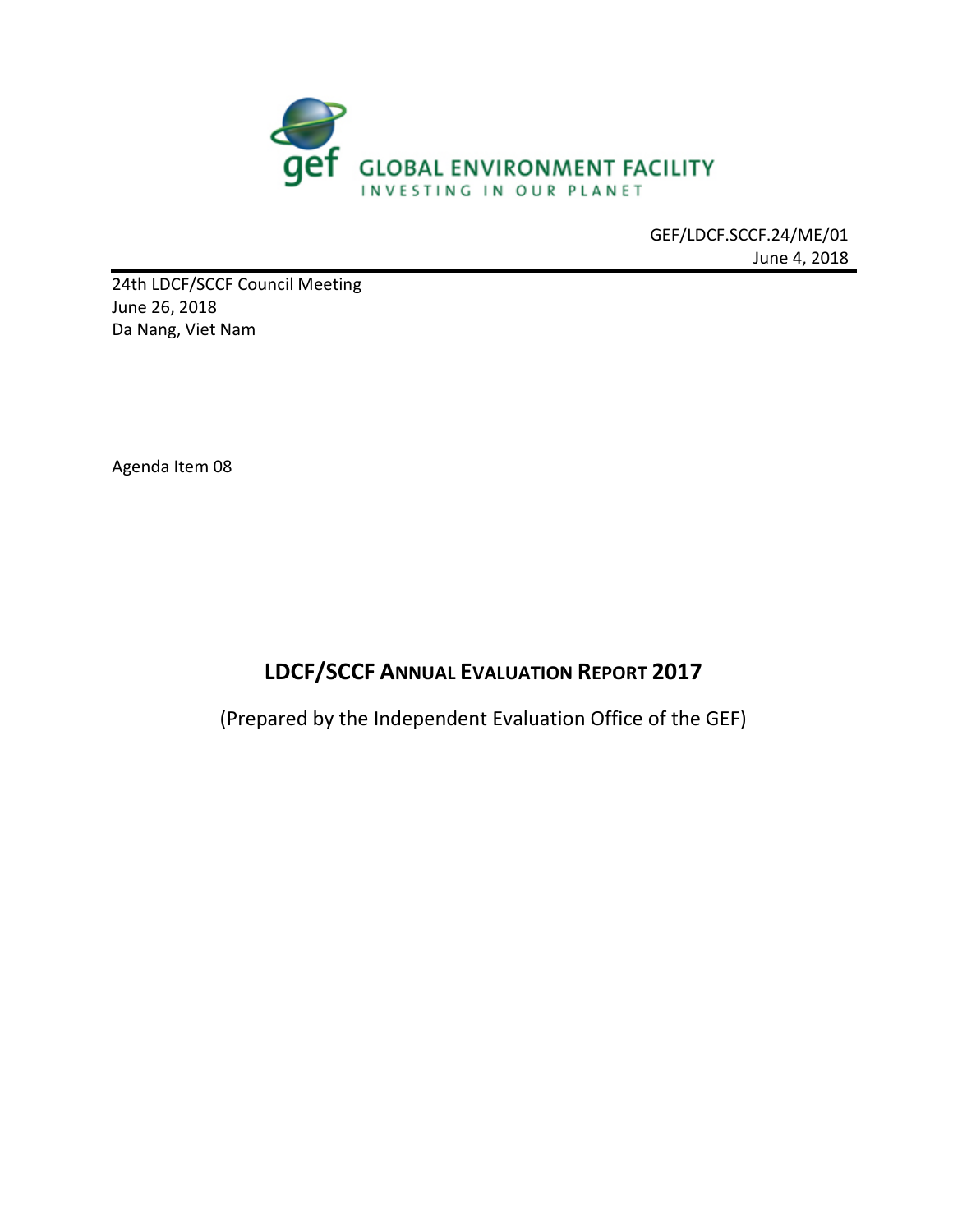| <b>TABLE OF CONTENTS</b> |  |  |  |  |
|--------------------------|--|--|--|--|
|--------------------------|--|--|--|--|

## **TABLES**

| Table 1: Outcome, Sustainability and M&E Ratings of Completed LDCF and SCCF Projects Part of |  |
|----------------------------------------------------------------------------------------------|--|
|                                                                                              |  |
|                                                                                              |  |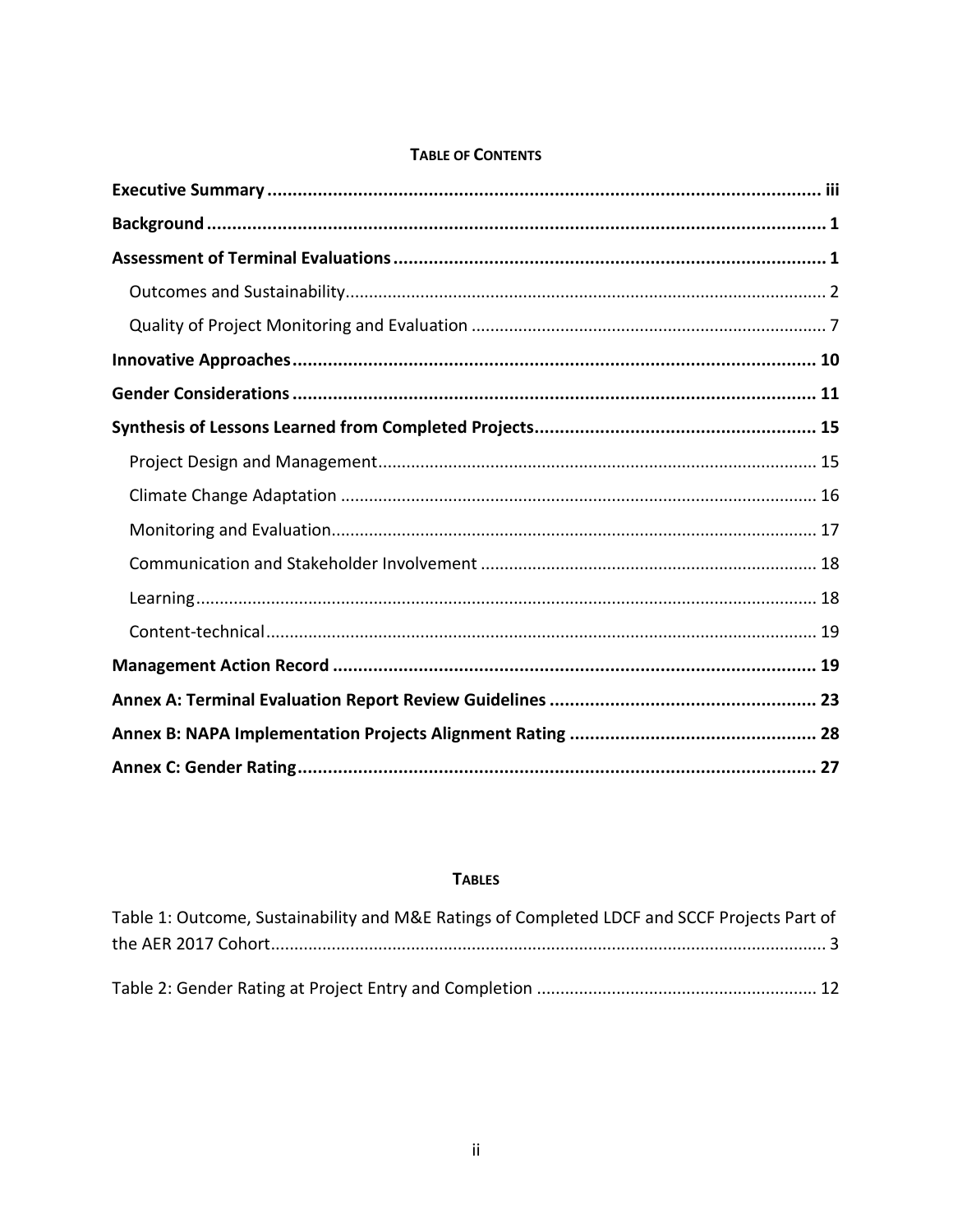#### <span id="page-2-0"></span>**EXECUTIVE SUMMARY**

1. The LDCF/SCCF Annual Evaluation Report (AER), prepared by the Independent Evaluation Office (IEO) of the GEF, analyzes outcome, sustainability and M&E ratings. It also assesses innovative approaches, gender consideration and lessons learned. This fifth Annual Evaluation Report covers 19 completed projects, having a combined value of \$249.54 million, with the UNDP being the lead agency for most projects.

2. Seven national projects, mostly LDCF, focused on climate risks and resilience of vulnerable coastal areas, with the Bangladesh project having an afforestation emphasis. Several of these projects concentrated on capacity development (Bangladesh, Djibouti, Tuvalu, Guinea, and Haiti) and demonstrations and pilots (Mexico, Tuvalu, Guinea, Haiti and Cambodia). Three projects in Ethiopia, Mali and Morocco, two LDCF and one SCCF, focused on agriculture and farmers' adaptive capacity towards climate change. Two projects, in the Comoros and Swaziland, focused on adaptive capacities to address climate change risks in watersheds and water resources management. The projects in Vietnam and Azerbaijan tackled climate change risk in mountainous landscapes. The remaining national projects focused on a range of climate risks and resilience themes, being climate change health impacts, wildfire hazards, tourism, and extreme weather early warning systems. One global project focused on transfer of relevant adaptation technology.

3. Roughly 70 percent of completed projects had outcome ratings in the satisfactory range. These projects shared the following commonalities; they had objectives that were relevant to the GEF, achieved their overarching objective and delivered on most planned outcome areas within budget and within the projected timeframe. In the case of the LDCF projects, they were explicit actions derived from the countries' NAPAs and targeting specific climate threats or vulnerabilities as identified in the NAPAs. Two projects rated highly satisfactory were in addition highly aligned with country priorities, effective and efficient in reaching project results, applied an adaptive management approach and had a strong and inclusive project partnership structure. Six projects were rated moderately unsatisfactory. Slow recruitment, high turnover and capacity constraints of project staff, the absence or slow negotiation of memorandums of understanding and partnership agreements, and knock-on effects of delays in one activity on subsequent project activities, are commonalities of projects rated moderately unsatisfactory.

4. In terms of the sustainability of outcomes, roughly 60 percent of completed projects received ratings in the likely range. A lack of robust planning for sustainability, uncertainty regarding future funding, and the absence of support programs or formalized structures for the maintenance of infrastructure developed as part of the pilots, are all factors that might negatively impact the likelihood of sustainability. A lack of ownership, a lack of supporting policy changes, political uncertainty, and—again—a lack of funding beyond the project's timeline, are all factors linked to sustainability ratings in the unlikely range.

5. The results on outcome ratings for this year's cohort of projects are lower than the outcome ratings for projects reviewed as part of the AER 2016 and AER 2015. The ratings of the AER 2016 and AER 2015 were combined to get to a size-wise comparable grouping of 16 projects. Of these 16 projects 14 received an outcome rating in the satisfactory range. Looking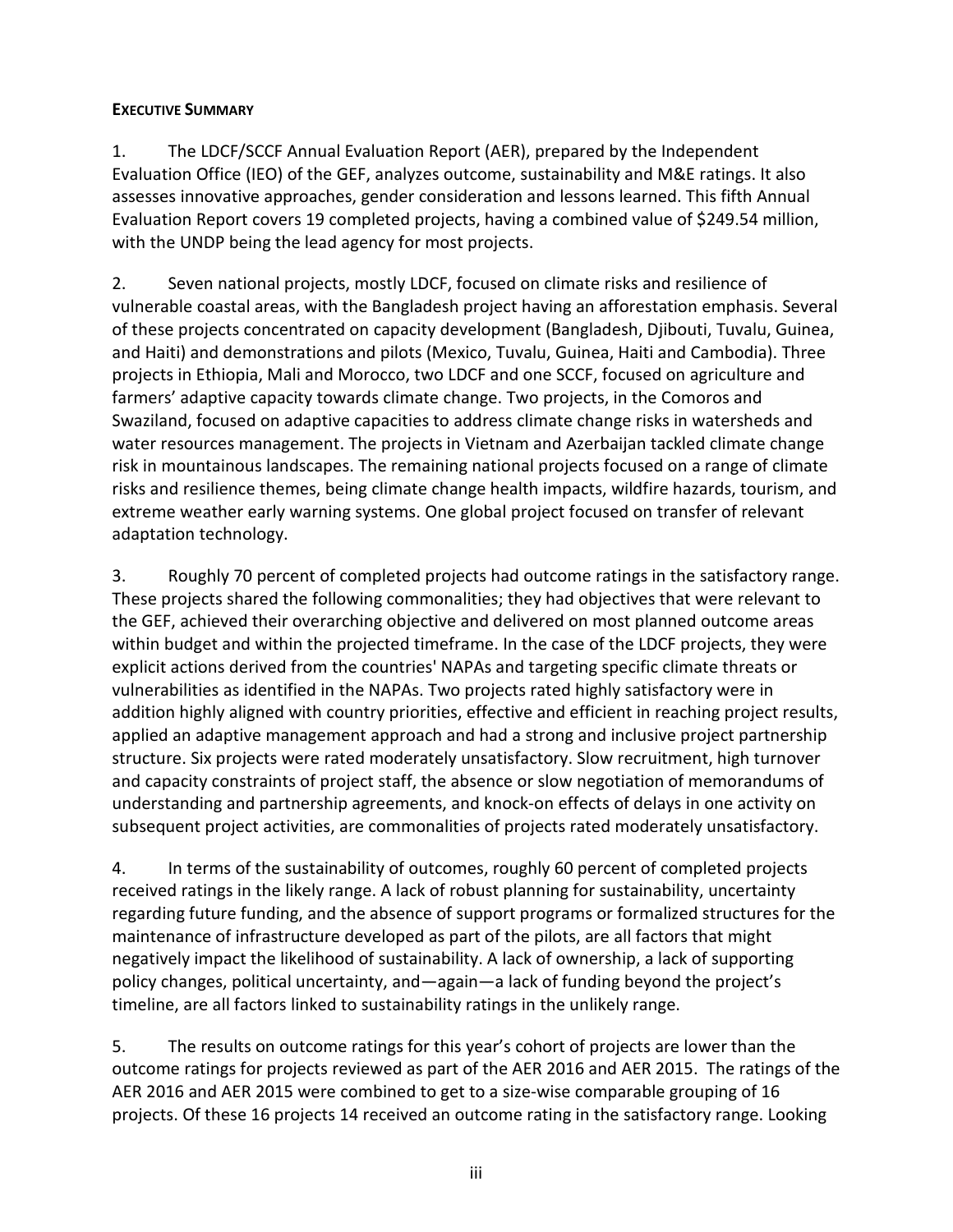at the 2015 and 2016 cohorts' sustainability ratings, 11 projects received ratings in the likely range, four projects were rated moderately unlikely on sustainability, while one project was not rated for sustainability.

6. Over 60 percent of projects received 'M&E design at entry' ratings in the satisfactory range. Projects rated satisfactory followed established Agency and GEF procedures in line with the project size, including a M&E plan, time frame with M&E milestones, and an explicit and adequate budget for M&E tasks. Project results frameworks were included, but there was room for improvement when it comes to the indicators in these results frameworks. Projects rated in the unsatisfactory range reported a range of issues, but many of these issues related to the selection and quality of indicators.

7. Almost all projects that were rated in the satisfactory range for 'M&E design at entry' were equally rated in the satisfactory range for the 'M&E plan implementation' element. M&E systems were in place and allowed the timely tracking of results and progress toward project objectives, and most of the projects made effective use of the findings of their mid-term review and applied adaptive management approaches. Projects rated in the unsatisfactory range shared the following commonalities; difficulties in operationalizing key indicators, focus on monitoring and reporting of outputs but limited attention to monitoring and reporting of progress, and on indicators at the outcome and impact levels. Their TE's also indicated that data collection could have been more systematic.

8. The 'M&E design at entry' and 'M&E plan implementation' ratings for this year's cohort are comparable to the ratings for projects reviewed as part of the AER 2016 and AER 2015.

9. Most projects assessed contain innovative elements, for example the introduction of drought and stress-resistant crops, the use of consultative community committees, and the application of slow filtration in the community water supply schemes.

10. The focus of the gender assessment was on three gender considerations: (i) gender disaggregation of output and outcome indicator data, (ii) explicit gender considerations in the description of the project activities, and (iii) the existence of an overarching women inclusion, empowerment and/or gender mainstreaming strategy or approach. These three considerations translated into a gender rating. Seven projects had a similar gender rating at entry and upon completion, while equally six projects improved and six projects worsened their gender rating from entry to completion. None of the projects were rated gender-mainstreamed although there was a slight overall improvement with less projects being rated gender blind upon completion.

11. Most lessons learned do not relate to earlier identified innovations, but often relate to standard good practice elements in project management, communication, stakeholder involvement, M&E and knowledge management. A summary of lessons learned is provided below: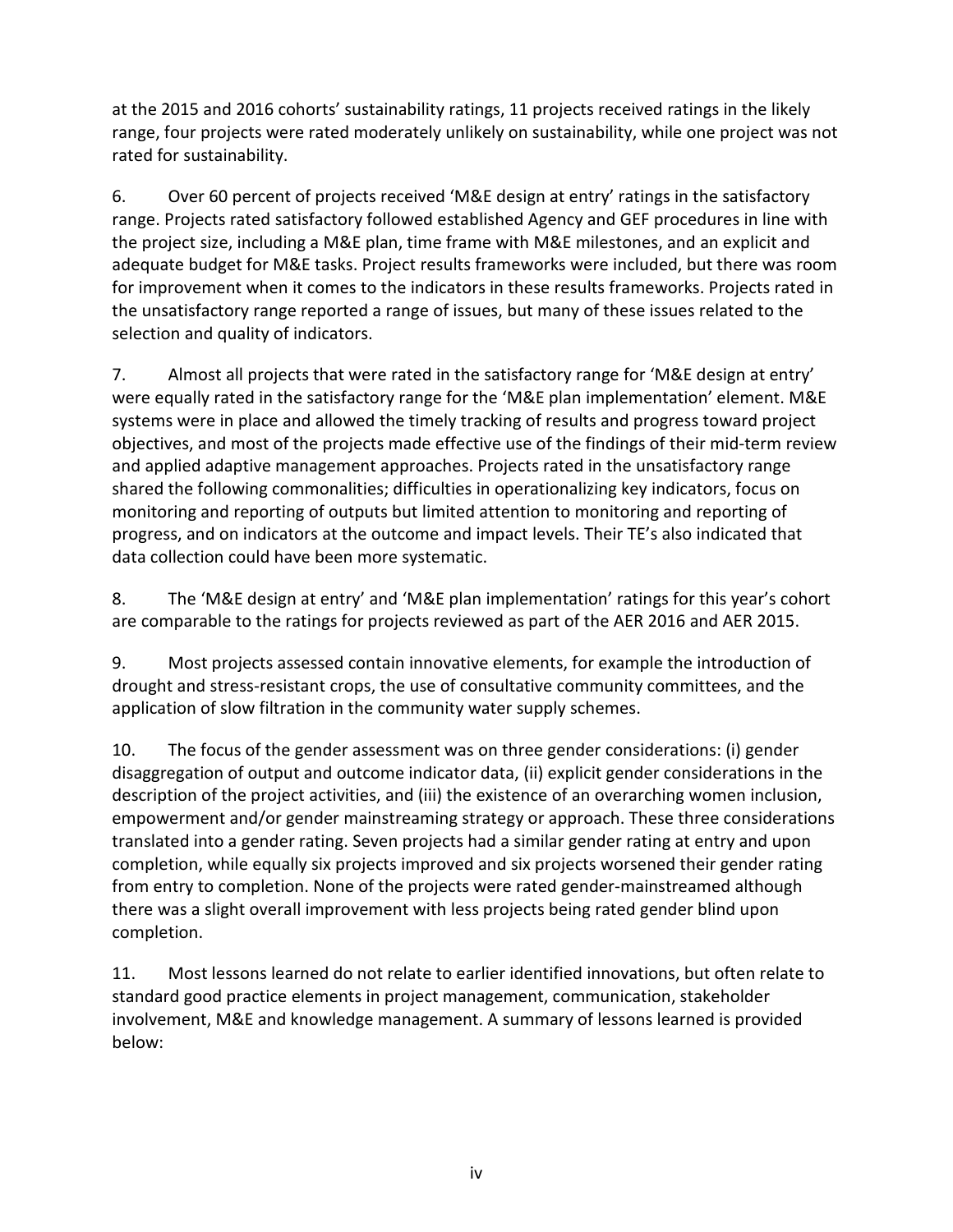- (a) The complexity of institutional project arrangements should be informed by a project's contextual factors and financial size, and take into account in-country capacities.
- (b) Climate change adaptation efforts should be contextually informed. Finding an appropriate mix of bottom-up vs. policy-level and short-term vs long-term benefits is seen as effective.
- (c) Monitoring and evaluation should start with a thorough baseline assessment, should be well budgeted, and used as part of essential management tools.
- (d) Longer-term evaluation is advised if a project's maximum impact is expected beyond the project's time horizon.
- (e) Beneficiaries might not always be clear on a project's boundaries. Complementarities between projects should be clearly communicated.
- (f) Using participatory approaches and a large project steering committee could ensure project ownership and wider collaboration.
- (g) Larger projects would benefit from a dedicated communication specialist.
- (h) Well planned study tours and participation in forums aids capacity building.
- (i) Community water supply schemes need formalized and paid management structures if they grow to a certain size.
- (j) Reforestation efforts should be built upon a thorough analysis of deforestation factors.

12. The AER ends with a summary of the GEF Management Action Record tracking of the level of adoption of two LDCF/SCCF Council decisions: June 2016 decision on recommendations of the Program Evaluation of the LDCF; and May 2017 decision on recommendations of the Program Evaluation of the SCCF. The progress of adoption of both decisions is rated 'medium' and the IEO will continue to track the adoption of both decisions.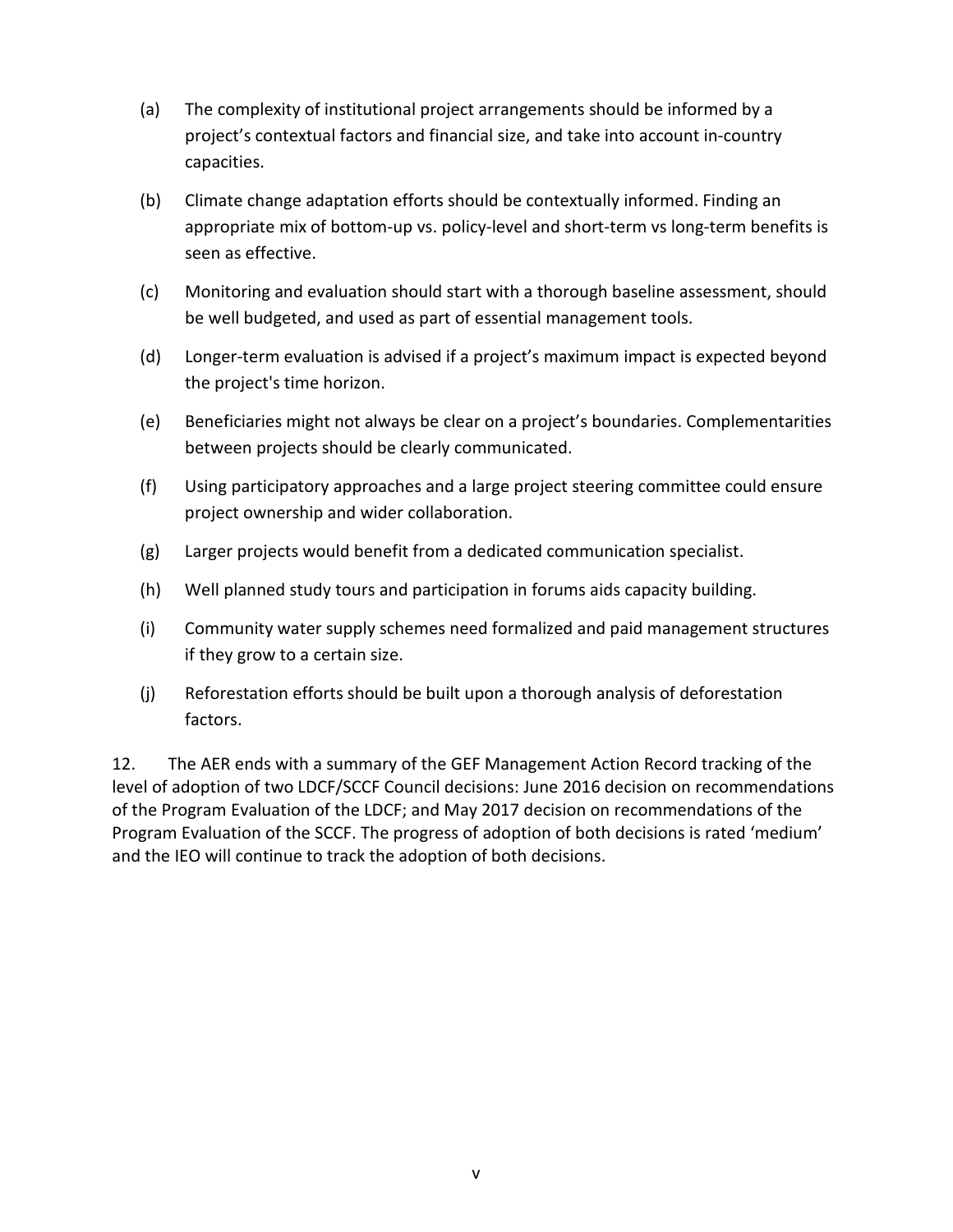# <span id="page-5-0"></span>**BACKGROUND**

1. Highlight: The LDCF/SCCF Annual Evaluation Report analyzes outcome, sustainability and M&E ratings. It also assesses innovative approaches, gender consideration and lessons learned.

2. The Least Developed Countries Fund/Special Climate Change Fund (LDCF/SCCF) Annual Evaluation Report (AER) 2017—prepared by the Independent Evaluation Office (IEO) of the GEF—presents an assessment of project outcomes and sustainability, and quality of project monitoring and evaluation and innovative approaches. The assessment is based on an analysis of the ratings and information provided in TEs that have been received in the calendar year 2017, and are first reviewed by the IEO and/or the evaluation offices of GEF Agencies. See annex A for details on the Terminal Evaluation Report review guidelines.

3. A review of innovative approaches used in the projects took place. Projects and approaches are regarded as innovative if they are deliberately applied to tackle an issue, and these approaches (a) have not been used before in the project area, and/or (b) have not been used before to tackle this specific issue. An innovative approach needs to be (c) widely replicable, and this should be possible (d) at low economic cost.

4. Gender considerations and a synthesis of lessons learned from the 2017 cohort of completed projects is also part of this year's AER. The focus of the gender assessment was on: (a) gender disaggregation of indicator data, (b) explicit gender considerations in the description of the project activities, and (c) the existence of an overarching women inclusion, empowerment and/or gender mainstreaming strategy or approach. This assessment formed the basis for project gender ratings at entry and after project completion.

# <span id="page-5-1"></span>**ASSESSMENT OF TERMINAL EVALUATIONS**

5. Highlight: This fifth Annual Evaluation Report covers 19 completed projects, having a combined value of \$249.54 million, with the UNDP being the lead agency for most projects.

6. This is the fifth year that completed LDCF/SCCF projects are reported on in the IEO Terminal Evaluation dataset, used for the Annual Performance Reports (APRs) to the GEF Council and the LDCF/SCCF Annual Evaluation Reports (AERs) to the LDCF/SCCF Council. In the APR 2017 cohort of TEs there are 11 completed projects that received funding from the LDCF and eight completed projects that received funding from the SCCF. These projects account for \$33.81 million in LDCF funding \$30.05 million in SCCF funding and \$249.54 million and \$293.68 million in co-funding respectively. Geographically, one project is global, 11 are from the African region, five are from the Asia and Pacific region, two are from the Latin America and Caribbean region, and one project is from the Europe and Central Asia region. The United Nations Development Programme was the lead agency for 13 projects, the United Nations Environment Programme for three, the World Bank led two projects, and one project was led by the Asian Development Bank. Most of the projects (17) are full-size while two are medium-size.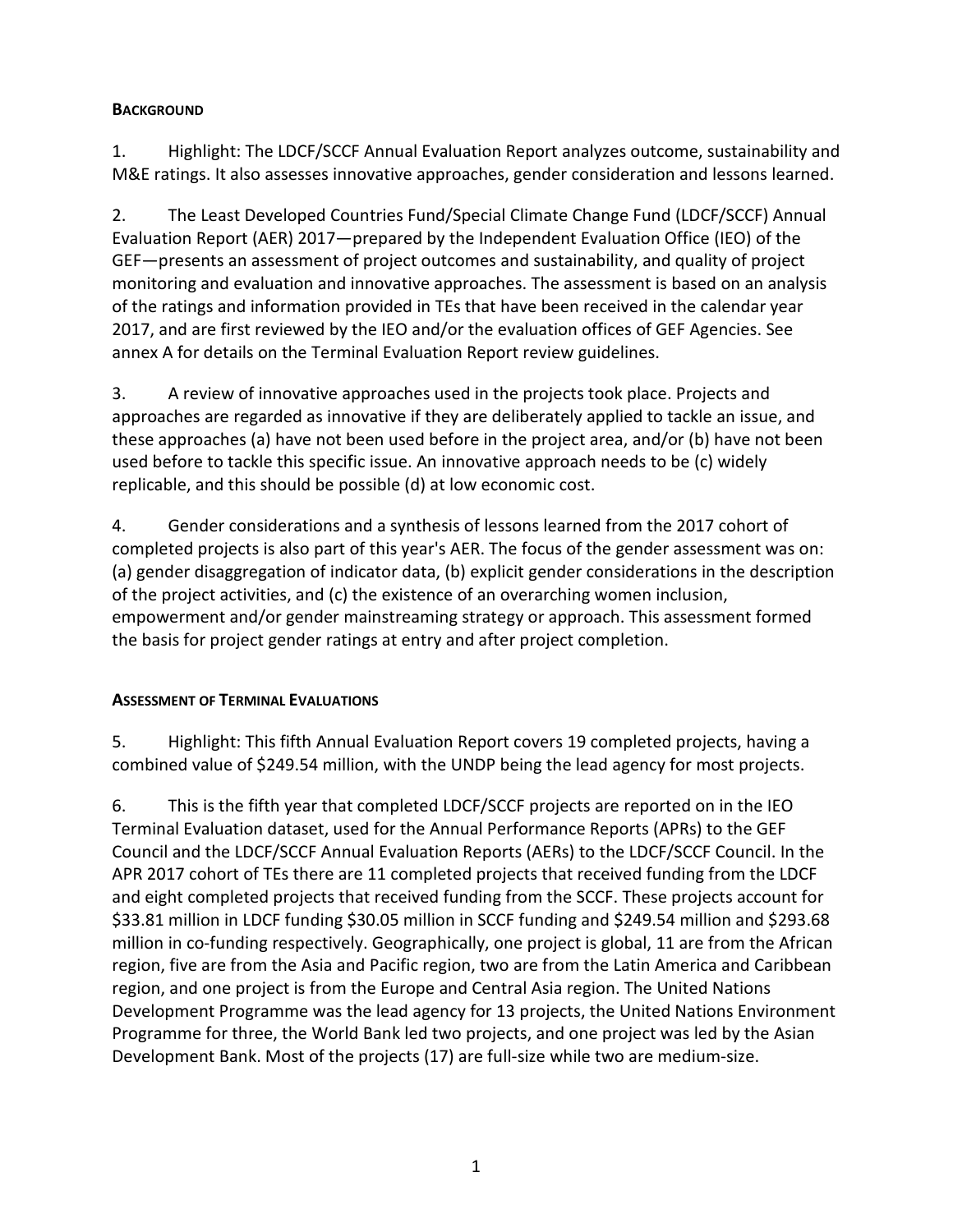## <span id="page-6-0"></span>**Outcomes and Sustainability**

- 7. The highlights of this section are:
	- (a) Projects focus on climate risks and resilience of vulnerable coastal areas, watershed areas, mountainous landscapes, and agriculture and farmers' adaptive capacity.
	- (b) About 70 percent of projects had outcome ratings in the satisfactory range, and the remaining six projects were all rated moderately unsatisfactory.
	- (c) All LDCF projects were aligned with their NAPA report's country priorities.
	- (d) Roughly 60 percent of completed projects received sustainability ratings in the likely range.

8. Table 1 provides summary information and ratings for the AER 2017 cohort of 19 completed LDCF/SCCF projects. Given the small number of completed projects to date, these projects are not representative of the full range of objectives and approaches of the two funds.

9. Almost half of the 18 national projects focused on climate risks and resilience of vulnerable coastal areas. These projects include Adaptation to Climate Change Impacts on the Coastal Wetlands in Mexico (GEF ID 3159), Community-Based Adaptation to Climate Change through Coastal Afforestation in Bangladesh (GEF ID 3287), Implementing NAPA (National Adaptation Programme of Action Priority Interventions to Build Resilience in the most Vulnerable Coastal Zones in Djibouti (GEF ID 3408), Increasing Resilience of Coastal Areas and Community Settlements to Climate Change in Tuvalu (GEF ID 3694), Increased Resilience and Adaptation to Adverse Impacts of Climate Change in Guinea's Vulnerable Coastal Zones in Guinea (GEF ID 3703), Strengthening Adaptive Capacities to Address Climate Change Threats on Sustainable Development Strategies for Coastal Communities in Haiti (GEF ID 3733), and Vulnerability Assessment and Adaptation Programme for Climate Change in the Coastal Zone of Cambodia Considering Livelihood Improvement and Ecosystems (GEF ID 3890). Several of these projects concentrated on capacity development (Bangladesh, Djibouti, Tuvalu, Guinea, and Haiti) and demonstrations and pilots (Mexico, Tuvalu, Guinea, Haiti and Cambodia).

10. Three projects focused on agriculture and farmers' adaptive capacity towards climate change. The objective of the project in Mali, Enhancing Adaptive Capacity and Resilience to Climate Change in the Agriculture Sector (GEF ID 3776) was to enhance adaptive capacities of vulnerable rural populations to the additional risks posed by climate change on agricultural production and food security. Integrating Climate Change in the Implementation of the Plan Maroc Vert Project in Morocco (GEF ID 3967) aimed to strengthen the capacity of public and private institutions and of farmers for integrating climate change adaptations in projects directed to small farmers. The project Promoting Autonomous Adaptation at the community level in Ethiopia (GEF ID 4222) focused on supporting local communities and administrations at the lowest level of government to design and implement adaptation actions aimed at reducing vulnerability and building resilience, especially in those communities that are particularly vulnerable.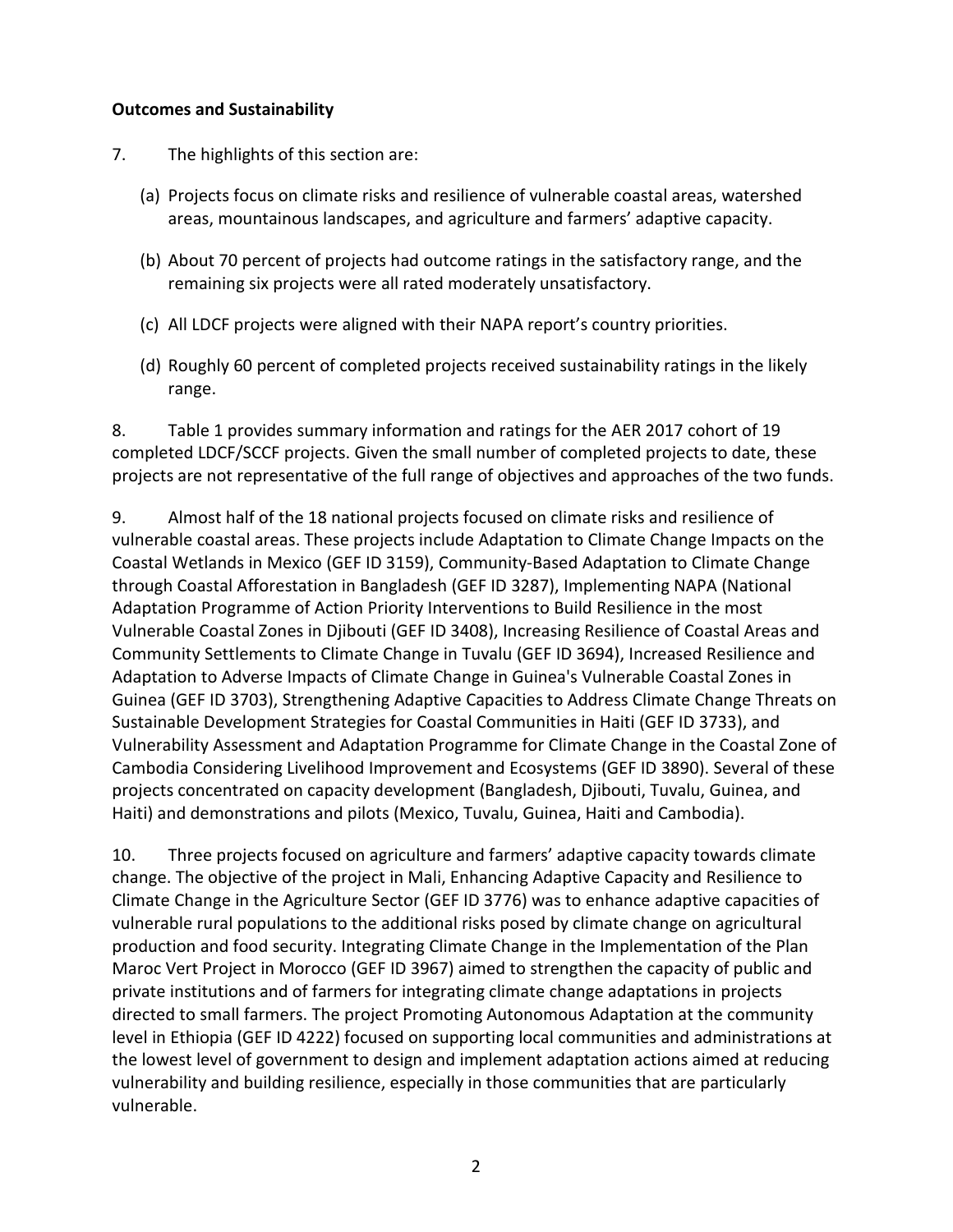<span id="page-7-0"></span>

| <b>GEF</b><br>ID | Fund        | Agency               | Project title                                                                                                       | Country    | LDCF/SCCF<br>Grant<br>$(M$)^1$ | Outcome<br>rating <sup>2</sup> | Sustainability<br>rating $3$ | M&E<br>design<br>at entry<br>rating <sup>2</sup> | M&E plan<br>implementa<br>tion rating <sup>2</sup> |
|------------------|-------------|----------------------|---------------------------------------------------------------------------------------------------------------------|------------|--------------------------------|--------------------------------|------------------------------|--------------------------------------------------|----------------------------------------------------|
| 3103             | <b>SCCF</b> | ADB/<br><b>UNDP</b>  | Climate-resilient Infrastructure in Northern<br>Mountain Province of Vietnam                                        | Vietnam    | 3.40                           | MU                             | ML                           | <b>MU</b>                                        | <b>MU</b>                                          |
| 3159             | <b>SCCF</b> | World<br><b>Bank</b> | Adaptation to Climate Change Impacts on the<br>Coastal Wetlands                                                     | Mexico     | 4.50                           | <b>MS</b>                      | ML                           | <b>MU</b>                                        | MU                                                 |
| 3218             | <b>SCCF</b> | <b>UNDP</b>          | Integrating Climate Change into the<br>Management of Priority Health Risks                                          | Ghana      | 1.72                           | MU                             | <b>ML</b>                    | $\mathsf{U}$                                     | MU                                                 |
| 3287             | <b>LDCF</b> | <b>UNDP</b>          | Community-Based Adaptation to Climate<br>Change through Coastal Afforestation                                       | Bangladesh | 3.30                           | <b>HS</b>                      | $\mathsf{I}$                 | S.                                               | <b>HS</b>                                          |
| 3408             | <b>LDCF</b> | <b>UNEP</b>          | Implementing NAPA Priority Interventions to<br>Build Resilience in the most Vulnerable<br>Coastal Zones in Djibouti | Djibouti   | 2.07                           | MU                             | U                            | <b>MS</b>                                        | <b>MS</b>                                          |
| 3694             | <b>LDCF</b> | <b>UNDP</b>          | Increasing Resilience of Coastal Areas and<br>Community Settlements to Climate Change                               | Tuvalu     | 3.30                           | MU                             | <b>MU</b>                    | <b>MU</b>                                        | <b>MU</b>                                          |
| 3703             | <b>LDCF</b> | <b>UNDP</b>          | Increased Resilience and Adaptation to<br>Adverse Impacts of Climate Change in<br>Guinea's Vulnerable Coastal Zones | Guinea     | 2.97                           | MU                             | MU                           | <b>MU</b>                                        | MU                                                 |
| 3733             | <b>LDCF</b> | <b>UNDP</b>          | <b>Strengthening Adaptive Capacities to Address</b><br>Climate Change Threats on Sustainable                        | Haiti      | 3.50                           | <sub>S</sub>                   | MU                           | S.                                               | <b>MS</b>                                          |

#### <span id="page-7-3"></span><span id="page-7-2"></span><span id="page-7-1"></span>**Table 1: Outcome, Sustainability and M&E Ratings of Completed LDCF and SCCF Projects Part of the AER 2017 Cohort**

<sup>&</sup>lt;sup>1</sup> Amount excludes PPG grant and agency fees.

<sup>&</sup>lt;sup>2</sup> GEF/EF Agency six-point rating scale: Highly Satisfactory (HS), Satisfactory (S), Moderately Satisfactory (MS), Moderately Unsatisfactory (MU), Unsatisfactory (U), and Highly Unsatisfactory (HU).

<sup>&</sup>lt;sup>3</sup> GEF/GEF Agency four-point scale: Likely (L), Moderately Likely (ML), Moderately Unlikely (MU), and Unlikely (U). Alternatively, the rating might be Not Rated (NR).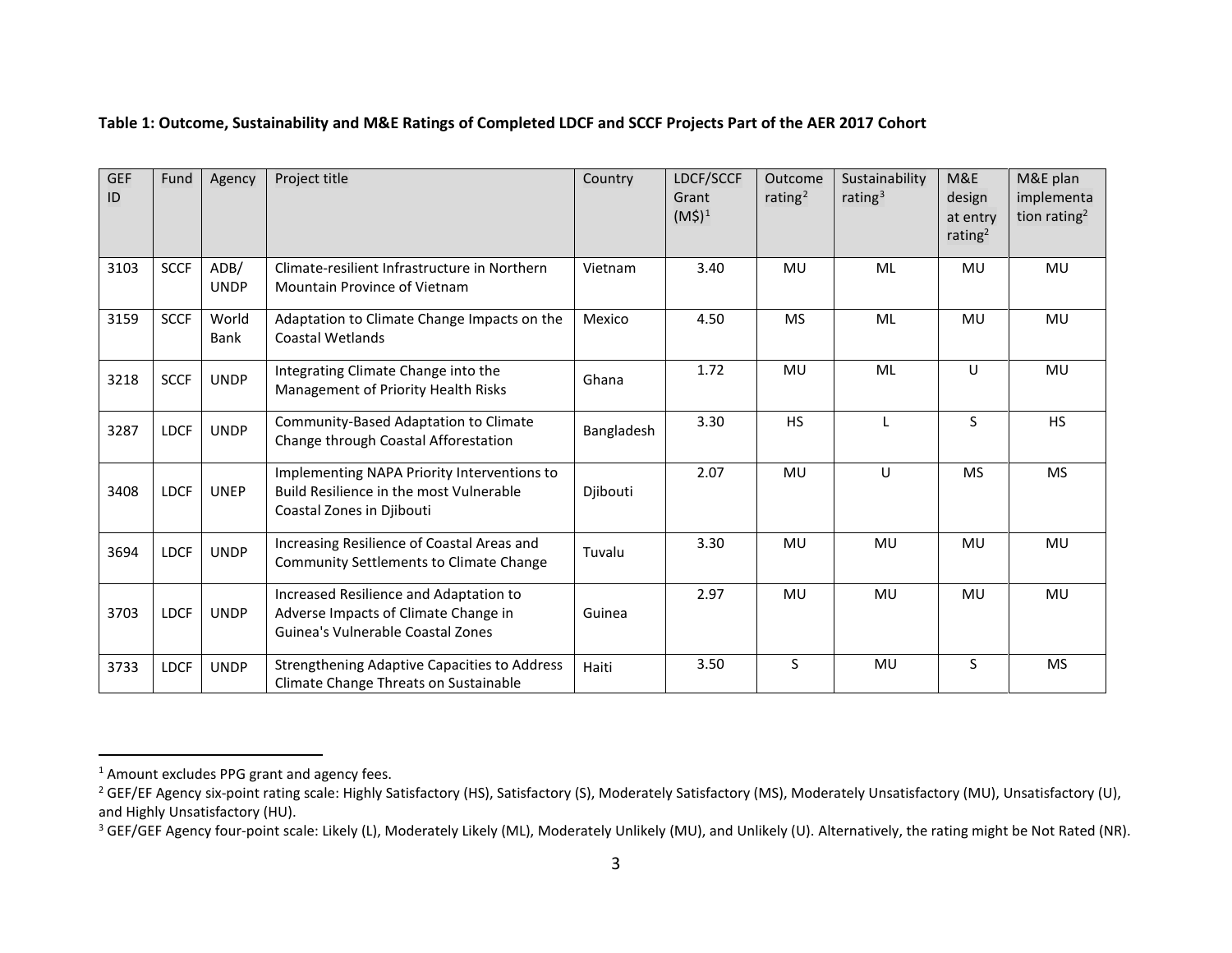| <b>GEF</b><br>ID | Fund        | Agency               | Project title                                                                                                                                                          | Country         | LDCF/SCCF<br>Grant<br>$(M$)^1$ | Outcome<br>rating $2$ | Sustainability<br>rating $3$ | M&E<br>design<br>at entry<br>rating $2$ | M&E plan<br>implementa<br>tion rating <sup>2</sup> |
|------------------|-------------|----------------------|------------------------------------------------------------------------------------------------------------------------------------------------------------------------|-----------------|--------------------------------|-----------------------|------------------------------|-----------------------------------------|----------------------------------------------------|
|                  |             |                      | Development Strategies for Coastal<br><b>Communities in Haiti</b>                                                                                                      |                 |                                |                       |                              |                                         |                                                    |
| 3776             | <b>LDCF</b> | <b>UNDP</b>          | <b>Enhancing Adaptive Capacity and Resilience</b><br>to Climate Change in the Agriculture Sector in<br>Mali                                                            | Mali            | 2.34                           | S                     | ML                           | <b>MS</b>                               | <b>MS</b>                                          |
| 3857             | <b>LDCF</b> | UNDP/<br><b>UNEP</b> | Adapting Water Resource Management in<br>Comoros to Increase Capacity to Cope with<br>Climate Change                                                                   | Comoros         | 3.74                           | <b>MS</b>             | ML                           | U                                       | U                                                  |
| 3890             | <b>LDCF</b> | <b>UNEP</b>          | <b>Vulnerability Assessment and Adaptation</b><br>Programme for Climate Change in the Coastal<br>Zone of Cambodia Considering Livelihood<br>Improvement and Ecosystems | Cambodia        | 1.64                           | S                     | MU                           | S.                                      | S.                                                 |
| 3907             | <b>SCCF</b> | <b>UNEP</b>          | <b>Technology Needs Assessments</b>                                                                                                                                    | Global          | 8.18                           | S                     | L                            | <sub>S</sub>                            | $\mathsf{S}$                                       |
| 3934             | <b>SCCF</b> | <b>UNDP</b>          | Reducing Disaster Risks from Wildfire Hazards<br>Associated with Climate Change                                                                                        | South<br>Africa | 3.54                           | <b>MS</b>             | ML                           | $\mathsf{S}$                            | <b>MS</b>                                          |
| 3967             | <b>SCCF</b> | World<br>Bank        | Integrating Climate Change in the<br>Implementation of the Plan Maroc Vert<br>Project                                                                                  | Morocco         | 4.35                           | <b>MS</b>             | MU                           | MU                                      | MU                                                 |
| 4222             | <b>LDCF</b> | <b>UNDP</b>          | Promoting Autonomous Adaptation at the<br>community level in Ethiopia                                                                                                  | Ethiopia        | 5.31                           | <b>HS</b>             | ML                           | S                                       | S                                                  |
| 4255             | <b>SCCF</b> | <b>UNDP</b>          | Adapting National and Transboundary Water<br>Resources Management to Manage the<br><b>Expected Climate Change</b>                                                      | Swaziland       | 1.67                           | S.                    | ML                           | S.                                      | S                                                  |
| 4261             | <b>SCCF</b> | <b>UNDP</b>          | Integrating climate change risks into water<br>and flood management by vulnerable                                                                                      | Azerbaijan      | 2.70                           | MU                    | MU                           | <b>MS</b>                               | <b>MS</b>                                          |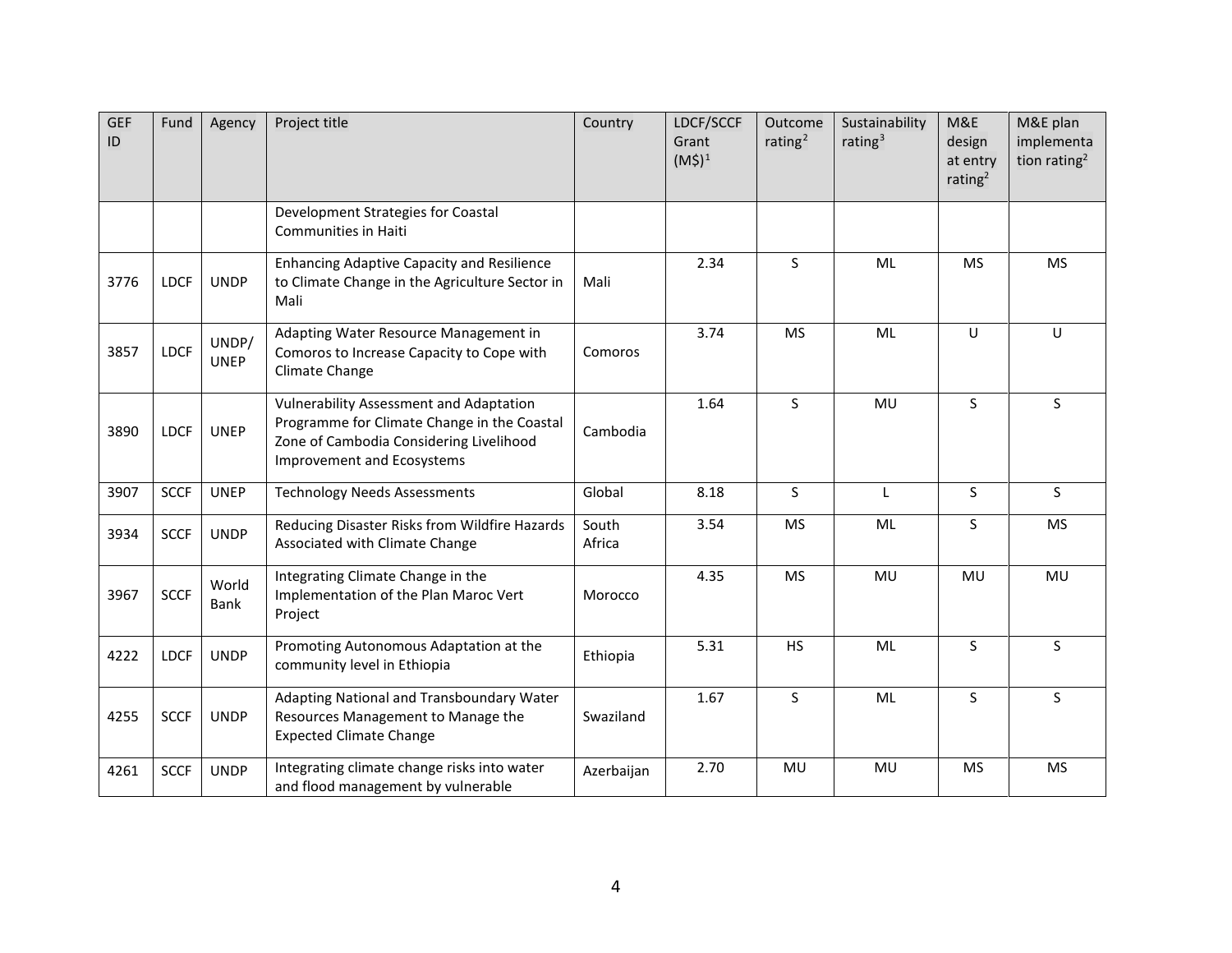| <b>GEF</b><br>ID | Fund        | Agency      | Project title                                                                                                                                                                | Country  | LDCF/SCCF<br>Grant<br>$(M\hat{S})^1$ | Outcome<br>rating <sup>2</sup> | Sustainability<br>rating $3$ | M&E<br>design<br>at entry<br>rating <sup>2</sup> | M&E plan<br>implementa<br>tion rating <sup>2</sup> |
|------------------|-------------|-------------|------------------------------------------------------------------------------------------------------------------------------------------------------------------------------|----------|--------------------------------------|--------------------------------|------------------------------|--------------------------------------------------|----------------------------------------------------|
|                  |             |             | mountainous communities in the Greater<br>Caucasus region of Azerbaijan                                                                                                      |          |                                      |                                |                              |                                                  |                                                    |
| 4431             | <b>LDCF</b> | <b>UNDP</b> | Increasing Climate Change Resilience of<br>Maldives through Adaptation in the Tourism<br>Sector                                                                              | Maldives | 1.65                                 | <b>MS</b>                      | MU                           |                                                  | MU                                                 |
| 5002             | <b>LDCF</b> | <b>UNDP</b> | Strengthening Climate Information and Early<br>Warning Systems in Western and Central<br>Africa for Climate Resilient Development and<br><b>Adaptation to Climate Change</b> | Benin    | 4.00                                 | <b>MS</b>                      | ML                           | S                                                |                                                    |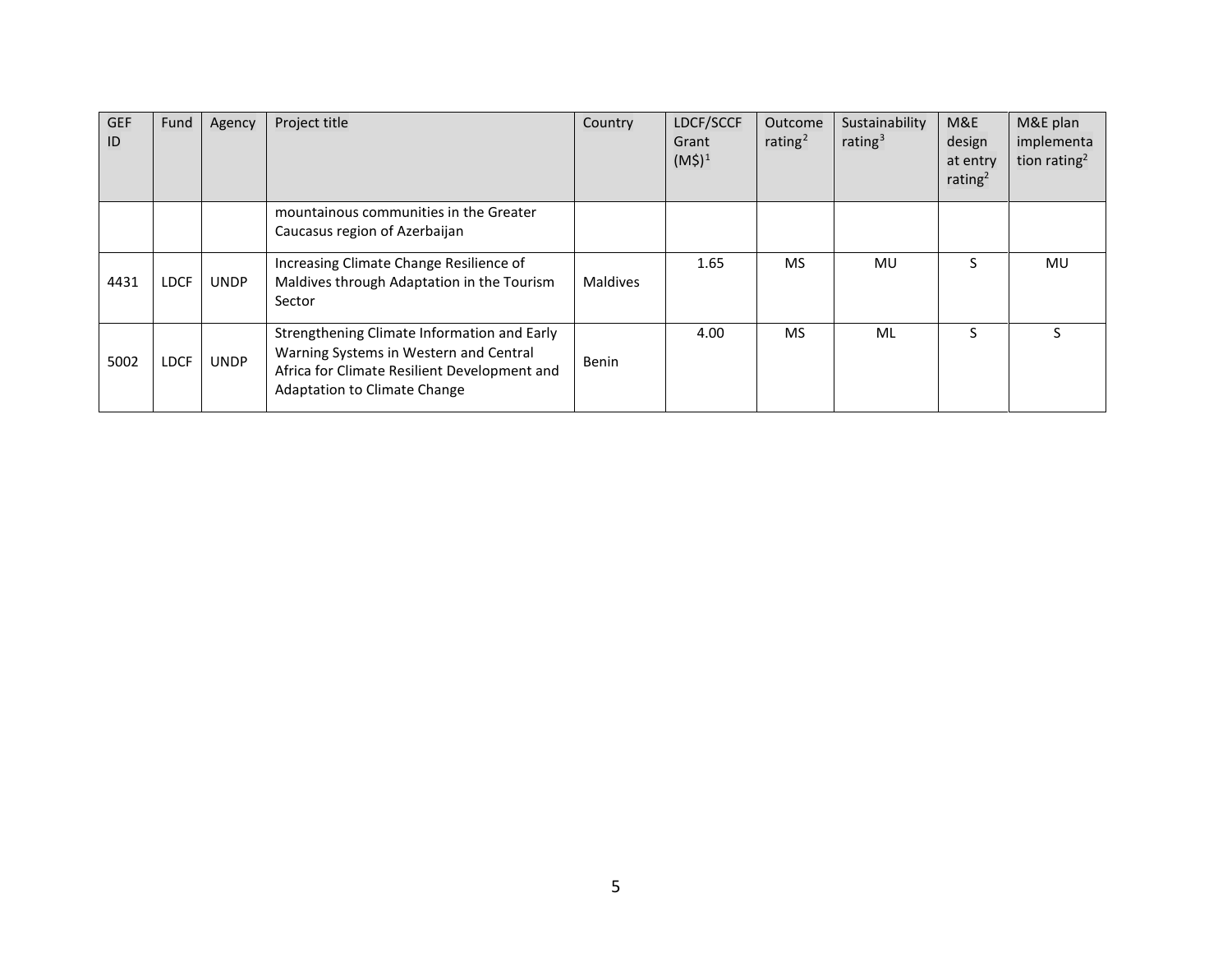11. Two projects focused on adaptive capacities to address climate change risks in watershed and water resources management: Adapting Water Resource Management in Comoros to Increase Capacity to Cope with Climate Change in Comoros (GEF ID 3857) and Adapting National and Transboundary Water Resources Management to Manage the Expected Climate Change in Swaziland (GEF ID 4255). The Comoros project aimed to reduce the risk of climate change on lives and livelihoods from impacts on water resources, while the project in Swaziland concentrated on integrating climate change risks into national policies, national programs and transboundary water negotiations.

12. The projects in Vietnam and Azerbaijan tackled climate change risk in mountainous landscapes. In Vietnam the Climate-resilient Infrastructure in Northern Mountain Province project (GEF ID 3103) focused on increasing the resilience and reducing vulnerability of local, critical economic infrastructure to the adverse impacts of climate change. The Integrating Climate Change Risks into Water and Flood Management by Vulnerable Mountainous Communities in the Greater Caucasus Region of Azerbaijan project (GEF ID 4261) aimed to strengthen technical capacities and demonstrations in water and flood management practices.

13. The remaining national projects focused on a range of climate risks and resilience themes. The objective of the project in Ghana, Integrating Climate Change into the Management of Priority Health Risks project (GEF ID 3218), was to identify, implement, monitor, and evaluate adaptations to reduce current and likely future burdens of malaria, diarrheal diseases, and meningococcal meningitis. The Reducing Disaster Risks from Wildfire Hazards Associated with Climate Change project in South Africa (GEF ID 3934) aimed to develop and implement integrated disaster risk management strategies to address climate changeinduced fire hazards and risks. The project Increasing Climate Change Resilience of Maldives through Adaptation in the Tourism Sector (GEF ID 4431) focused on increasing adaptive capacity of the tourism sector to respond to the impacts of climate change and invest in appropriate, no regrets adaptation measures. The project Strengthening Climate Information and Early Warning Systems in Western and Central Africa for Climate Resilient Development and Adaptation to Climate Change in Benin (GEF ID 5002) aimed to strengthen the weather, climate and hydrological monitoring capabilities, early warning systems and available information for responding to extreme weather and planning adaptation to climate change.

14. One of the 19 projects in the AER 2017 cohort is a global project, Technology Needs Assessments (GFE ID 3907), that focused on transfer of relevant adaptation technology. It concentrated on assisting countries to go beyond narrowly identifying technology needs and to develop national technology action plans for prioritized technologies that reduce greenhouse gas emissions, support adaptation to climate change, and are consistent with national development objectives.

# Outcome ratings

15. Thirteen of the completed projects had outcome ratings in the satisfactory range. Two projects, the Coastal Forestation project in Bangladesh (GEF ID 3287) and the Ethiopian Autonomous Adaptation project in (GEF ID 4222), were rated highly satisfactory. Both projects were highly in line with country priorities, effective and efficient in reaching project results,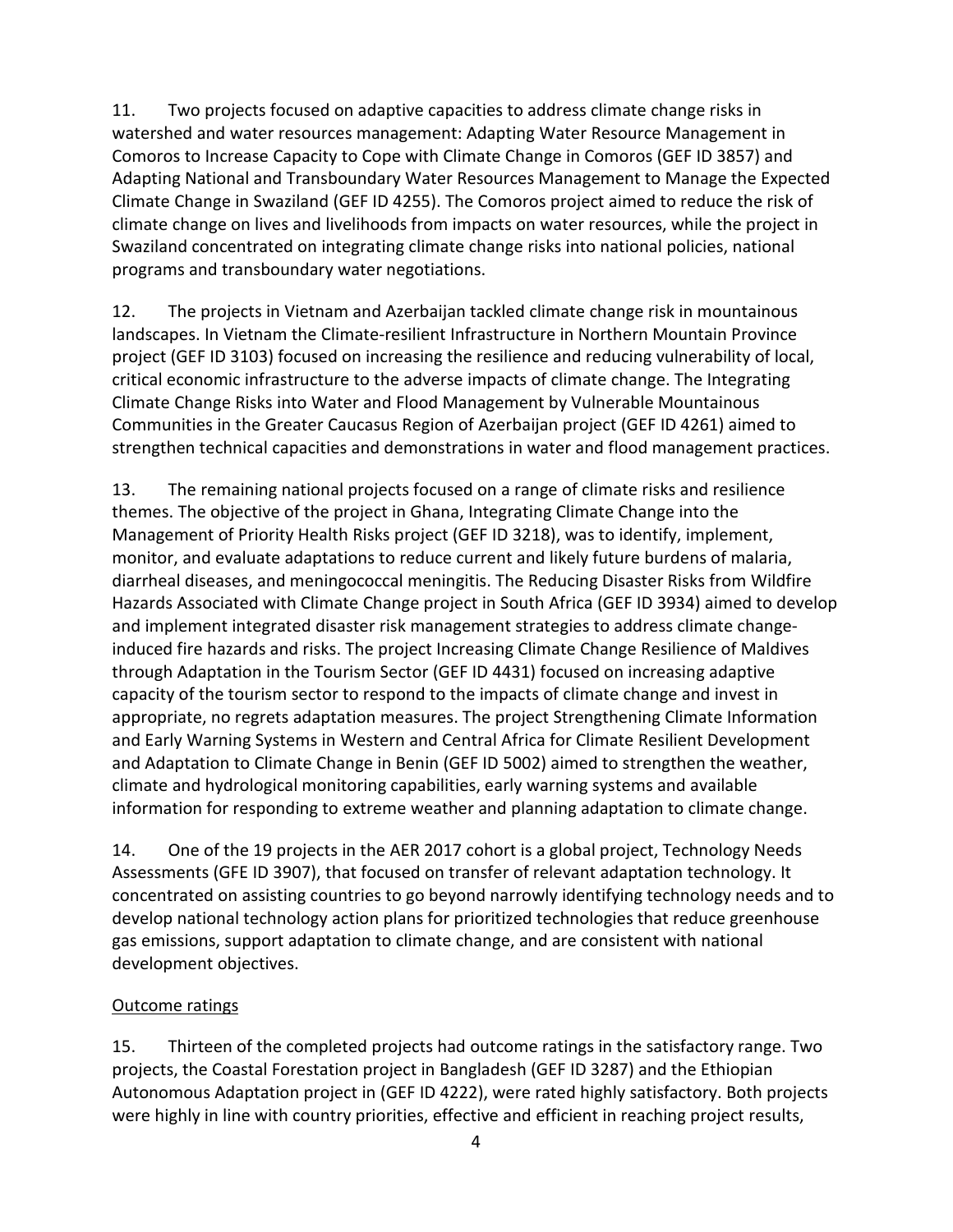applied an adaptive management approach, and had a strong and inclusive project partnership structure. Five projects had satisfactory outcomes including the global project, Technology Needs Assessments (GEF ID 3907), and national projects Development Strategies for Coastal Communities in Haiti (GEF ID 3733), Resilience in the Agriculture Sector in Mali (GEF ID 3776), Vulnerability Assessment in the Coastal Zone of Cambodia (GEF ID 3890), and Water Resources Management in Swaziland (GEF ID 4255).

16. The remaining six projects in the satisfactory range were rated moderately satisfactory for outcomes including Coastal Wetlands in Mexico (GEF ID 3159), Adapting Water Resource Management in Comoros (GEF ID 3857), Disaster Risks from Wildfire Hazards in South Africa (GEF ID 3934), the Moroccan Implementation of the Plan Maroc Vert in (GEF ID 3967), Tourism Sector project in Maldives (GEF ID 4431), and Early Warning Systems in Benin (GEF ID 5002). Projects rated in the satisfactory range shared the following commonalities; they had objectives that were relevant to the GEF, achieved their overarching objective and delivered on the majority of planned outcome areas within budget and within the projected timeframe. In the case of the LDCF projects, they were explicit actions derived from the countries' NAPAs and targeting specific climate threats or vulnerabilities as identified in the NAPAs.

17. Six projects had outcome ratings in the unsatisfactory range, all rated moderately unsatisfactory. Climate Resilient Infrastructure in Vietnam (GEF ID 3103), Health Risks in Ghana (GEF ID 3218), Vulnerable Coastal Zones in Djibouti (GEF ID 3408), Resilience of Coastal Areas and Community Settlements in Tuvalu (GEF ID 3694), Resilience and Adaptation of Vulnerable Coastal Zones in Guinea (GEF ID 3703), and Water and Flood Management in Azerbaijan (GEF ID 4261). In the case of the Vietnam project (GEF ID 3103), the rating was due to significant delays that led to added cost, and the dual management system for the separate UNDP and ADB components imposed some inefficiencies. Similarly, the Ghana project (GEF ID 3218) coped with significant delays in project execution, due to difficulties in developing a functioning governance structure and a lack of clear roles and responsibilities hampering operational cooperation between project partners. Slow recruitment, high turnover and capacity constraints of staff, the absence or slow negotiation of memorandums of understanding and partnership agreements, and knock-on effects of delays in one activity on subsequent project activities, are commonalities of projects rated in the unsatisfactory range.

18. For the LDCF Program Evaluation 2016, the evaluation team assessed the alignment of NAPA implementation projects with their NAPA country priorities.<sup>[4](#page-11-0)</sup> Ten of the 11 national LDCF projects that are part of the AER 2017 cohort all received an alignment rating of very high, which means that the implementation projects' outcome areas all address primary priority areas that are listed or outlined in their respective NAPA country reports. Primary priority areas addressed are agriculture, climate information systems, disaster risk management, coastal zone management, natural resource management and fragile ecosystems, infrastructural development, human health, climate education. The Maldives Tourism project (GEF ID 4431) received a high rating, meaning that the project does not address primary priority areas as listed or outlined in the country NAPA report, but it addresses other priorities that are outlined

<span id="page-11-0"></span> <sup>4</sup> For details on the procedure for the NAPA implementation projects alignment rating, please see annex B.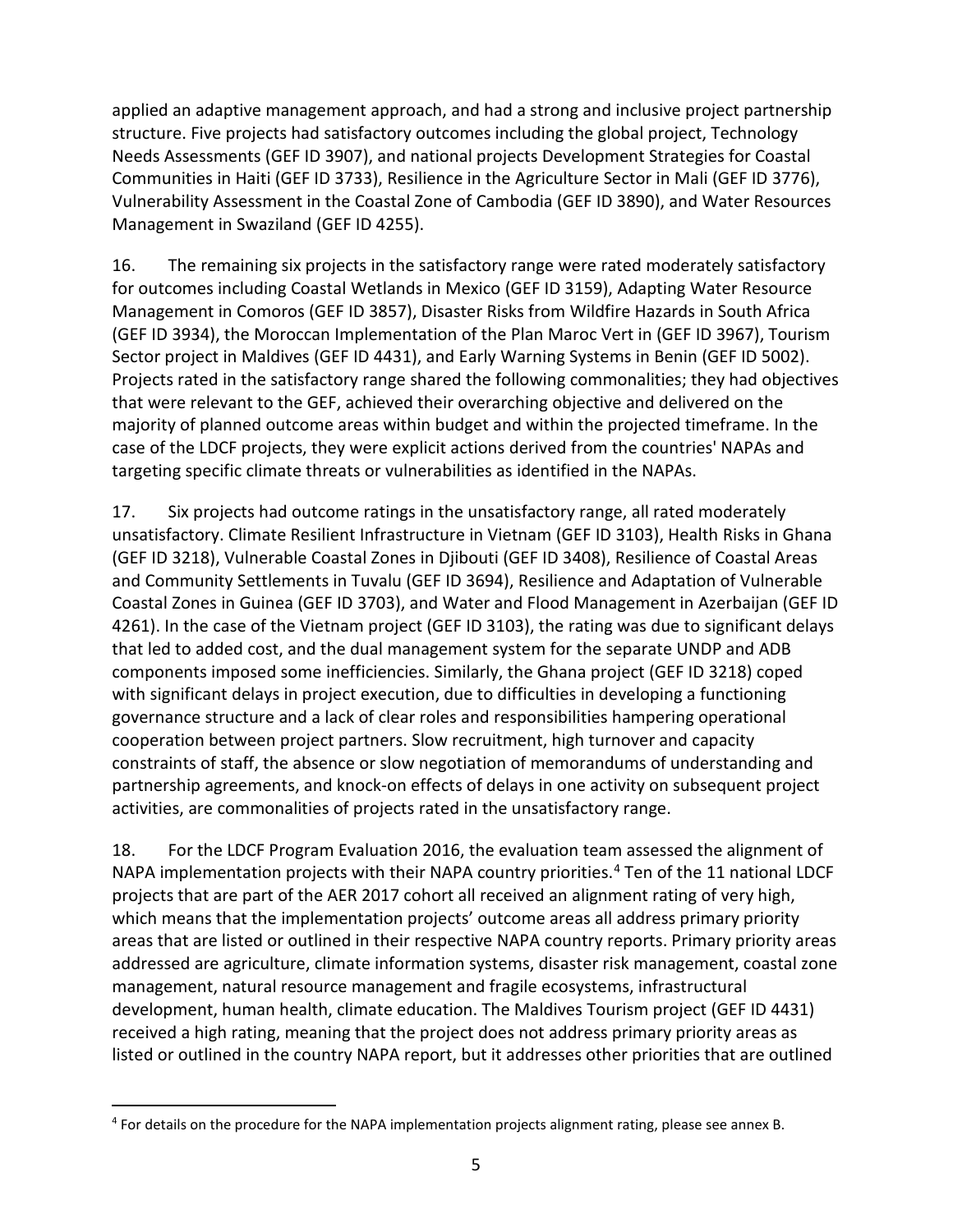in the country NAPA report. None of the projects were rated in the low range for NAPA alignment.

# Sustainability ratings

19. In terms of the sustainability of outcomes, 11 of the 19 completed projects received ratings in the likely range. Only two projects, Coastal Forestation in Bangladesh (GEF ID 3287) and the global Technology Needs Assessments (GEF ID 3907), were rated likely to be sustainable. For the Bangladesh project, sustainability is likely in most project sites and the acquired know-how and individual capacities, together with the enabling policy framework contributes to the sustainability of project benefits. The main risk to short term sustainability would be the occurrence of severe cyclones and associated floods within the next five years. According to the TE for the global project, the sustainability of its outcomes depends on processes beyond the scope of the project's influence, such as new international agreements and financing that are helping to move forward the agenda of mitigation of and adaptation to climate change.

20. Nine projects were moderately likely to be sustainable: Climate Resilient Infrastructure in Vietnam (GEF ID 3103), Coastal Wetlands in Mexico (GEF ID 3159), Health Risks in Ghana (GEF ID 3218), Resilience in the Agriculture Sector in Mali (GEF ID 3776), Water Resource Management in Comoros (GEF ID 3857), Wildfire Hazards in South Africa (GEF ID 3934), Ethiopian Autonomous Adaptation project (GEF ID 4222), Water Resources Management in Swaziland (GEF ID 4255), and Early Warning Systems in Benin (GEF ID 5002). The Ethiopia and Mexico projects saw strong community participation, which is expected to contribute to the projects' sustainability. In the case of the Comoros and Ghana projects it is unclear whether there is the willingness and capacity of the government to build on project achievements, and in the case of Mali there is a risk of socio-political instability. A lack of robust planning for sustainability, uncertainty regarding future funding, and the absence of support programmes or formalized structures for the maintenance of infrastructure developed in the pilots, are all factors that might negatively impact the likelihood of sustainability.

21. For the remaining projects, eight received ratings for sustainability of outcomes in the unlikely range. Seven were moderately unlikely to be sustainable, including Resilience of Coastal Areas in Tuvalu (GEF ID 3694), Vulnerable Coastal Zones in Guinea (GEF ID 3703), Coastal Communities in Haiti (GEF ID 3733), Vulnerability Assessment in the Coastal Zone of Cambodia (GEF ID 3890), Implementation of the Plan Maroc Vert in Morocco (GEF ID 3967), Water and Flood Management in Azerbaijan (GEF ID 4261), and the Tourism Sector project in Maldives (GEF ID 4431). In the case of the Guinea project, the biggest risk to sustainability is a lack of ownership, which the TE links to an 'assistantship-based mentality' that, even in the case of successful and profitable activities, prevents people from claiming ownership. The project in Morocco saw a reluctance among farmers to switch from their current crop to almonds and olives, the biggest obstacles being the upfront technology cost and the lengthy time for young trees to produce fruit. The Maldives project was rated moderately unsustainable due to a lack of clear institutional and governance changes—mainly policy changes—that would indicate the probability of governance sustainability. Similarly, political and governance uncertainty resulted in a moderately unsustainable rating for the Haiti project. For the Azerbaijan project there are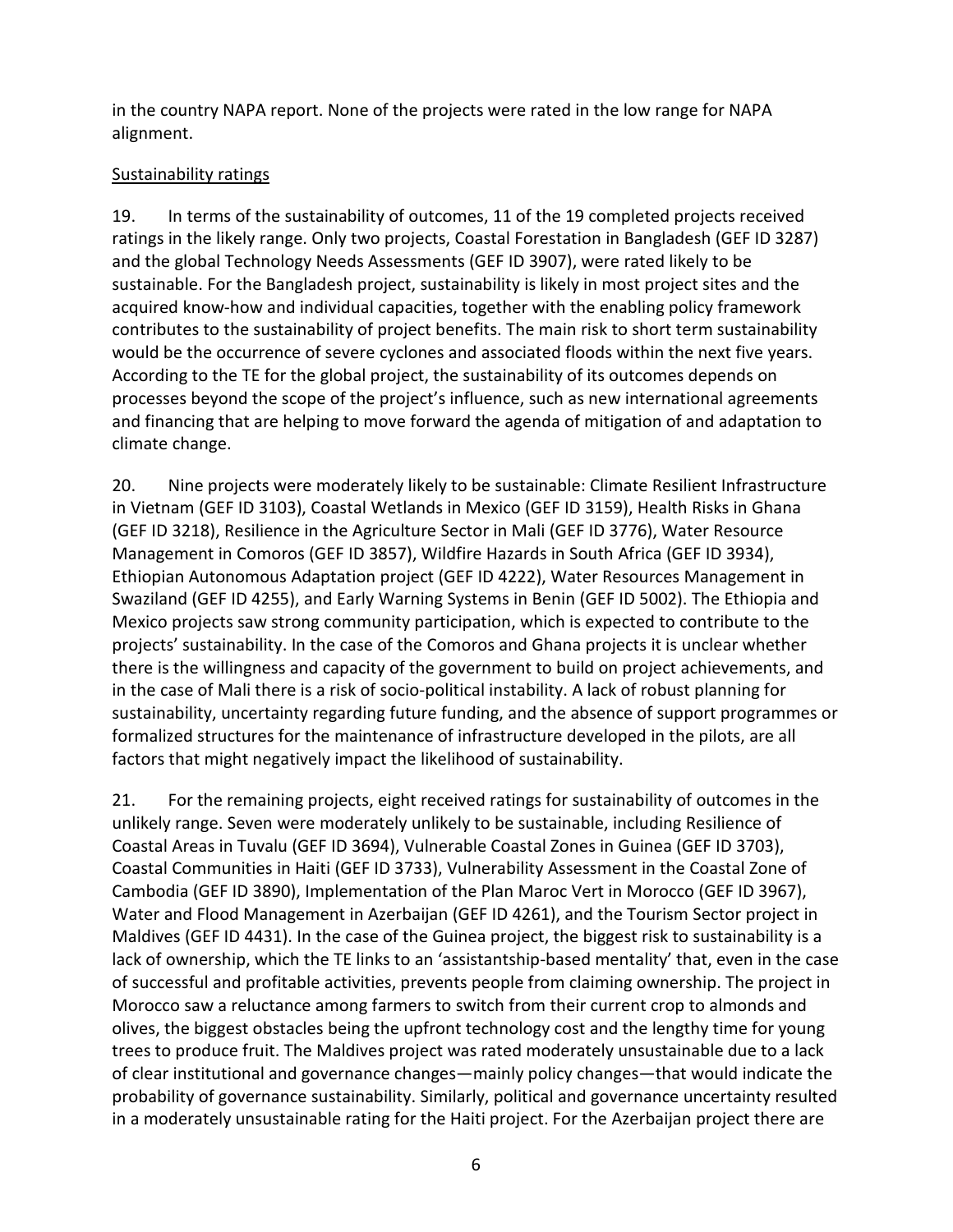no secure budgets or financial mechanisms to carry the outputs into the future. Equally the Cambodia project faces difficulties with respect to financial sustainability; especially at the provincial level there will not be the budget to guarantee the continued financial support needed for maintaining and replicating the interventions.

22. The results on outcome ratings for completed LDCF and SCCF projects are lower than the outcome ratings for the projects reviewed as part of the AER 2016 and AER 201[5](#page-13-1).<sup>5</sup> The ratings of the AER 2016 and AER 2015 were combined to get to a size-wise comparable grouping of 16 projects. Of these 16 projects, 14 received an outcome rating in the satisfactory range, and two were rated moderately unsatisfactory. Looking at the 2015 and 2016 cohorts' sustainability ratings, 11 projects received ratings in the likely range, four projects received a moderately unlikely rating on sustainability, while one project was not rated for sustainability. Given the small number of completed projects to date, a comparison between sets of AER cohorts is not representative of the full range of objectives and approaches of the two funds.

# <span id="page-13-0"></span>**Quality of Project Monitoring and Evaluation**

- 23. The highlights of this section are:
	- (a) Over 60 percent of projects received 'M&E design at entry' ratings in the satisfactory range.
	- (b) Almost all projects that were rated in the satisfactory range for 'M&E design at entry' were equally rated in the satisfactory range for the 'M&E plan implementation' element.

24. The quality of monitoring and evaluation in LDCF/SCCF projects is reviewed by rating the M&E design and planning at project start, as well as the implementation of the M&E plan. The latter also looks at adjustments made to the logical results framework during the project's life cycle, and follow-up and management response to mid-term review recommendations. The scoring of both M&E elements is done by means of a six-point rating scale, ranging from highly satisfactory to highly unsatisfactory.

# M&E design at entry ratings

25. Twelve of the 19 projects received 'M&E design at entry' ratings in the satisfactory range. Projects rated satisfactory include the Coastal Forestation project in Bangladesh (GEF ID 3287), Coastal Communities in Haiti (GEF ID 3733), Vulnerability Assessment in the Coastal Zone of Cambodia (GEF ID 3890), Technology Needs Assessments (GEF ID 3907), Wildfire Hazards in South Africa (GEF ID 3934), Ethiopian Autonomous Adaptation project (GEF ID 4222), Water Resources Management in Swaziland (GEF ID 4255), Tourism Sector project in Maldives (GEF ID 4431), and Early Warning Systems in Benin (GEF ID 5002). The remaining three received a moderately satisfactory rating of: Vulnerable Coastal Zones in Djibouti (GEF ID 3408), Agriculture Sector in Mali (GEF ID 3776), and Water and Flood Management in Azerbaijan (GEF

<span id="page-13-1"></span> <sup>5</sup> IEO[, LDCF/SCCF Annual Evaluation Report 2016,](http://www.gefieo.org/council-documents/ldcfsccf-annual-evaluation-report-2016) May 2017. Council document GEF/LDCF.SCCF.22/ME/01 and IEO, [LDCF/SCCF Annual Evaluation Report 2015,](http://www.gefieo.org/council-documents/ldcfsccf-annual-evaluation-report-2015) May 2016. Council document GEF/LDCF.SCCF.20/ME/01.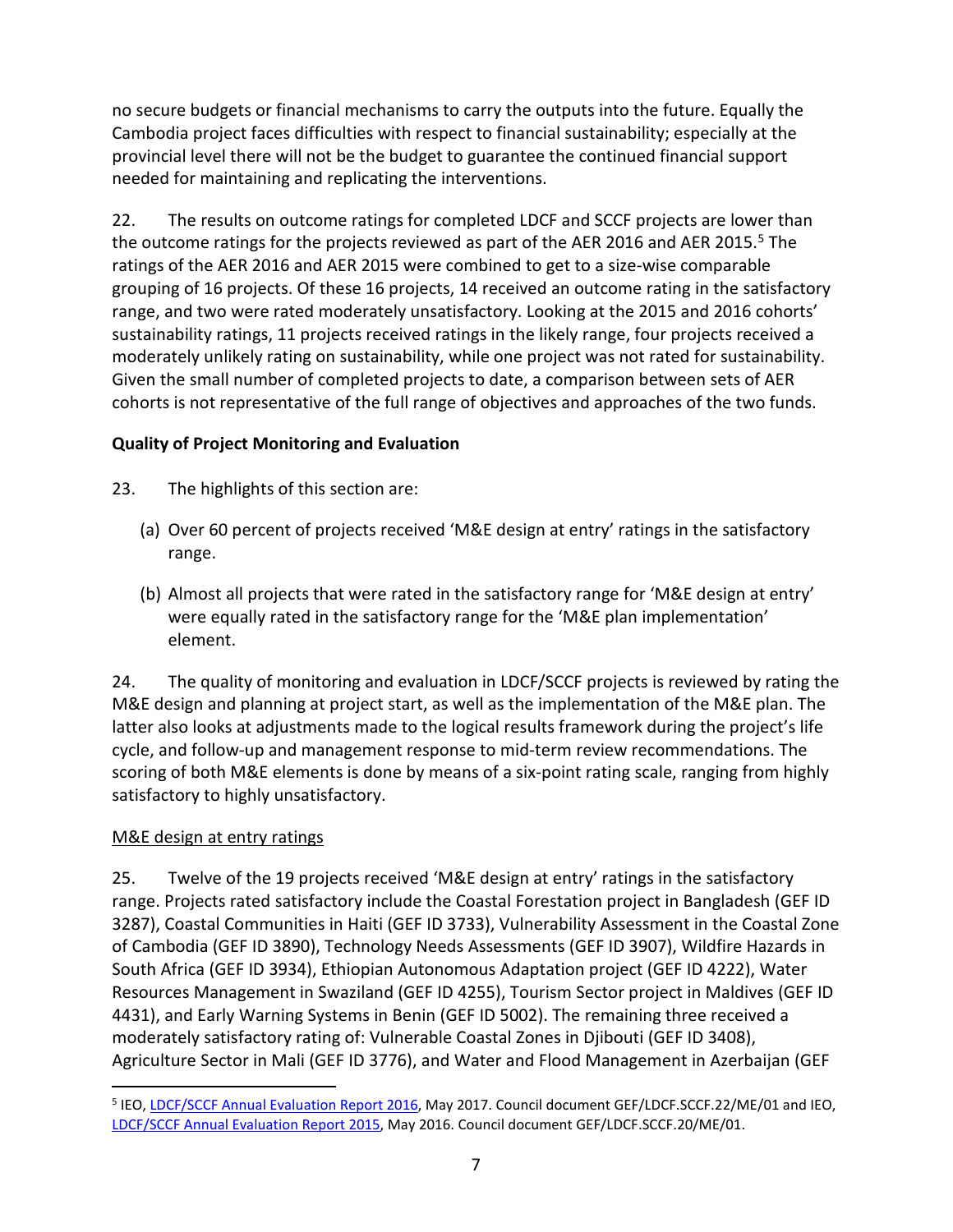ID 4261). Projects rated satisfactory followed established Agency and GEF procedures in line with the project size, including a M&E plan, time frame with M&E milestones, and an explicit and adequate budget for M&E tasks. Project results frameworks were included, but there was room for improvement when it comes to the indicators in these results frameworks. In the case of the Vulnerable Coastal Zones project in Djibouti (GEF ID 3408), the indicators of the project results framework included impact and outcome indicators that would be more suitable as indicators at the output level. The M&E plan could have been more detailed, focusing mainly on general responsibilities and key milestones, which was also a shortcoming of the Mali project's M&E plan. The project results framework of the Mali project was significantly revised, but the revised framework was only applied during the final year of implementation.

26. Seven of the 19 projects were found to have an 'M&E design at entry' in the unsatisfactory range. Five projects were rated moderately unsatisfactory: Climate Resilient Infrastructure in Vietnam (GEF ID 3103), Coastal Wetlands in Mexico (GEF ID 3159), Resilience of Coastal Areas and Community Settlements in Tuvalu (GEF ID 3694), Vulnerable Coastal Zones in Guinea (GEF ID 3703), and Implementation of the Plan Maroc Vert in Morocco (GEF ID 3967). Health Risks in Ghana (GEF ID 3218) and Water Resource Management in Comoros (GEF ID 3857) were rated unsatisfactory. Projects rated unsatisfactory reported a range of issues, many of these issues related to the selection and quality of indicators. The moderately unsatisfactory rating for the Climate Resilient Infrastructure in Vietnam (GEF ID 3103) was due to insufficient clarity in the outcome statements and key assumptions. Although there was an extensive M&E design, the quality of indicators was relatively poor; some of the indicators were not operational or not meaningful. In the case of the Coastal Wetlands project in Mexico (GEF ID 3159) the project's objectives were clearly specified, however, the selected indicators had several weaknesses. Some indicators were overly complex and ambitious, while others tried to measure several things at the same time. For some indicators it was not clear how their outcomes would contribute to the project's objectives. It was also the indicators that deserved improvement in the Implementation of the Plan Maroc Vert project (GEF ID 3967) in Morocco; indicators were mostly at the activity output level, with only two outcome indicators and no impact indicators on the ultimate goals of climate change adaptation.

27. The M&E plan for the Health Risks project in Ghana (GEF ID 3218) was reasonably conceived and budgeted for, but the logical framework presented numerous weaknesses earning it an unsatisfactory rating. The TE notes that among other things, the links between outcomes and outputs and the overall objective are not sufficiently clear, and many of the proposed indicators are not SMART. Also rated unsatisfactory is the Water Resource Management project (GEF ID 3857) in Comoros that had carried out a decent baseline study during inception. However, several of the outcome indicators defined were hard to measure and were dropped. Furthermore, no output indicators were defined.

# M&E plan implementation ratings

28. Eleven of the 12 projects that were rated in the satisfactory range for 'M&E design at entry' were equally rated in the satisfactory range for the 'M&E plan implementation' element. M&E systems were in place and allowed the timely tracking of results and progress toward project objectives, and most of the projects made effective use of the findings of their mid-term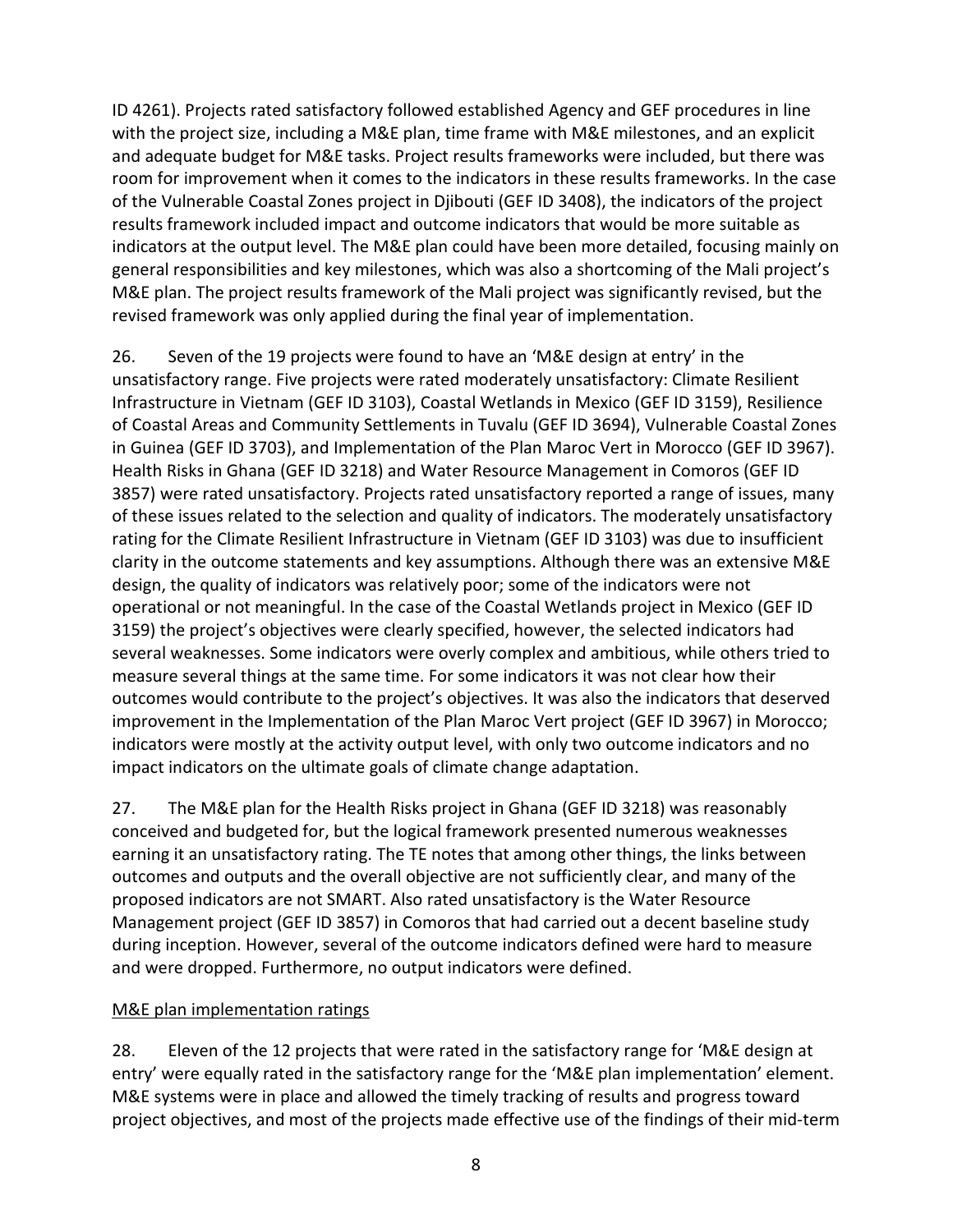review and applied adaptive management approaches. The Tourism Sector project in Maldives (GEF ID 4431) was the exception where the design of the M&E plan was satisfactory but the implementation of the plan was moderately unsatisfactory. As the M&E plan was not implemented as designed its function was not fully accomplished. For example, PIRs were not prepared regularly and the mid-term review took place two years later than planned which left little space for adaptive management or redirecting implementation based on the review.

29. The seven projects rated in the unsatisfactory range for 'M&E design at entry' were equally rated in the unsatisfactory range for the 'M&E plan implementation' element. All were rated moderately unsatisfactory except for Water Resource Management in Comoros (GEF ID 3857) that was rated unsatisfactory. The Comoros project's mid-term review demanded M&E strengthening, but this did not happen; an M&E expert was planned as part of the technical team, but this post was eliminated after the first M&E expert resigned shortly after being hired. Moderately unsatisfactory rated projects shared the following commonalities: difficulties in operationalizing key indicators, focus on monitoring and reporting of outputs but limited attention to monitoring and reporting of progress, and on indicators at the outcome and impact levels, and TE's indicated that data collection could have been more systematic. The Vietnam Climate Resilient Infrastructure project (GEF ID 3103) found it difficult to operationalize the M&E system due to the ineffectiveness of certain key indicators, neglect of key assumptions about government acceptance of technical advice, and the unreliability of the capacity development rating scheme being used. In Morocco (GEF ID 3967), there was limited focus on the impact level, and the TE advised to focus more on whole farm systems rather than single activities. The TE of the Health Risks in Ghana project (GEF ID 3218) indicated that there was no evidence of M&E being used as a management tool, and a formal monitoring and reporting system was lacking.

30. The M&E design at entry ratings for completed LDCF and SCCF projects are comparable to the ratings for the project reviewed as part of the AER 201[6](#page-15-0) and AER 2015.<sup>6</sup> The ratings of the AER 2016 and AER 2015 were combined to get to a size-wise comparable grouping of 16 projects. Of these 16 projects nine received an M&E design at entry rating in the satisfactory range, and seven were rated moderately unsatisfactory. Looking at the 2015 and 2016 cohorts' M&E plan implementation ratings, nine projects received ratings in the satisfactory range, six projects were rated in the unsatisfactory range, and one project was not rated for M&E plan implementation. Given the small number of completed projects to date, a comparison between sets of AER cohorts is not representative of the full range of objectives and approaches of the two funds.

<span id="page-15-0"></span><sup>&</sup>lt;sup>6</sup> IEO[, LDCF/SCCF Annual Evaluation Report 2016,](http://www.gefieo.org/council-documents/ldcfsccf-annual-evaluation-report-2016) May 2017. Council document GEF/LDCF.SCCF.22/ME/01 and IEO, [LDCF/SCCF Annual Evaluation Report 2015,](http://www.gefieo.org/council-documents/ldcfsccf-annual-evaluation-report-2015) May 2016. Council document GEF/LDCF.SCCF.20/ME/01.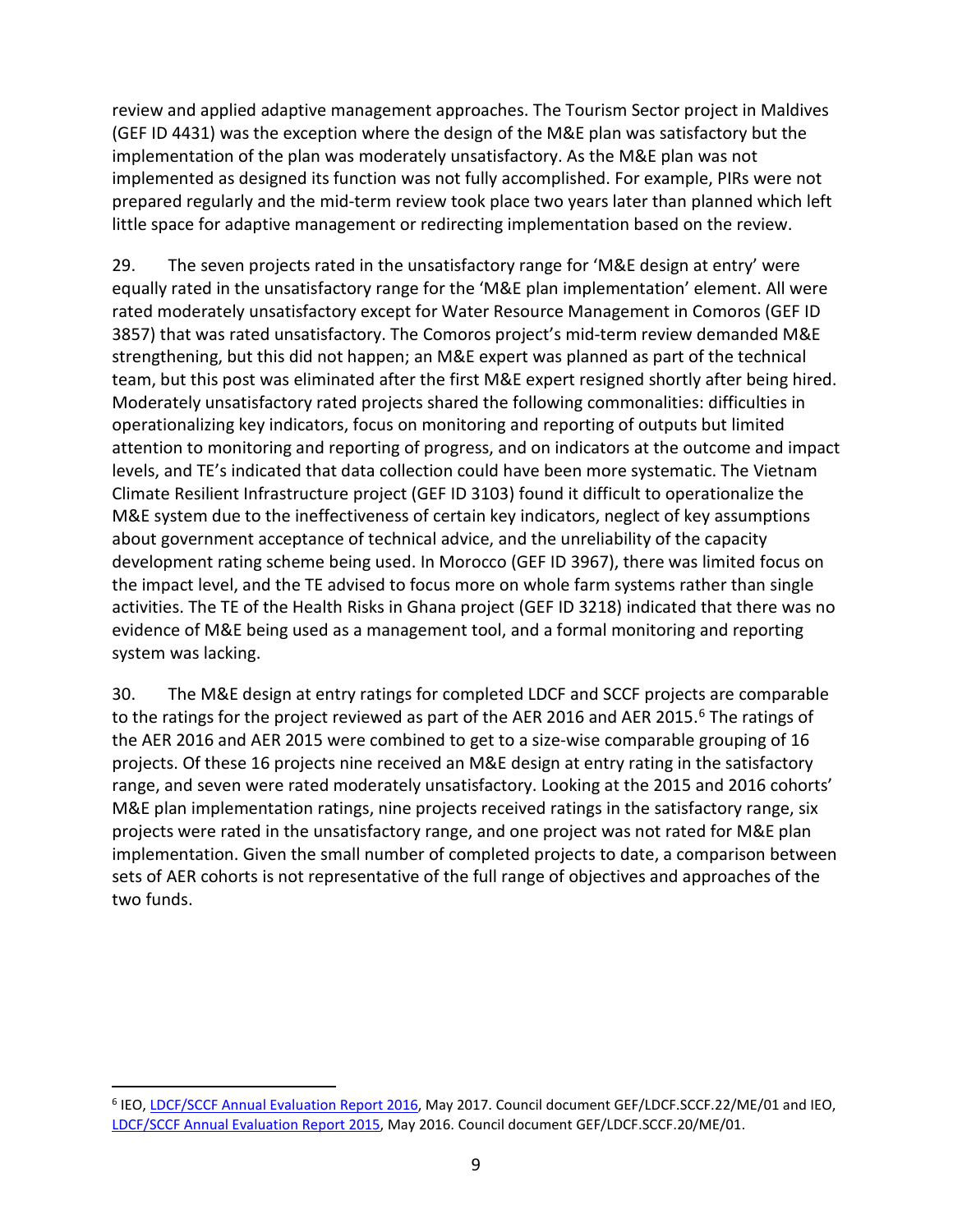## <span id="page-16-0"></span>**INNOVATIVE APPROACHES**

31. Highlight: Most projects assessed contain innovative elements, for example the introduction of drought and stress-resistant crops, the use of consultative community committees, and the application of slow filtration in the community water supply schemes.

32. As stated in the AER 2014, there is no overarching description or definition of what is to be regarded as 'innovation' or 'innovative'.<sup>[7](#page-16-1)</sup> One common denominator in LDCF/SCCF projects is that projects and approaches are regarded as innovative if they are deliberately applied to tackle an issue, and these approaches (i) have not been used before in the project area, and/or (ii) have not been used before to tackle this specific issue. Other elements that make an approach innovative is that the approach needs to be (iii) widely replicable, which is linked to being locally appropriate from a technological, environmental as well as a socio-economic point of view, and this should be possible (iv) at low economic cost, which links innovation to financial sustainability.

33. All 19 completed projects of the AER 2017 cohort were reviewed for innovative approaches. Most projects have innovative elements, for example, the TE of the Maldives Tourism project (GEF ID 4431) saw the project as innovative given that it was a first intervention for the country embarking upon dealing with climate change adaptation of its most important productive sector. The TE of the Moroccan Implementation of the Plan Maroc Vert project (GEF ID 3967) identified the cultivation of drought and stress-resistant triticale—a hybrid of wheat and rye—as a replacement for the more water demanding maize as a welcome innovation for livestock farmers. Other strong innovations are further discussed below.

34. The main innovation of the Resilience in the Agriculture project in Mali (GEF ID 3967) is the establishment of 'consultative community committees', made up of communal councils and technical services representatives, to identify and prioritize needs, and to choose the sites and actors directly involved in all activities, not only for the project's duration but also after project closure. This approach has developed a high sense of ownership and empowerment of the beneficiary populations. The committees also took the lead in measuring the results of the activities. The TE of the Swaziland Water Resources Management project (GEF ID 4255) also concludes that the involvement of community groups in the project design and implementation resulted in a high level of ownership, which had a positive impact on the project's longer-term sustainability.

35. An engagement-related innovation could be seen in the Cambodia Vulnerability Assessment in the Coastal Zone project (GEF ID 3890), where a 'youth environmental debate' on climate change adaptation was broadcast on local television. Debate competitions were developed between four universities on the topics of adaptation mainstreaming, strengthening climate change policy and science based adaptation, and improving coastal communities' livelihoods through agricultural intensification.

<span id="page-16-1"></span> <sup>7</sup> IEO[, LDCF/SCCF Annual Evaluation Report 2014,](http://www.gefieo.org/council-documents/ldcfsccf-annual-evaluation-report-2014) May 2015. Council document GEF/LDCF.SCCF.18/ME/02.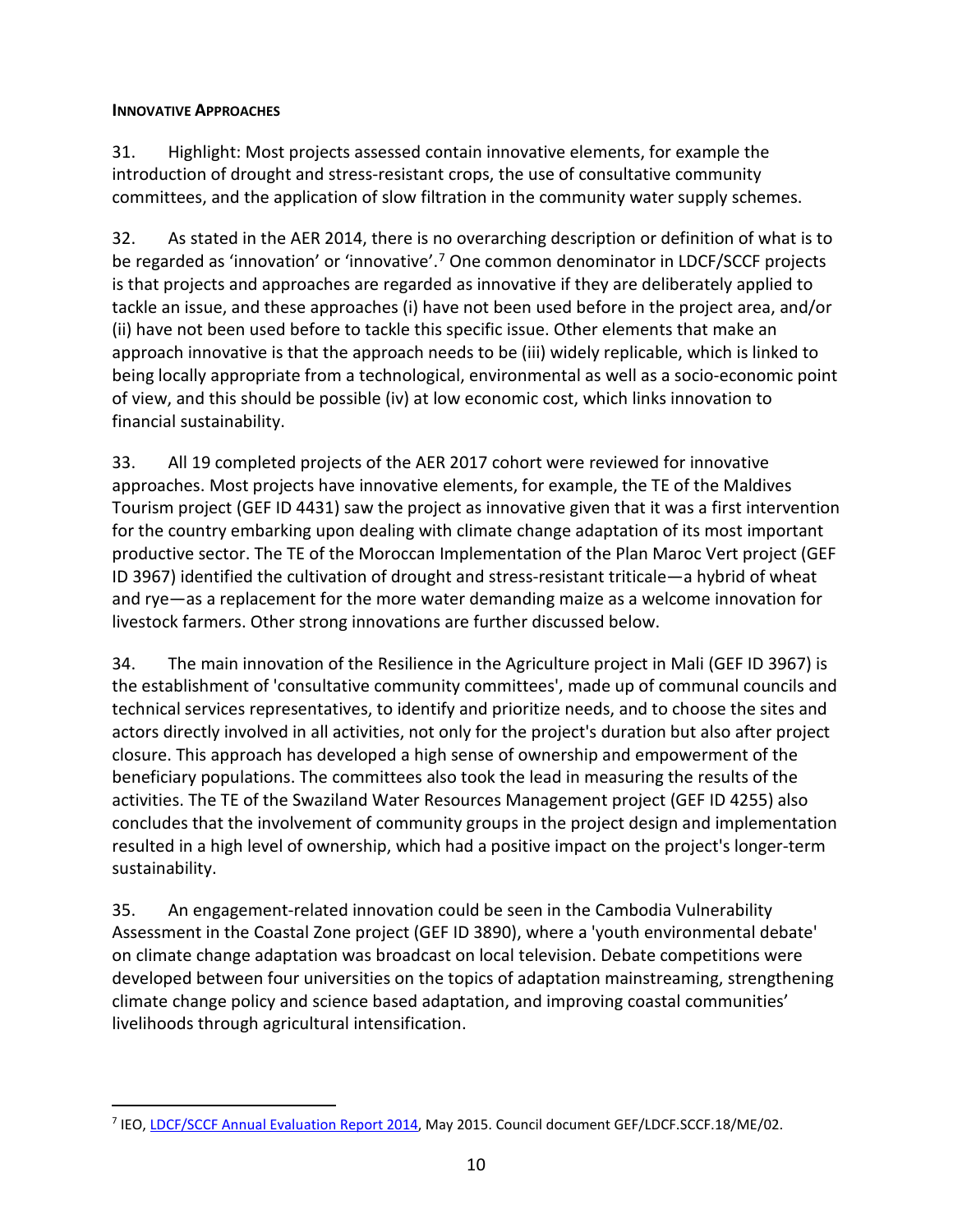36. The introduction of slow filtration in the community water supply schemes of the Comoros Water Resource Management project (GEF ID 3857) is an interesting innovation to improve water quality, often ignored in community projects, and deserves further monitoring. Another water-related innovation was identified in the Swaziland Water Resources Management project (GEF ID 4255) where sand dams provided river water through most of the dry season, and also filtered the water for livestock consumption.

37. The Climate Resilient Infrastructure project in Vietnam (GEF ID 3103) introduced practical technical innovations in rural infrastructure. Bioengineering methods involving riverbank protection and roadside slope stabilization and drainage control were demonstrated at four sites and provide practical examples of cost-effective alternatives to addressing slope instability and soil erosion could be considered innovative. The TE noted however that the project has not identified any strong change agents in government or financing partners that are willing to lead the necessary reforms for climate resilient infrastructure investment, which diminishes the prospect for sustainability.

38. The low number of projects analyzed makes the identification of innovation trends and generalization of such trends difficult. Innovations often cannot be detached from the more 'conventional' project elements, and solutions introduced combine a suite of innovative and conventional approaches. Combined with innovation being context-dependent—what is seen as innovative in one project country could be regarded as conventional in another project country—it is not possible to come to an overarching conclusion, or a consistent understanding, of the effectiveness of innovative approaches.

# <span id="page-17-0"></span>**GENDER CONSIDERATIONS**

- 39. The highlights of this section are:
	- (a) Seven projects had a similar gender rating at entry and upon completion, while equally six projects improved and six projects worsened their gender rating from entry to completion.
	- (b) None of the projects were rated gender-mainstreamed although there was a slight overall improvement with less projects being rated gender blind upon completion.

40. All 19 completed projects of the AER 2017 cohort were reviewed for three gender considerations; (i) gender disaggregation of output and outcome indicator data, (ii) explicit gender considerations in the description of the project activities, and (iii) the existence of an overarching women inclusion, empowerment and/or gender mainstreaming strategy or approach. These three considerations translated into a gender rating—further detailed in annex C, which was piloted in the Program Evaluation of the LDCF<sup>[8](#page-17-1)</sup> and further applied in multiple recent evaluations. Most TEs provide some assessment of—or information about—gender considerations, but the discussion below highlights the more explicit cases.

<span id="page-17-1"></span> <sup>8</sup> IEO[, Program Evaluation of the Least Developed Countries Fund,](http://www.gefieo.org/evaluations/least-developed-countries-fund-ldcf-2016) 2017.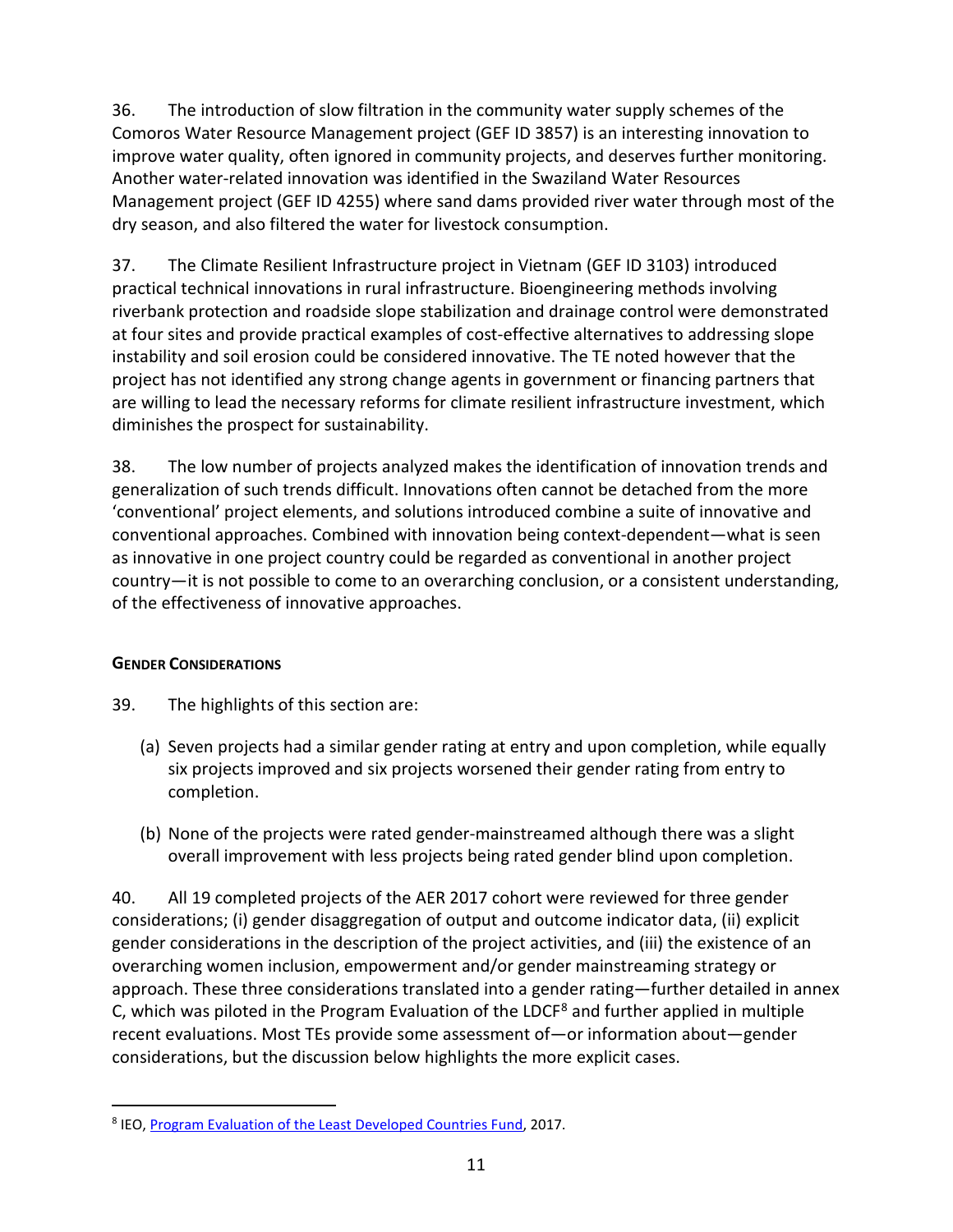41. The AER evaluation team re-evaluated project gender ratings now that the projects have been completed, to assess whether projects improved their quality-at-entry gender rating. Table 2 shows gender ratings at project entry and completion. At entry, seven projects were rated gender-sensitive, seven gender-aware, and five gender-blind. Upon completion four were rated gender-sensitive, 12 gender-aware, and three gender-blind.

<span id="page-18-0"></span>

| <b>GEF ID</b> | Location        | <b>Gender rating</b>    |                        |  |  |  |  |
|---------------|-----------------|-------------------------|------------------------|--|--|--|--|
|               |                 | <b>Quality-at-entry</b> | <b>Upon completion</b> |  |  |  |  |
| 3103          | Vietnam         | Gender-aware            | Gender-sensitive       |  |  |  |  |
| 3159          | Mexico          | Gender-blind            | Gender-aware           |  |  |  |  |
| 3218          | Ghana           | Gender-sensitive        | Gender-aware           |  |  |  |  |
| 3287          | Bangladesh      | Gender-blind            | Gender-aware           |  |  |  |  |
| 3408          | Djibouti        | Gender-sensitive        | Gender-aware           |  |  |  |  |
| 3694          | Tuvalu          | Gender-aware            | Gender-blind           |  |  |  |  |
| 3703          | Guinea          | Gender-blind            | Gender-aware           |  |  |  |  |
| 3733          | Haiti           | Gender-sensitive        | Gender-sensitive       |  |  |  |  |
| 3776          | Mali            | Gender-aware            | Gender-aware           |  |  |  |  |
| 3857          | Comoros         | Gender-sensitive        | Gender-aware           |  |  |  |  |
| 3890          | Cambodia        | Gender-aware            | Gender-aware           |  |  |  |  |
| 3907          | Global          | Gender-aware            | Gender-aware           |  |  |  |  |
| 3934          | South Africa    | Gender-blind            | Gender-aware           |  |  |  |  |
| 3967          | Morocco         | Gender-blind            | Gender-blind           |  |  |  |  |
| 4222          | Ethiopia        | Gender-aware            | Gender-sensitive       |  |  |  |  |
| 4255          | Swaziland       | Gender-sensitive        | Gender-aware           |  |  |  |  |
| 4261          | Azerbaijan      | Gender-sensitive        | Gender-sensitive       |  |  |  |  |
| 4431          | <b>Maldives</b> | Gender-aware            | Gender-aware           |  |  |  |  |
| 5002          | Benin           | Gender-sensitive        | Gender-blind           |  |  |  |  |

|  | Table 2: Gender Rating at Project Entry and Completion |  |  |  |  |
|--|--------------------------------------------------------|--|--|--|--|
|  |                                                        |  |  |  |  |

42. The Strategies for Coastal Communities project in Haiti (GEF ID 3733) was rated gendersensitive at entry, and the TE of the project also concludes that the extensive inclusion of gender aspects in project activities and monitoring has been a success with a strong participation of women in the pilot projects and the development of a gender strategy. Women's participation in project activities varied between 30 and 40 percent, depending on the activity, financial support was given to women's groups and various resource management committees now consist of 30 percent of women.

43. In Djibouti, the Vulnerable Coastal Zones project (GEF ID 3408) aimed to develop a gender-sensitive stakeholder engagement plan, and efforts to promote gender equity were planned to be integrated in all aspects of the project's activities and management. The TE notes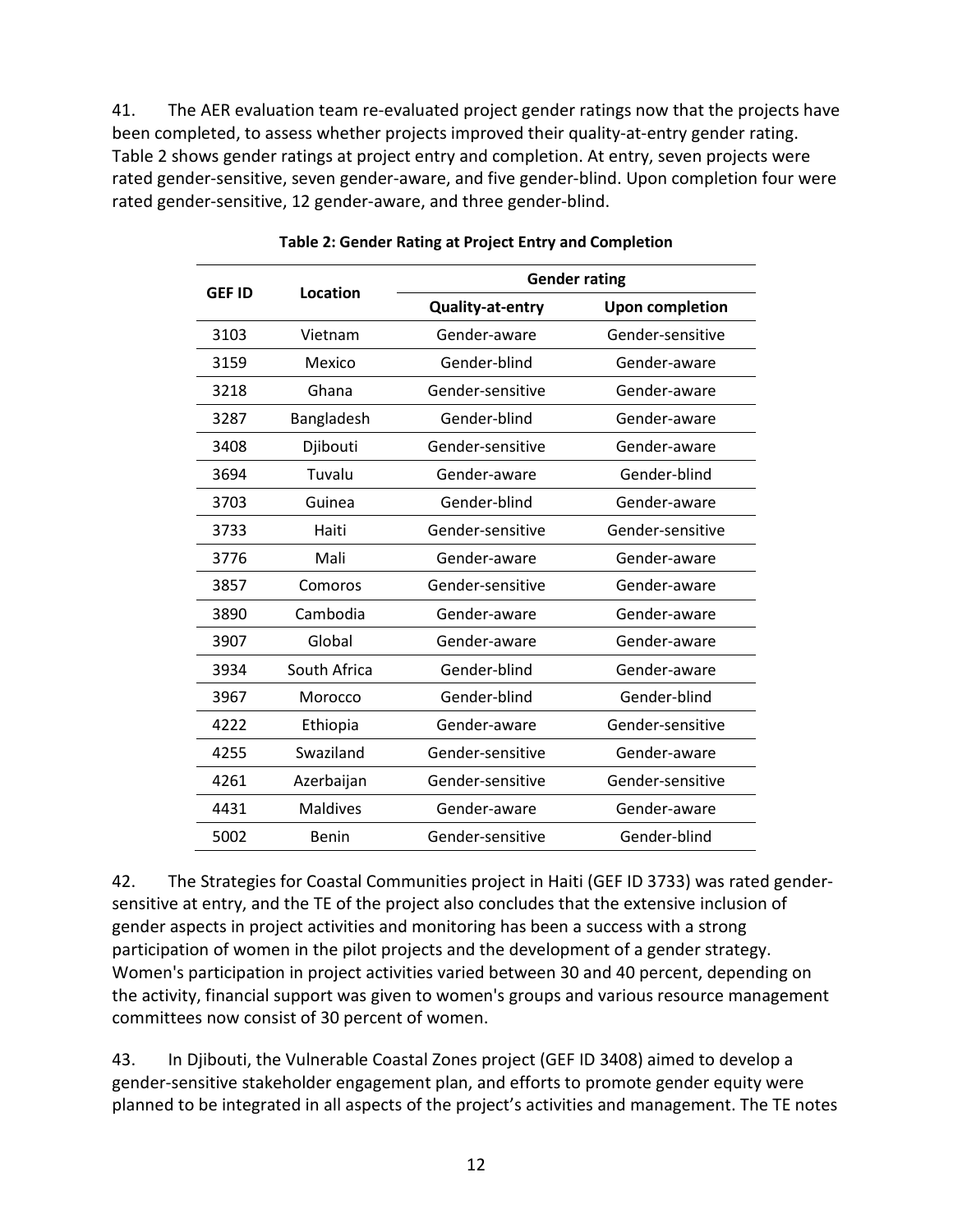that a stakeholder engagement plan was never developed, but women were participating in a number of project activities that traditionally see women's engagement, for example gardening and shore fishing. There was limited women's engagement in livestock focused activities. The evaluator's conclusion is that the project did over time make some explicit efforts to promote gender equality, include women in project activities and management, and integrate women's groups in community-based activities. However, a more integrated gender perspective throughout the project cycle requires a more explicit effort, including a gender analysis and action plan covering the entire implementation period.

44. The Vulnerable Coastal Zones project in Guinea (GEF ID 3703) also saw women engage with participation rates of 70 to 80 percent - in activities that are traditionally seen as female activities, for example gardening and fish smoking. The difference here is that also in the more male dominated activity of rice cultivation, the women participation rate was still close to 40 percent. The project was rated gender blind at entry, but the evaluator describes the project as 'moderately satisfactory' when it comes to promoting gender equality.

45. The Comoros Water Resource Management project (GEF ID 3857) was rated gendersensitive at entry. The project document said the project would aim to promote gender equity, and integrate it in all aspects of the project's activities and management. The TE found that the project had few considerations regarding gender, which the evaluator found surprising as it is well known that a right approach to gender is essential for community water supply projects. The evaluation found no evidence of a gender analysis or strategy, and none of the gender specific outcome areas were achieved. Given how little information is available on gender, it is not possible to say to what degree this lack of gender analysis and strategy has affected overall project performance.

46. In Ghana the Health Risks project (GEF ID 3218) was rated gender-sensitive at entry, given a number of gender specific project outputs. One of the outputs, a study titled 'Incorporating Gender-Sensitive Actions in the 2014-2017 Health Sector Medium Term Development Strategy', was developed but is it is unclear whether and how relevant ministries have used this report. No gender specific activities were implemented linked to the report. As another output, a tool was developed for climate risk screening in the health sector and a document titled 'Guidelines for the Use of a Gender Sensitive Climate Resilience Screening Tool for the Health Sector' was produced. Upon project completion the tool and related document had not yet been disseminated to relevant stakeholders and the evaluator feared that the tool's need for a significant level of effort to implement might not fit the available resources in the relevant government agencies. The evaluation concluded that some level of gender awareness raising took place through the project's trainings.

47. The LDCF Resilience in the Agriculture Sector project in Mali (GEF ID 3776) was rated gender-aware at entry. The TE found that the gender aspect was well defined and permeated through the interventions implemented on the ground. The challenges of rural women were given due consideration and the project has resulted in women spending less time on agricultural activities, and they therefore have more time to dedicate to alternative incomegenerating activities. Market gardening activities were also very successful, and included the training of women, tools and equipment as well as agricultural input. In addition, women's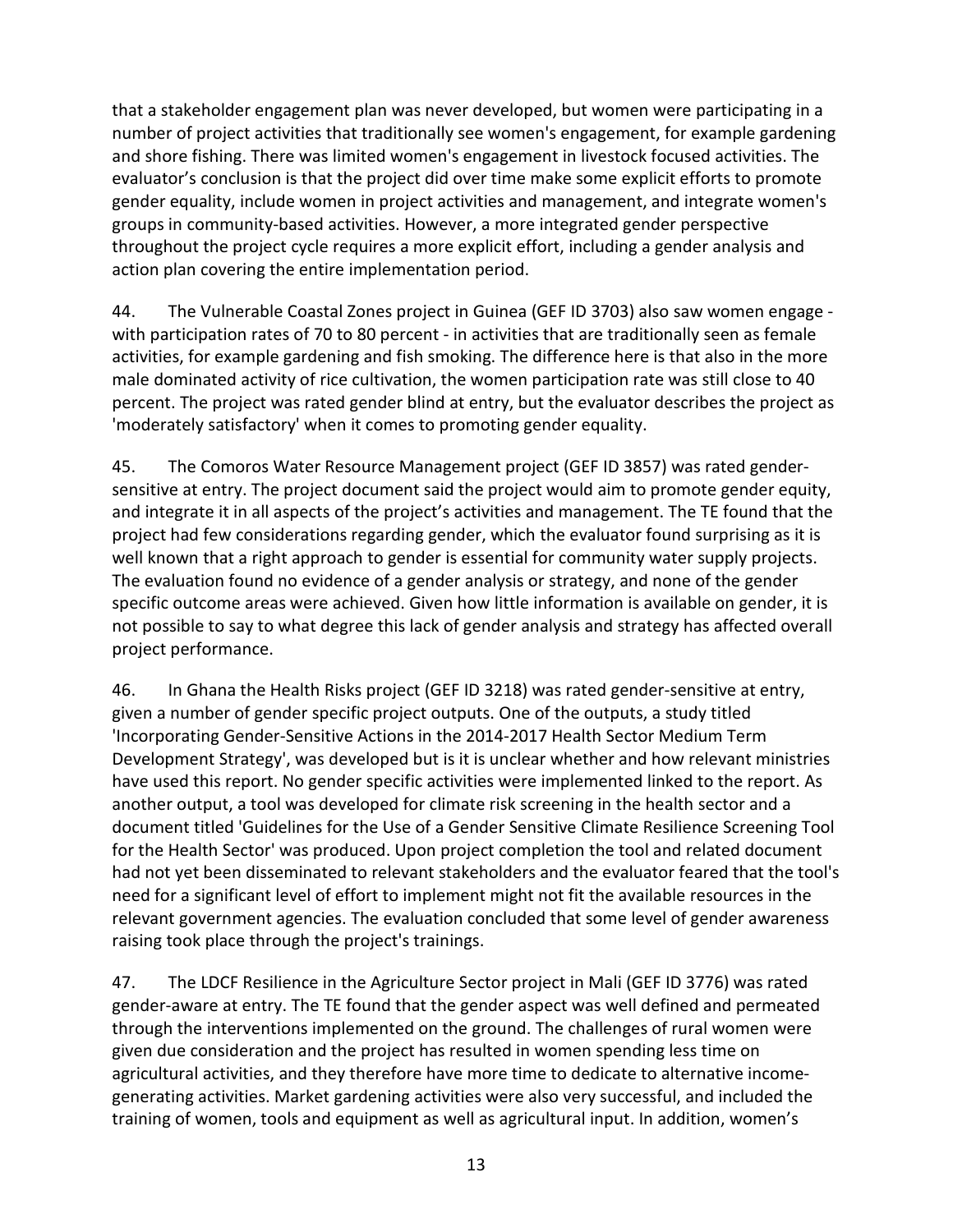groups and associations are targeted as beneficiaries for income-generating activities. Women consulted by the evaluator demonstrated a good understanding of climate change and the impacts on their lives and livelihoods, and demonstrated a high-level of ownership of the LDCFfinanced project.

48. The Maldives Tourism Sector project with GEF ID 4431 was rated gender-aware at entry. The TE also concludes that the project did not mainstream gender equality and women's empowerment considerations. There were some efforts in the small grant pilots to harness gender, but gender issues were not duly taken into account in project design and implementation, nor has the project contributed to greater consideration of gender aspects. The Coastal Areas and Community Settlements project in Tuvalu (GEF ID 3694) was also rated gender-aware at entry. The TE concludes that that gender inequalities were evident in the project's decision-making structure, and the specific needs of woman were not well considered.

49. The South African SCCF project Disaster Risks from Wildfire Hazards (GEF ID 3934) was rated gender-blind at entry. A gender or social inclusion analysis was not prepared at the project preparation phase or after implementation had started. The management response on the mid-term review comments on gender noted that at the time of project development, a gender analysis and action plan were not required. The fire management sector is largely maledominated, but the project was quite successful in achieving relatively substantive involvement by women, and the majority of people in the project management unit were women.

50. The Coastal Forestation project in Bangladesh (GEF ID 3287) was rated gender-blind at entry; given there was limited to no discussion on gender in the project documents. The project did not conduct a gender analysis, but the TE concludes that efforts were made to empower women by trying to include them in trainings and other project activities. However, a gender analysis would have helped, and the traditional gender roles—excluding women's participation in public affairs, and associated inequity—would need a combined effort of multiple government and non-government initiatives and longer timeframes than this one project to result in true change and women's empowerment.

51. None of the projects part of the 2017 cohort were rated gender-mainstreamed although there was a slight overall improvement with less project being rated gender blind upon completion. Note that all completed projects reviewed were designed before the 2011 GEF policy on gender mainstreaming<sup>[9](#page-20-0)</sup> and the 2014 gender equality action plan (GEAP)<sup>[10](#page-20-1)</sup> were Council approved and came into effect. Also, individual GEF Agencies often apply their internal gender policies, strategies and action plans, but do not report on these efforts because this type of reporting was not a requirement in the past.

<span id="page-20-0"></span><sup>&</sup>lt;sup>9</sup> GEF, [Policy on Gender Mainstreaming,](http://www.thegef.org/documents/gender-mainstreaming) May 2012. Policy Document GEF/SD/PL/02.

<span id="page-20-1"></span><sup>&</sup>lt;sup>10</sup> GEF, [Gender Equality Action Plan \(GEAP\),](https://www.thegef.org/council-meeting-documents/gender-equality-action-plan-0) October 2014. Council Document GEF/C.47/09/Rev.01.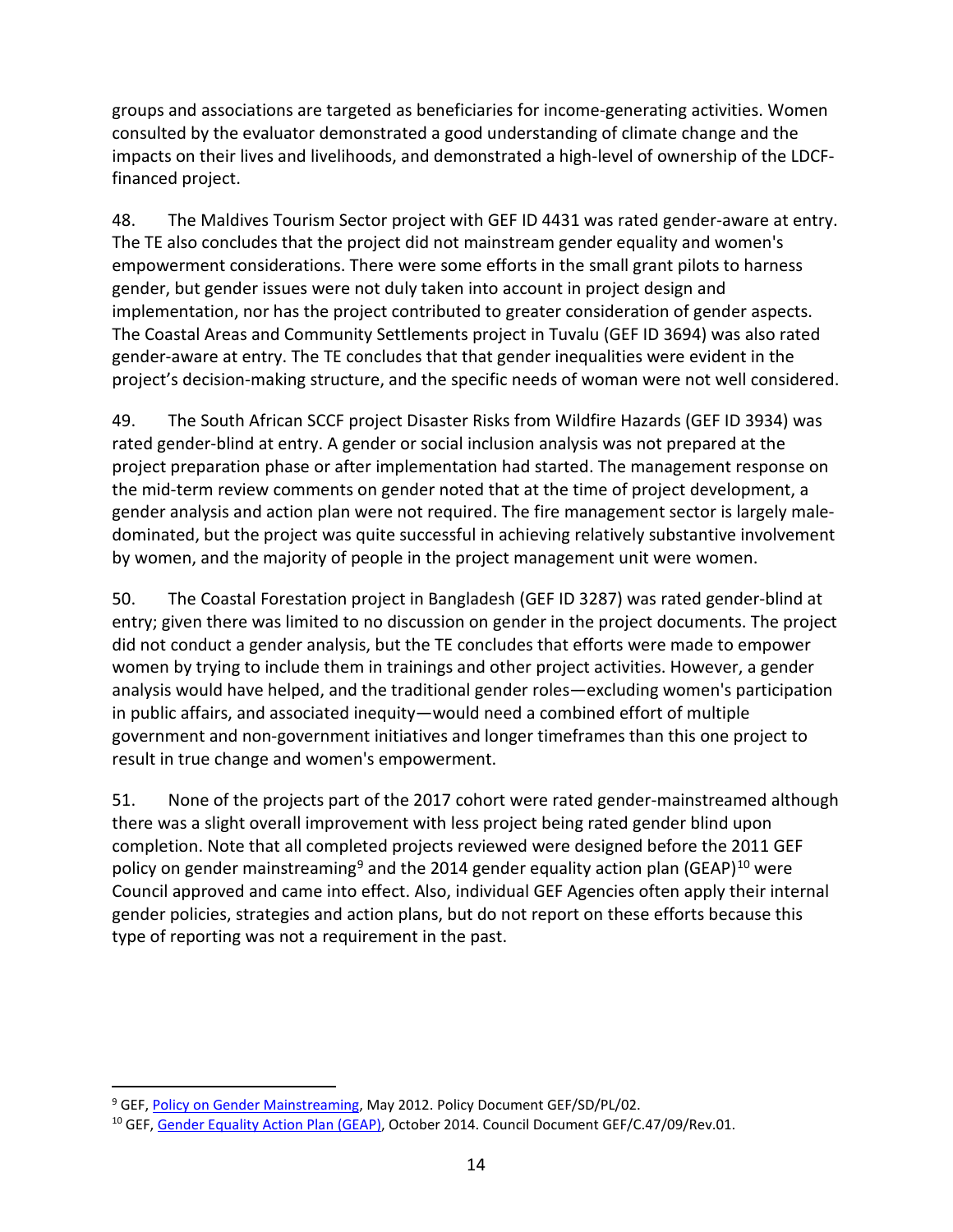## <span id="page-21-0"></span>**SYNTHESIS OF LESSONS LEARNED FROM COMPLETED PROJECTS**

52. Highlight: Lessons learned often relate to standard good practice elements in project management, communication, stakeholder involvement, M&E and knowledge management.

53. The synthesis of lessons learned has been drawn from the specific TE report sections on lessons learned, as well as other sections of the TEs that held valuable lessons.

54. Most of the lessons learned do not relate to earlier identified innovations. They relate to standard good practice elements in project management, communication and stakeholder involvement, and M&E and knowledge management. The lessons learned groupings in order of occurrence (from most to least occurring) are; (a) project design and management, (b) climate change adaptation (c) monitoring and evaluation, (d) communications and stakeholder involvement, (e) learning, and (f) content-technical. These groupings are used below to further discuss individual lessons learned topics.

# <span id="page-21-1"></span>**Project Design and Management**

55. Highlight: The complexity of institutional project arrangements should be informed by a project's contextual factors and financial size, and take into account in-country capacities.

56. The TE of the Coastal Areas and Community Settlements project in Tuvalu (GEF ID 3694) concludes that the decentralized implementation of a project that covers a wide geographic area within a complex environmental, political, institutional and social matrix presents significant institutional and operational challenges, and the project delivery model should be cognizant of this complexity. The TE of the Mexico Coastal Wetlands project (GEF ID 3159) on the other hand identifies tradeoffs between the level of complexity and the financial project size. A lesson learned here is that complex institutional arrangements involving multiple agencies should be avoided if the amount of resources is small and, thus, the activities involved may not receive high priority within any of the agencies involved. The Comoros Water Resource Management project's TE (GEF ID 3857) equally indicates that there is a risk of investments being spread out too thinly if you want to do many adaptation activities with a limited amount of funding. It will be difficult to manage all activities and that the impact in each area will be small. Only include issues outside the focus area of the project, when these are absolutely necessary for success, and if it is unlikely that they will be covered by other actors.

57. Another lesson learned from the Ghana Health Risks project (GEF ID 3218) is that project management procedures and financial rules are complicated. It is not easy for local institutions and recruited project managers, to understand them, and use them properly. The lesson is that proper training, clarification, and provision of guidelines and templates during project inception is necessary, with regular updates during project implementation. This lesson learned also applies to the use of the logical framework and implementation of the M&E plan during the project.

58. The TE of the Climate Resilient Infrastructure project in Vietnam (GEF ID 3103) concludes that a joint project between two or more GEF Agencies demands an integrated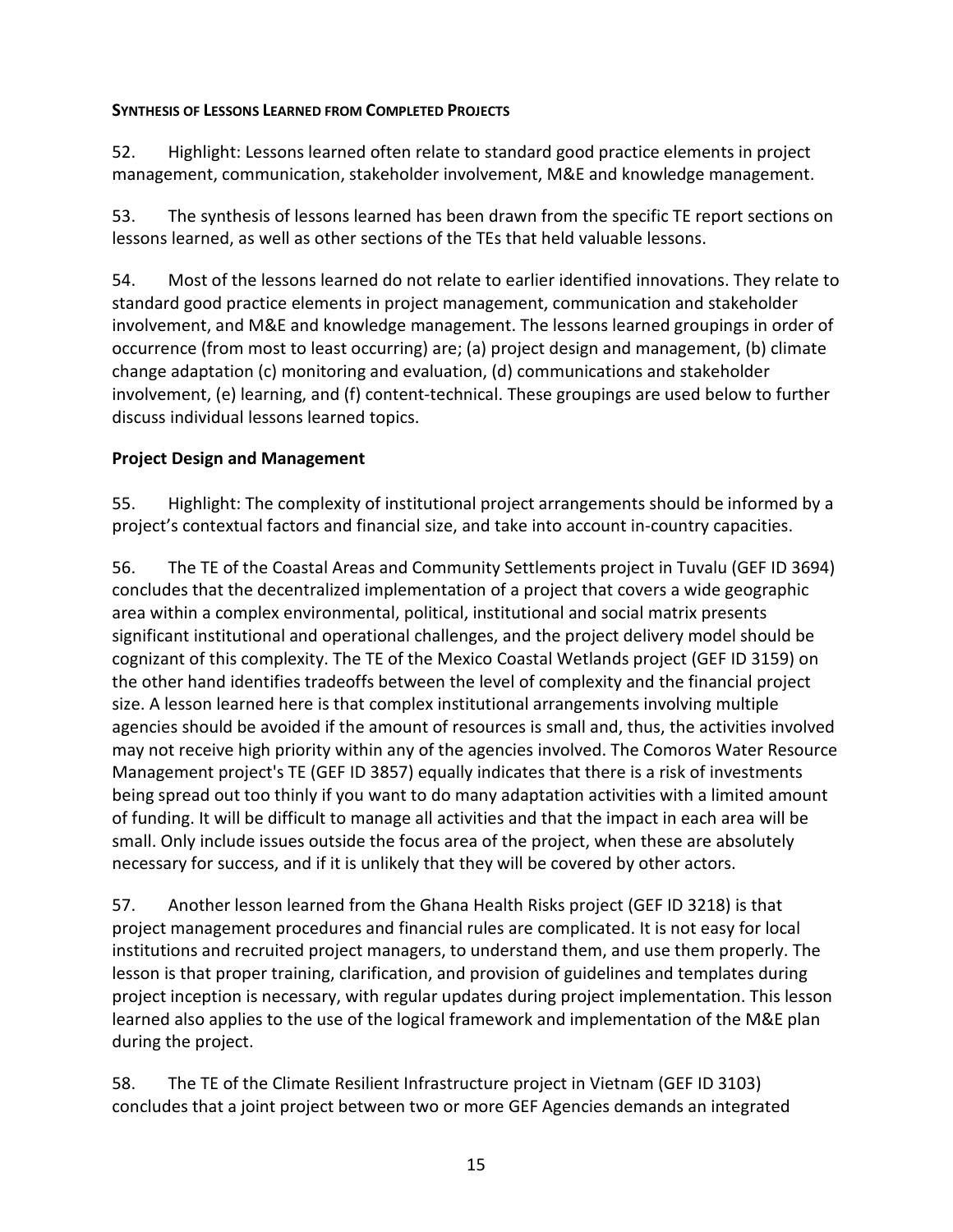approach to its activities and theory of change. This project was in effect two separate subprojects with generally good channels of communication, but with few direct project-content linkages and with very different identities and management systems. The efficiency of combining these two projects without properly developing the synergies is questionable.

59. The Djibouti Vulnerable Coastal Zones project's TE (GEF ID 3408) formulates a specific lesson learned on sustainability; Include the development of a sustainability mechanism as a distinct activity under each project output, for example post-project maintenance arrangements. A sustainability mechanism for each output should be developed during the project implementation phase. Relevant sustainability mechanisms could include detailing the post-project maintenance arrangements, arrangements for the dissemination of report findings or finding an institutional home for a particular output.

# <span id="page-22-0"></span>**Climate Change Adaptation**

60. Highlight: Climate change adaptation efforts should be contextually informed. Finding an appropriate mix of bottom-up vs. policy-level and short-term vs long-term benefits is seen as effective.

61. The TE of the Guinea Vulnerable Coastal Zones project (GEF ID 3703) concludes that adaptation to climate change will be more effective when it departs from a bottom-up approach. Such approach demands good coordination between the various project levels (local - prefectural - national, in this case). Similarly, the TE of the Mexico Coastal Wetlands project (GEF ID 3159) identifies community participation essential for the successful implementation of local adaptation measures.

62. The Swaziland Water Resources Management project's TE (GEF ID 4255) further concludes that climate change adaptation needs to be mainstreamed into development planning initiatives at various governmental planning levels for the results from the initiatives to be sustainable over the long term. The integration of climate change adaptation initiatives into county development initiatives will guarantee the institutionalization of responses to climate change into national development planning.

63. The TE of the Coastal Wetlands in Mexico project (GEF ID 3159) indicates that it is important to find a mix of adaptation measures that produce both short-term and long-term benefits. Some of the adaptation measures should provide the communities with environmental, economic, social, health benefits in the short term, since the benefits which are longer term are difficult to assimilate by communities who see the future as uncertain and distant. The Azerbaijan Water and Flood Management (GEF ID 4261) project's TE provides a similar lesson learned, adding that a balance between adaptation measures with both short and long-term benefits should be equally visible in a balanced budget between activities with short term returns and those with longer term returns.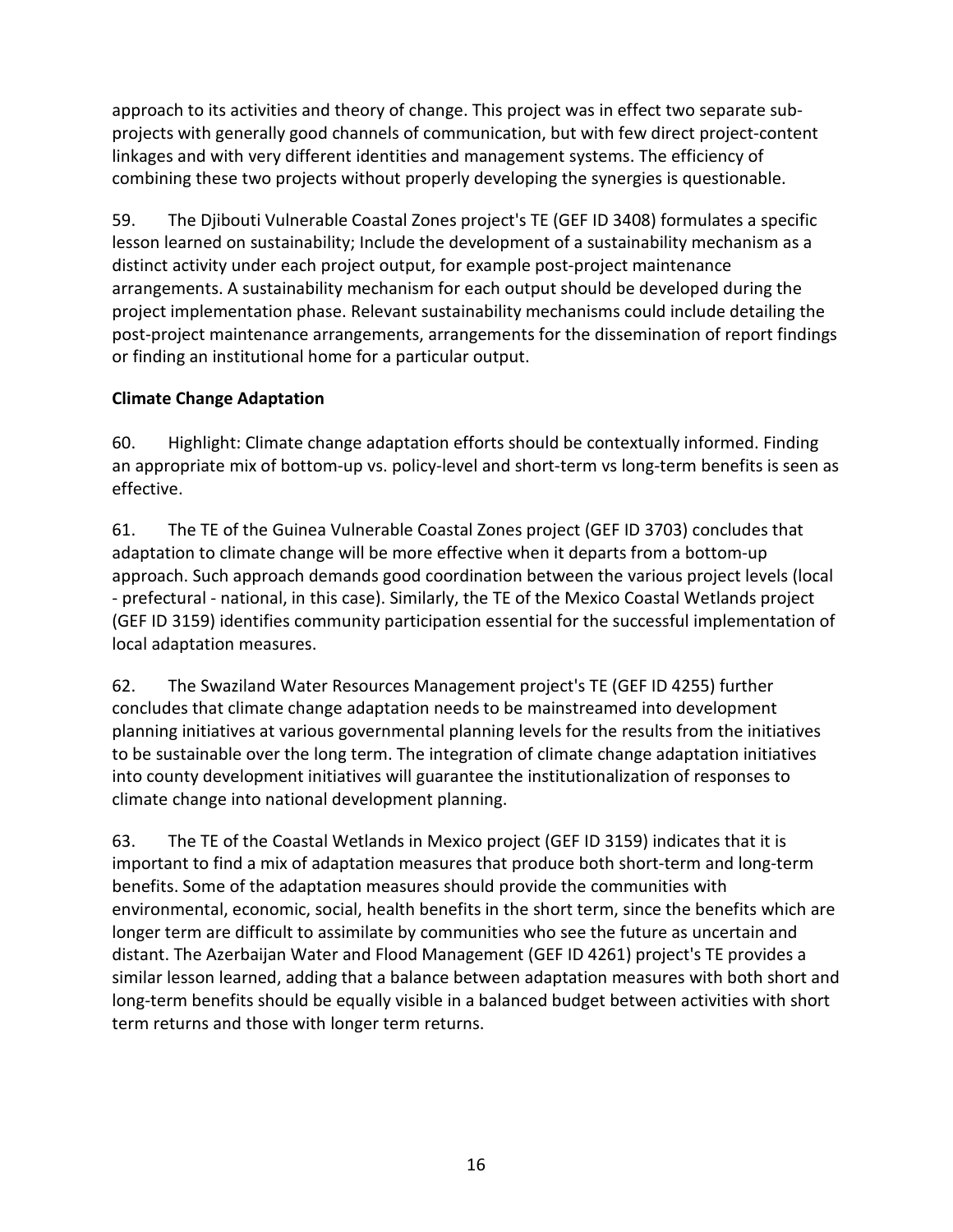# <span id="page-23-0"></span>**Monitoring and Evaluation**

- 64. The highlights of this section are:
	- (a) Monitoring and evaluation should start with a thorough baseline assessment, should be well budgeted, and used as part of essential management tools.
	- (b) Longer-term evaluation is advised if a project's maximum impact is expected beyond the project's time horizon.

65. The TE of the Coastal Areas and Community Settlements project in Tuvalu (GEF ID 3694) states that a complex project such this NAPA implementation project requires regular and proactive monitoring and evaluation. The development and implementation of schedules and templates are an essential management tool for ensuring transparency, supporting adaptive management and for strengthening a sense of collective project ownership and its outcomes. Conversely, neglecting monitoring protocols creates uncertainty, confusion and frustration.

66. The TE of the Malian Agricultural Sector project (GEF ID 3776) further identifies the importance of a thorough baseline assessment at the onset of every full-size project. Without an understanding of the prevailing socio-economic conditions prior to the implementation of a project, it is challenging to determine the real impacts achieved. The evaluation of the project becomes based on anecdotes, rather than hard data. Sufficient funds need to be allocated at PPG stage to undertake a rigorous baseline assessment, which should not be solely based on secondary data, but should include a mix of primary and secondary data.

67. The Mexico Coastal Wetlands project's (GEF ID 3159) TE states that monitoring and evaluation of climate change adaptation measures should be viewed as longer-term activities and should likewise continue after the initial project concludes. Undertaking a cost-benefit analysis of project investments to strengthen local adaptation to climate change as part of project evaluation activities represents a good practice that should be replicated elsewhere.

68. A lesson learned from the South African Wildfire Hazards project (GEF ID 3934) also relates to evaluation of success over a longer period of time; The evaluation concludes that performance indicators and targets are perhaps not achievable within the project's timeframe. With a project primarily focused on strengthening adaptive capacities it takes time before capacity building efforts translate into measurable change as a result of improved management practices on wildfire risk reduction. The project's time horizon is too short for achieving and monitoring changes in the extent and number of damaging and non-damaging wildfires.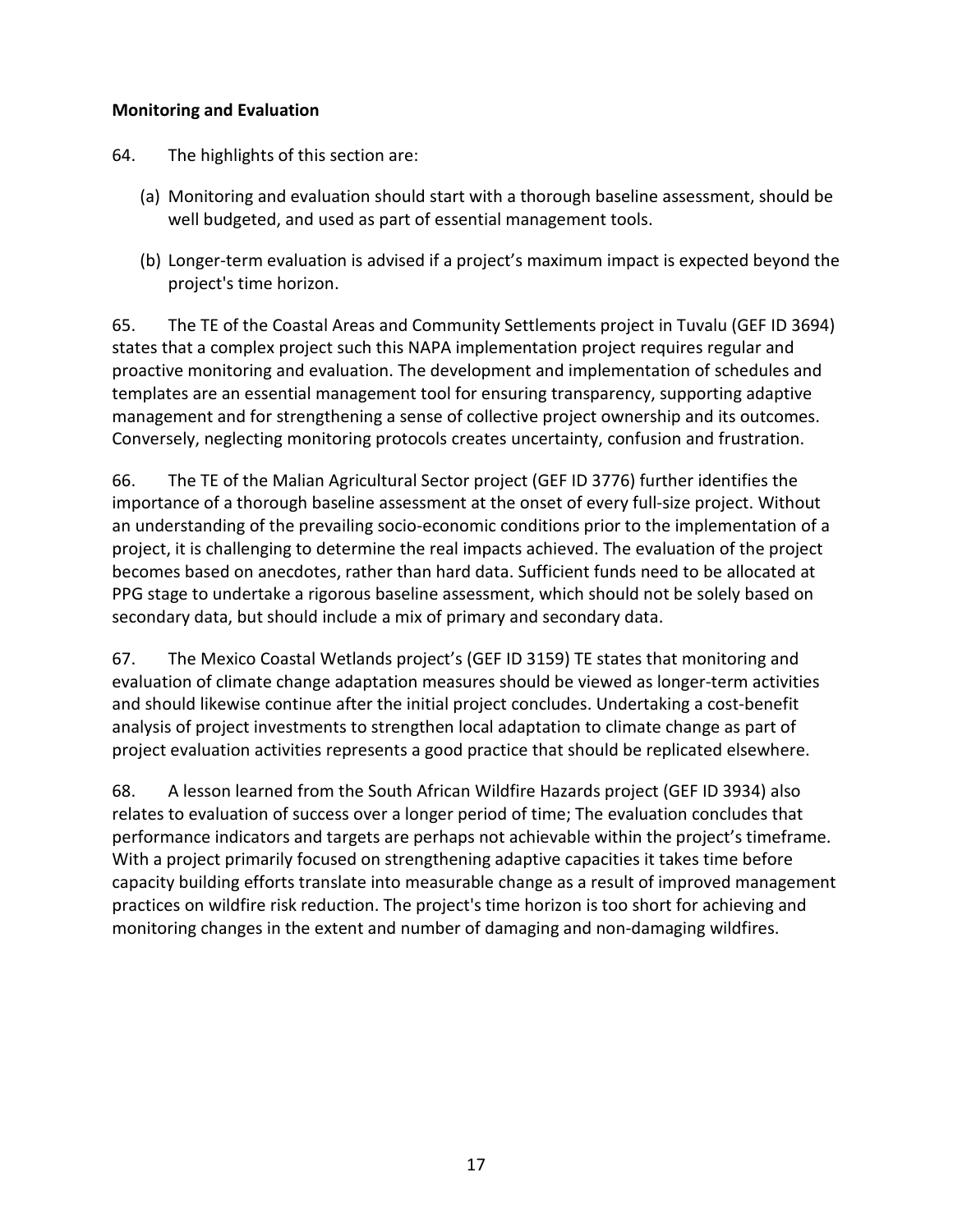# <span id="page-24-0"></span>**Communication and Stakeholder Involvement**

- 69. The highlights of this section are:
	- (a) Beneficiaries might not always be clear on a project's boundaries. Complementarities between projects should be clearly communicated.
	- (b) Using participatory approaches and a large project steering committee could ensure project ownership and wider collaboration.

70. The Cambodia Vulnerability Assessment in the Coastal Zone project's TE (GEF ID 3890) found that there was a degree of confusion amongst local stakeholders when there was communication with locals on the various ongoing parallel or recently concluded projects, due to a lack of clarity over which project was contributing to what outcome and how these projects linked. In future projects, it is important to try to reduce these uncertainties by conveying clearly any differences and complementarities between projects and communicate this clearly with local beneficiaries, following the stakeholder engagement plan.

71. A lesson learned of the implementation of the Health Risk project activities in Ghana (GEF ID 3218) is that the implementation is often concentrated in the hands of few people. A possible way to ensure ownership and collaboration from a wider variety of stakeholders is to establish a rather large Project Steering Committee, meeting twice a year, and including different sectors from the government, development partners and relevant NGOs. Such Steering Committee has a role of overall guidance of the project and validation of major strategic decisions or changes to project objectives/outcomes. It must however be seconded by a smaller, more executive and technical working group, with an advisory and validation role on project implementation matters.

72. The TE of the Resilience in the Agriculture Sector in Mali project (GEF ID 3776) concludes that a high level of ownership can be achieved through the use of participatory approaches, to let beneficiaries recognize and analyze the future impacts of climate change on their own lives and livelihoods, and let them identify adaptation interventions to increase their own resilience.

# <span id="page-24-1"></span>**Learning**

73. The highlights of this section are:

- (a) Larger projects would benefit from a dedicated communication specialist.
- (b) Well planned study tours and participation in forums aids capacity building.

74. A lesson learned from the Mali Agriculture Sector project (GEF ID 3776) is that it is crucial to have a communication specialist appointed for full-size projects, especially pilot projects. The dissemination of information is a crucial element of pilot projects. The quality of the information, the frequency and type of communication to stakeholders, will have a direct bearing on project success and the adoption and scaling out of information and lessons that emerge from the project.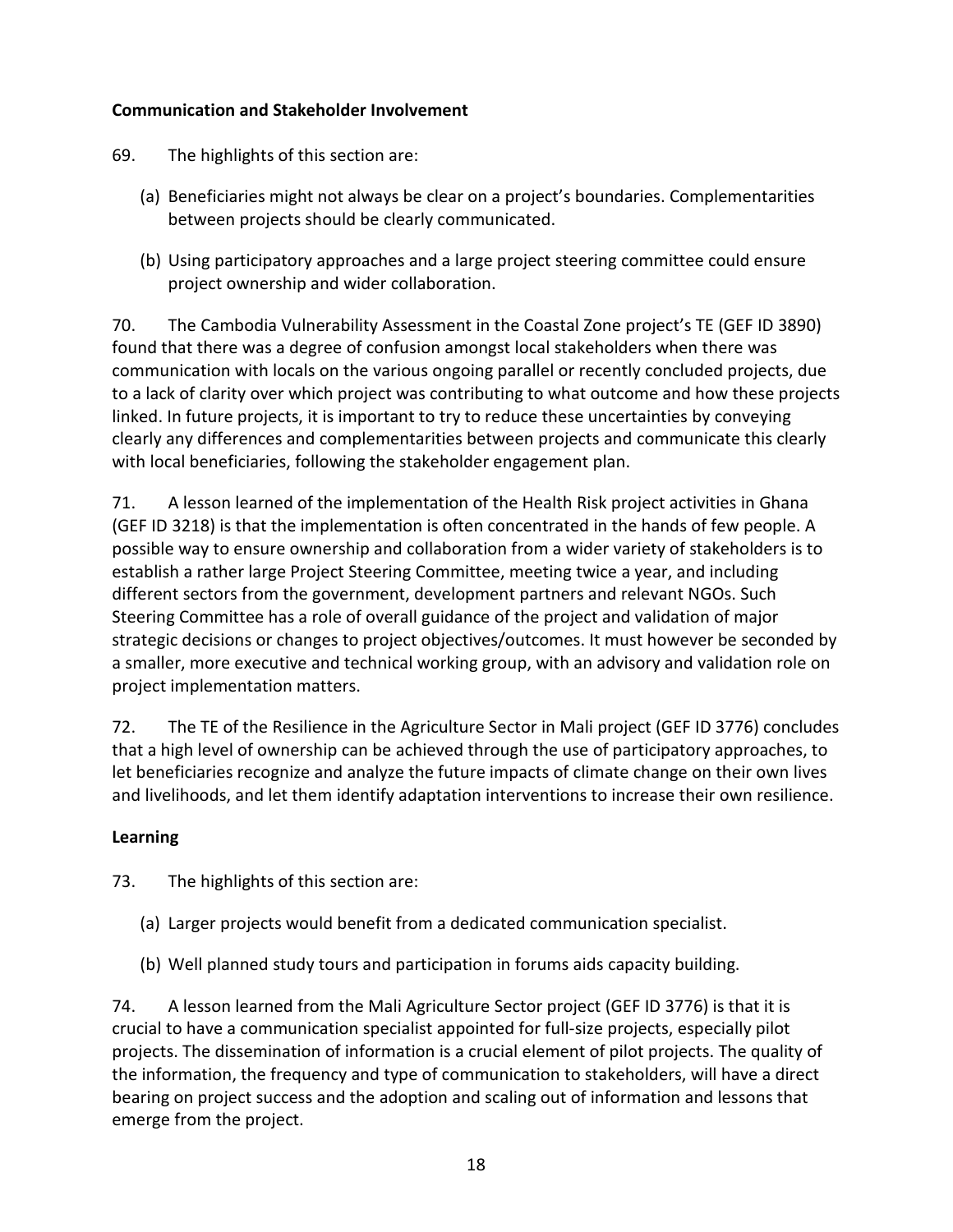75. The TE of the project in Tuvalu, Coastal Areas and Community Settlements (GEF ID 3694) concludes that the power of learning exchanges, field visits and networking amongst peers in building capacity was possibly underestimated. Provided they are well planned and managed, study tours, and participation at regional and international forums should be an integral feature of projects that have capacity building as a primary objective.

# <span id="page-25-0"></span>**Content-technical**

- 76. The highlights of this section are:
	- (a) Community water supply schemes need formalized and paid management structures if they grow to a certain size.
	- (b) Reforestation efforts should be built upon a thorough analysis of deforestation factors.

77. A lesson learned from the Comoros Water Resource Management project (GEF ID 3857) is that there is a limit to the size of a community water supply scheme, for it to still be able to be effectively managed by informal water management committees. The water supply schemes in the Comoros are rather big, and the task of operating the schemes clearly surpasses what can be expected from an informal water management committee, so the infrastructure is not properly operated and maintained. At a certain size, water supply schemes need to be operated and managed through a formalized and paid for community or private operator.

78. Another lesson learned from the Comoros project (GEF ID 3857) is that reforestation on communal lands demands a thorough analysis of the key factors causing the deforestation. If factors causing the deforestation are not addressed, reforestation is likely to be unsuccessful.

# <span id="page-25-1"></span>**MANAGEMENT ACTION RECORD**

79. The GEF Management Action Record (MAR)<sup>11</sup> tracks the level of adoption by the GEF Secretariat and/or the GEF Agencies (together here referred to as GEF Management) of GEF Council and LDCF/SCCF Council decisions that have been made on the basis of GEF IEO recommendations. The MAR serves two purposes: "(i) to provide Council with a record of its decision on the follow-up of evaluation reports, the proposed management actions, and the actual status of these actions; and (ii) to increase the accountability of GEF Management regarding Council decisions on monitoring and evaluation issues."[12](#page-25-3)

80. The MAR for the LDCF/SCCF tracks two LDCF/SCCF Council decisions: June 2016 decision on recommendations of the Program Evaluation of the LDCF; and May 2017 decision on

<span id="page-25-2"></span><sup>&</sup>lt;sup>11</sup> IEO, Management Action Record, June 2017.

<span id="page-25-3"></span><sup>&</sup>lt;sup>12</sup> GEF[, Procedures and Format of the GEF Management Action Record,](https://www.thegef.org/council-meeting-documents/procedures-and-format-gef-management-action-record) November 2005. Council Document GEF/ME/C.27/3.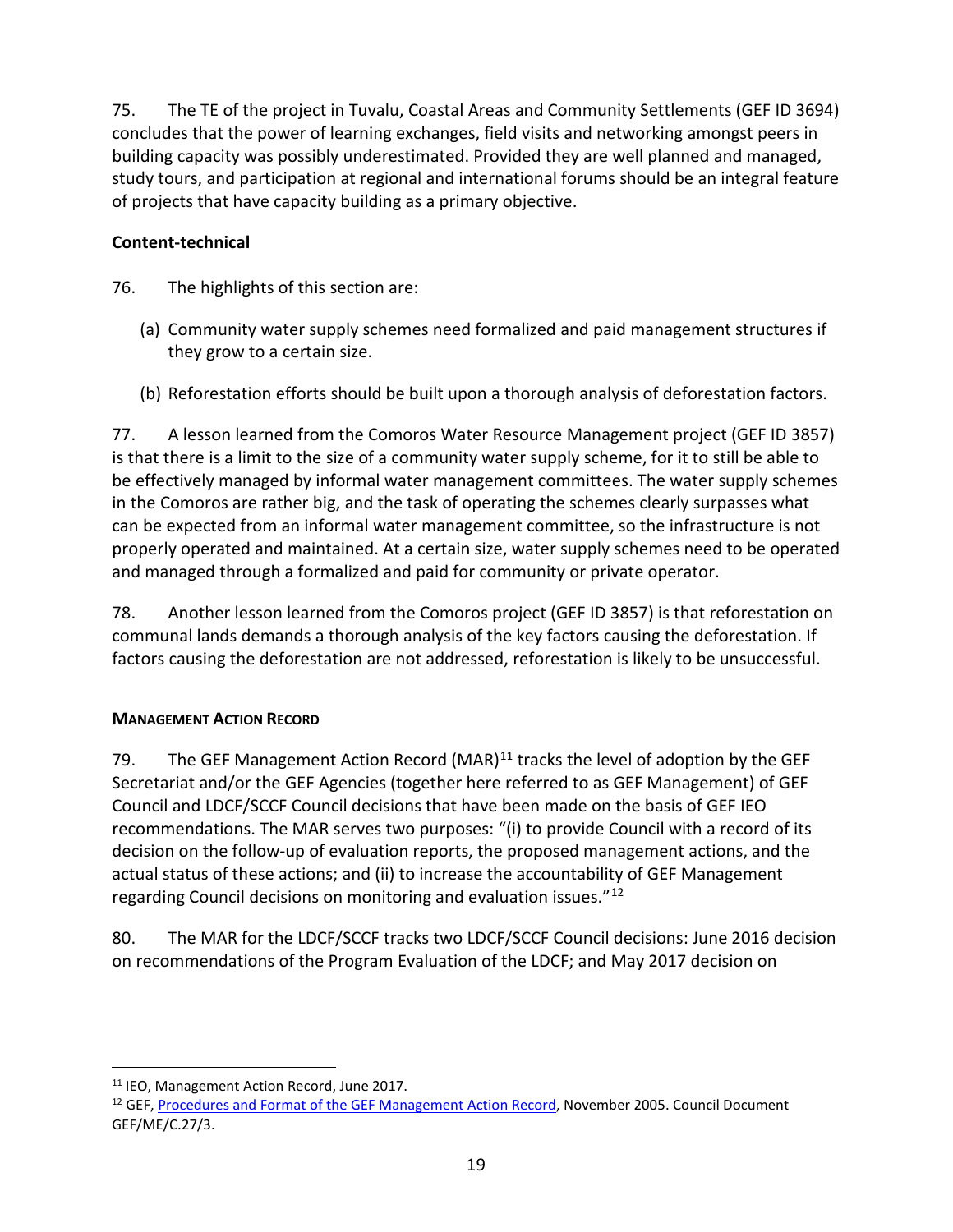recommendations of the Program Evaluation of the SCCF.<sup>[13](#page-26-0) [14](#page-26-1)</sup> In the MAR the IEO completes the columns pertaining to recommendations, management response, and Council decisions. Management is invited to provide a self-rating of the level of adoption of Council decisions on recommendations and to add comments as necessary. After management's self-rating, the Office verifies actual adoption and provides its own ratings and comments. The rating categories for the progress of adoption of Council decisions were agreed upon through a consultative process of the IEO, the GEF Secretariat, and GEF Agencies. Categories are as follows:

- (a) **High:** Fully adopted and fully incorporated into policy, strategy or operations.
- (b) **Substantial:** Decision largely adopted but not fully incorporated into policy, strategy or operations as yet.
- (c) **Medium:** Adopted in some operational and policy work, but not to a significant degree in key areas.
- (d) **Negligible:** No evidence or plan for adoption, or plan and actions for adoption are in a very preliminary stage.
- (e) **Not rated or possible to verify yet:** ratings or verification will have to wait until more data is available or proposals have been further developed.
- (f) **N/A:** Not-applicable.

81. For the LDCF evaluation the LDCF/SCCF Council decision stated that "the LDCF/SCCF Council, having reviewed document GEF/LDCF.SCCF.20/ME/02, Program Evaluation of the Least Developed Countries Fund,<sup>[15](#page-26-2)</sup> and GEF/LDCF.SCCF/20/ME/03, Management Response to the Program Evaluation of the Least Developed Countries Fund,<sup>[16](#page-26-3)</sup> took note of the conclusions of the evaluation and endorsed the recommendations taking into account the Management Response."[17](#page-26-4) The evaluation's recommendations are as follows:

(1) **Recommendation 1**: The GEF Secretariat should explore and develop mechanisms that ensure the predictable, adequate and sustainable financing of the Fund.

<span id="page-26-0"></span><sup>&</sup>lt;sup>13</sup> IEO[, Program Evaluation of the Least Developed Countries Fund,](https://www.thegef.org/council-meeting-documents/program-evaluation-least-developed-countries-fund-report) June 2016. LDCF/SCCF Council Document GEF/LDCF.SCCF.20/ME/02.

<span id="page-26-1"></span><sup>&</sup>lt;sup>14</sup> IEO[, Program Evaluation of the Special Climate Change Evaluation,](http://www.thegef.org/council-meeting-documents/program-evaluation-special-climate-change-fund) May 2017. LDCF/SCCF Council Document GEF/LDCF.SCCF.22/ME/02.

<span id="page-26-2"></span><sup>&</sup>lt;sup>15</sup> IEO[, Program Evaluation of the Least Developed Countries Fund,](https://www.thegef.org/council-meeting-documents/program-evaluation-least-developed-countries-fund-report) June 2016. LDCF/SCCF Council Document GEF/LDCF.SCCF.20/ME/02.

<span id="page-26-3"></span><sup>&</sup>lt;sup>16</sup> GEF, [Management Response to the Program Evaluation of the Least Developed Countries Fund,](https://www.thegef.org/council-meeting-documents/management-response-program-evaluation-least-developed-countries-fund) June 2016. LDCF/SCCF Council Document GEF/LDCF.SCCF.20/ME/03.

<span id="page-26-4"></span><sup>&</sup>lt;sup>17</sup> GEF, [Joint Summary of the Chairs 20th](https://www.thegef.org/council-meeting-documents/joint-summary-chairs-ldcfsccf-20) LDCF/SCCF Meeting, June 2016.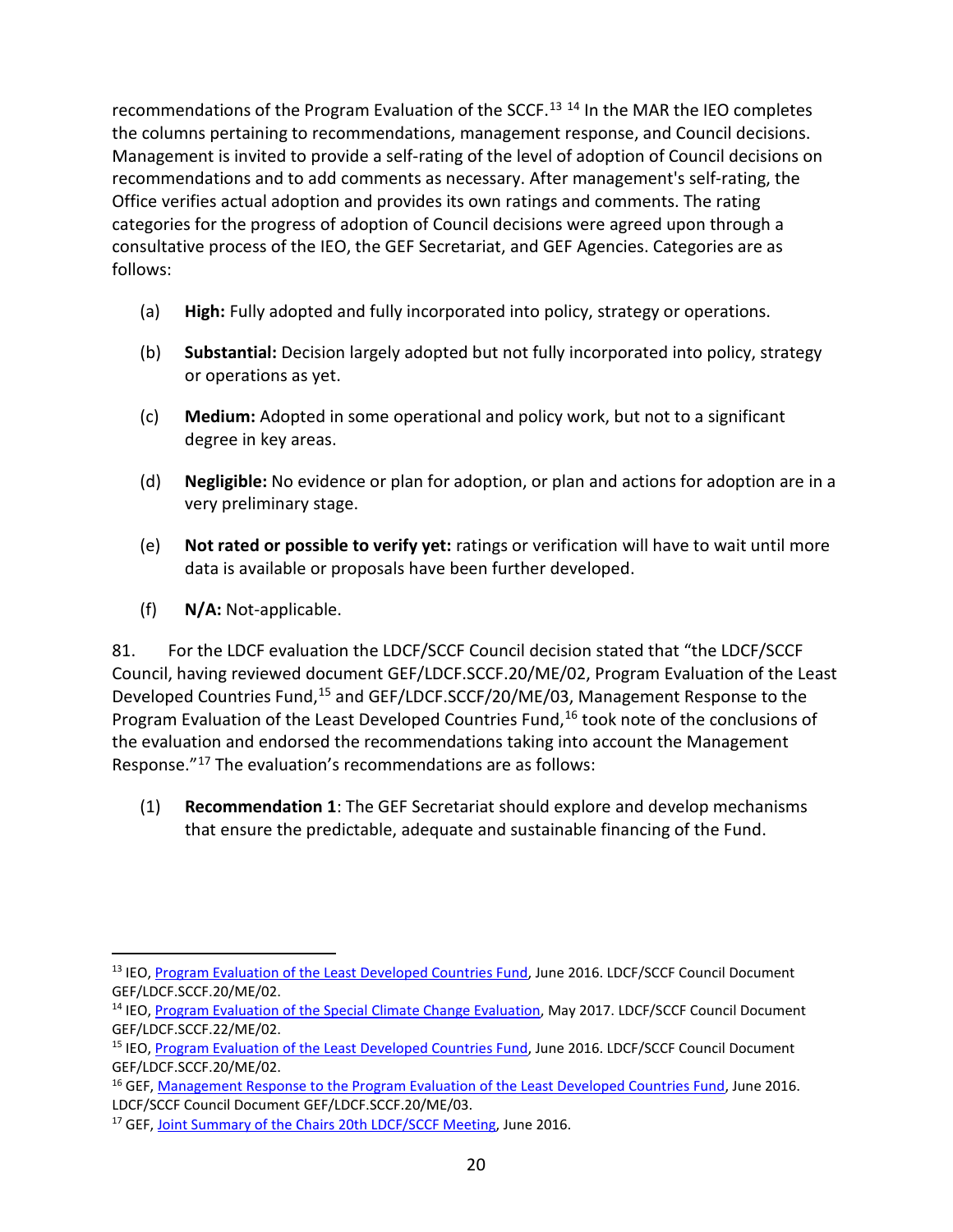- (2) **Recommendation 2**: The GEF Secretariat should make efforts to improve consistency regarding their understanding and application of the GEF gender mainstreaming policy and the Gender Equality Action Plan (GEAP) to the LDCF.
- (3) **Recommendation 3**: The GEF Secretariat should ensure that the data in the Project Management Information System is up to date and accurate.

82. The GEF Secretariat continues to make efforts to update recipient countries on the resource availability at negotiations, LDC briefings, and other meetings. The Secretariat is also supporting projects from the pipeline as resources become available. As was done last year the IEO encourages the Secretariat to develop a more systematic mechanism to promote the predictable, adequate and sustainable financing of the LDCF. The IEO has rated Recommendation 1 as medium.

83. The Secretariat continues to work with countries and agencies to ensure the GEAP is referenced as a minimum criterion prior to technical clearance. It is also encouraging that projects submitted to the LDCF/SCCF Council for approval are expected to carry out a Gender Gap Analysis during project preparation prior to CEO Endorsement/Approval and gender mainstreaming is being discussed with countries within the context of the GEF Programming Strategy on Adaptation for the LDCF/SCCF for 2018 to 2022. The Secretariat should monitor compliance with the completion of a Gender Gap Analysis during project preparation. The IEO has rated Recommendation 2 as medium.

84. While work is progressing on the upgrade of the GEF project management information system it has not resulted in a clear picture of progress towards improving the quality of information. The IEO has rated Recommendation 3 as negligible.

85. With an overall rating of medium, GEF Management has made modest progress in the level of adoption of the LDCF/SCCF Council decision regarding the LDCF program evaluation. The IEO will continue to track the adoption of this decision.

86. For the SCCF evaluation the LDCF/SCCF Council decision stated that "the Council, having reviewed document GEF/LDCF.SCCF.22/ME/02, Program Evaluation of the Special Climate Change Fund[18](#page-27-0) and GEF/LDCF.SCCF.22/ME/03, Management Response to the Program Evaluation of the Special Climate Change Fund, $19$  takes note of the conclusions of the evaluation and endorses the recommendations taking into account the Management Response."[20](#page-27-2) The evaluation's recommendations are as follows:

(1) **Recommendation 1**: Reaffirming and strengthening a recommendation from the previous SCCF Program Evaluation in 2011, the GEF Secretariat should prioritize the

<span id="page-27-0"></span><sup>&</sup>lt;sup>18</sup> IEO[, Program Evaluation of the Special Climate Change Evaluation,](http://www.thegef.org/council-meeting-documents/program-evaluation-special-climate-change-fund) May 2017. LDCF/SCCF Council Document GEF/LDCF.SCCF.22/ME/02.

<span id="page-27-1"></span><sup>&</sup>lt;sup>19</sup> GEF, [Management Response to the Program Evaluation of the Special Climate Change Fund,](http://www.thegef.org/council-meeting-documents/management-response-program-evaluation-special-climate-change-fund) May 2017. LDCF/SCCF Council Document GEF/LDCF.SCCF.22/ME/03.

<span id="page-27-2"></span><sup>&</sup>lt;sup>20</sup> GEF, Joint Summary of the Chairs 22<sup>nd</sup> LDCF/SCCF Meeting, May 2017.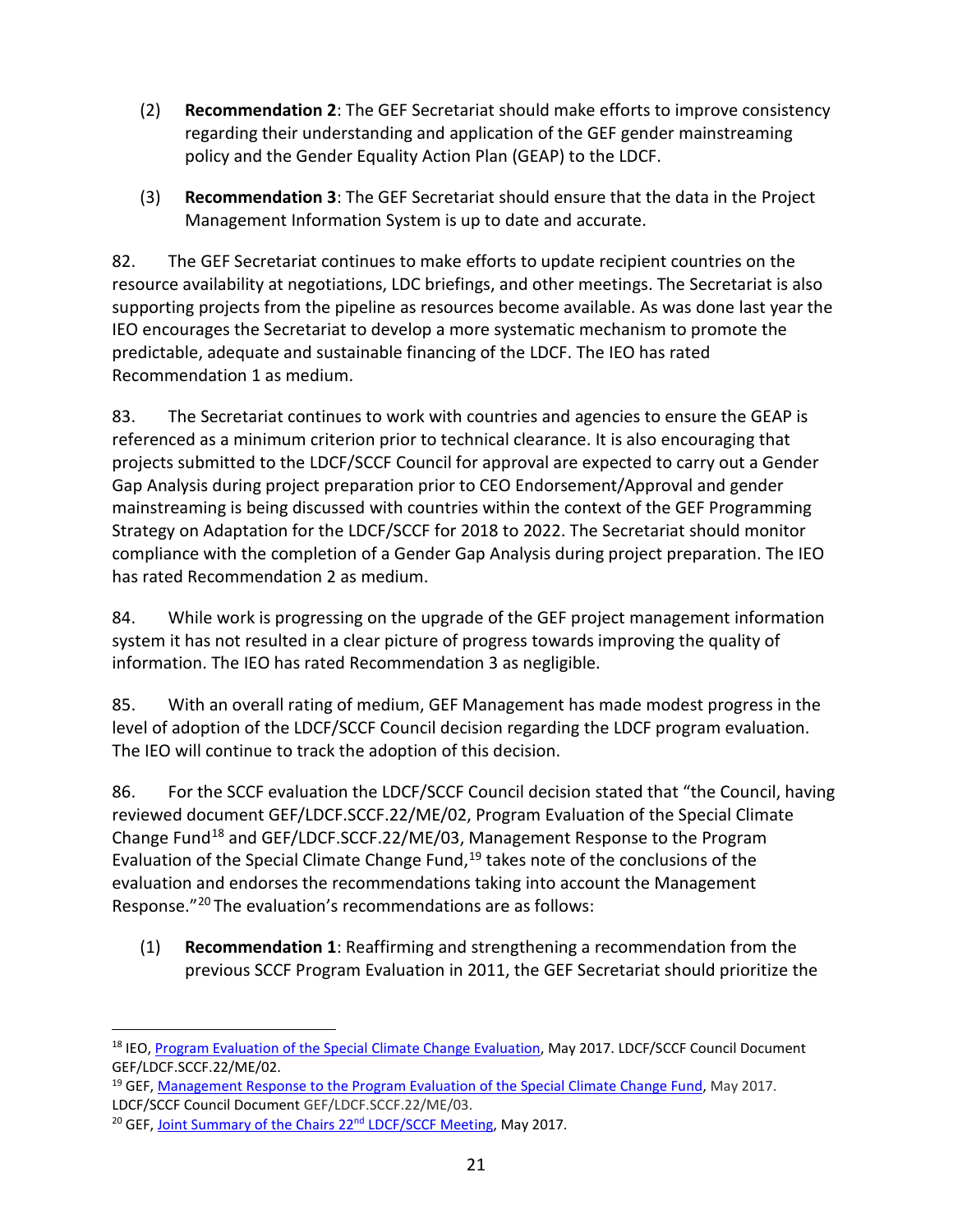development of mechanisms that ensure predictable, adequate and sustainable financing for the Fund, given its support for, and focus on innovation.

- (2) **Recommendation 2**: The GEF Secretariat should articulate and publicly communicate the SCCF's niche within the global adaptation finance landscape, to include an explicit statement regarding the SCCF's relation with—and complementarity to—the Green Climate Fund.
- (3) **Recommendation 3**: The GEF Secretariat should ensure that PMIS data is up to date and accurate.

87. That elements of sustainable financing of the SCCF is being discussed with countries in the context of the Secretariat's negotiation of the GEF Programming Strategy on Adaptation for the LDCF/SCCF for 2018 to 2022 is welcome. The IEO encourages the Secretariat to develop a more systematic mechanism to promote the predictable, adequate and sustainable financing of the SCCF. The IEO has rated Recommendation 1 as medium.

88. The IEO acknowledges that elements of the SCCF's niche within the global adaptation finance landscape is being discussed with countries within the context of the GEF Programming Strategy on Adaptation for the LDCF/SCCF for 2018 to 2022. The IEO encourages the Secretariat to articulate and publicly communicate the SCCF's niche within the global adaptation finance landscape. The IEO has rated Recommendation 2 as medium.

89. While work is progressing on the upgrade of the GEF project management information system it has not resulted in a clear picture of progress towards improving the quality of information. The IEO has rated Recommendation 3 as negligible.

90. The overall rating of adoption of the LDCF/SCCF Council decision regarding the SCCF program evaluation is medium. The IEO will continue to track the adoption of this decision.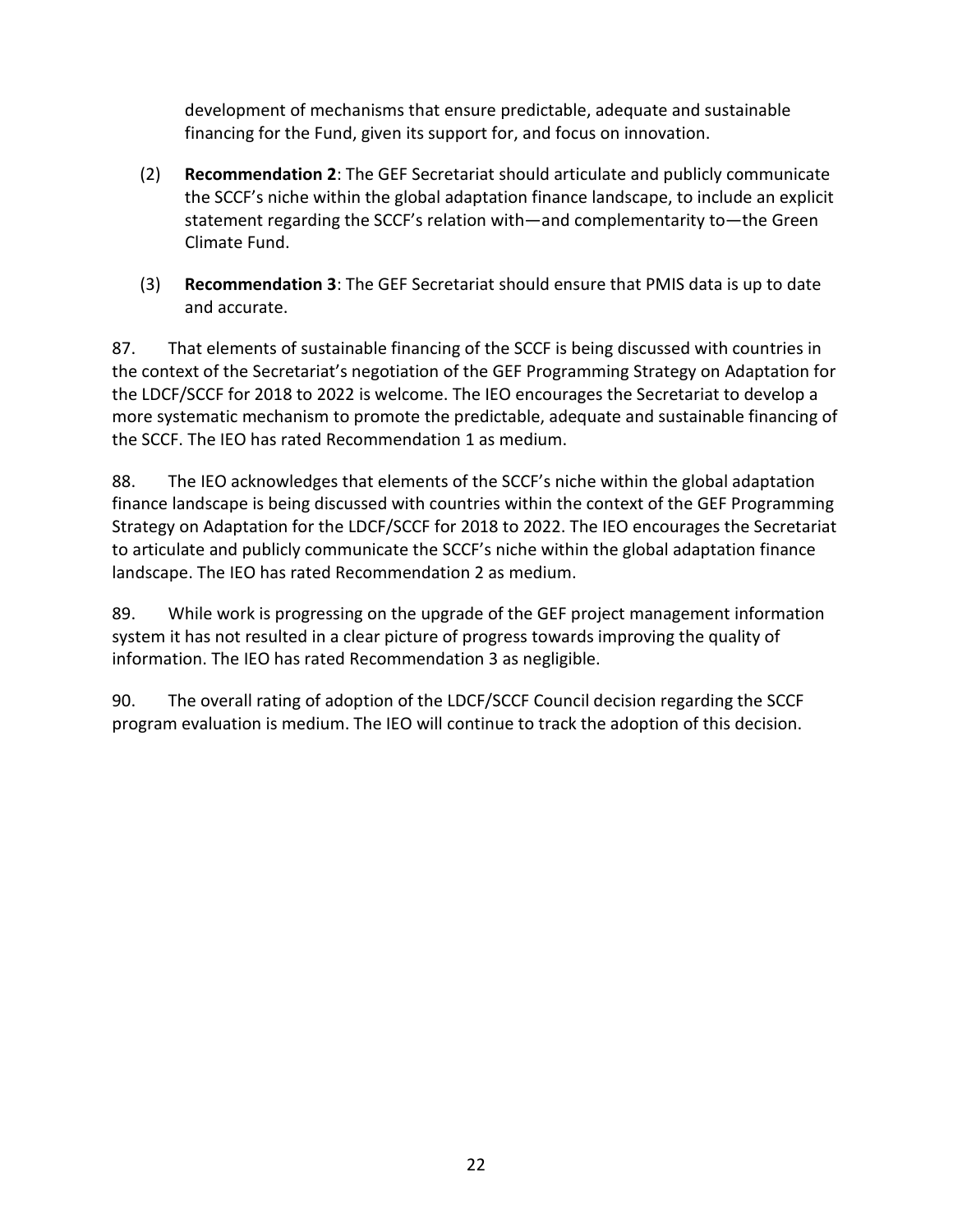#### <span id="page-29-0"></span>**ANNEX A: TERMINAL EVALUATION REPORT REVIEW GUIDELINES**

The assessments in the terminal evaluation reviews is based largely on the information presented in the terminal evaluation report. If insufficient information is presented in a terminal evaluation report to assess a specific issue such as, for example, quality of the project's monitoring and evaluation system or a specific aspect of sustainability, then the preparer of the terminal evaluation reviews briefly indicates so in that section and elaborate more if appropriate in the section of the review that addresses quality of report. If the review's preparer possesses other first-hand information such as, for example, from a field visit to the project, and this information is relevant to the terminal evaluation reviews, then it should be included in the reviews only under the heading "Additional independent information available to the reviewer." The preparer of the terminal evaluation review has taken into account all the independent relevant information when verifying ratings.

## **A.1 Criteria for Outcome Ratings**

Based on the information provided in the terminal evaluation report, the terminal evaluation review makes an assessment of the extent to which the project's major relevant objectives were achieved or are expected to be achieved $^{21}$  $^{21}$  $^{21}$ , relevance of the project results, and the project's cost-effectiveness. The ratings on the outcomes of the project is based on performance on the following criteria:[22](#page-29-2)

- a) **Relevance**. Were project outcomes consistent with the focal area/operational program strategies and country priorities? Explain.
- b) **Effectiveness**. Are project outcomes commensurate with the expected outcomes (as described in the project document) and the problems the project was intended to address (that is, the original or modified project objectives)?
- c) **Efficiency**. Include an assessment of outcomes and impacts in relation to inputs, costs, and implementation times based on the following questions: Was the project costeffective? How does the project's cost/time versus outcomes equation compare to that of similar projects? Was the project implementation delayed due to any bureaucratic, administrative, or political problems and did that affect cost-effectiveness?

An overall rating is provided according to the achievement and shortcomings in the three criteria ranging from highly satisfactory, satisfactory, moderately satisfactory, moderately unsatisfactory, unsatisfactory, highly unsatisfactory, and unable to assess.

The reviewer of the terminal evaluation provides a rating under each of the three criteria (relevance, effectiveness, and efficiency). Relevance of outcomes is rated on a binary

<span id="page-29-1"></span><sup>&</sup>lt;sup>21</sup> *Objectives* are the intended physical, financial, institutional, social, environmental, or other development results to which a project or program is expected to contribute (OECD DAC 2010).

<span id="page-29-2"></span><sup>22</sup> *Outcomes* are the likely or achieved short-term and medium-term effects of an intervention's outputs. Outputs are the products, capital goods, and services that result from a development intervention; these may also include changes resulting from the intervention that are relevant to the achievement of outcomes (OECD DAC 2010). For the GEF, environmental outcomes are the main focus.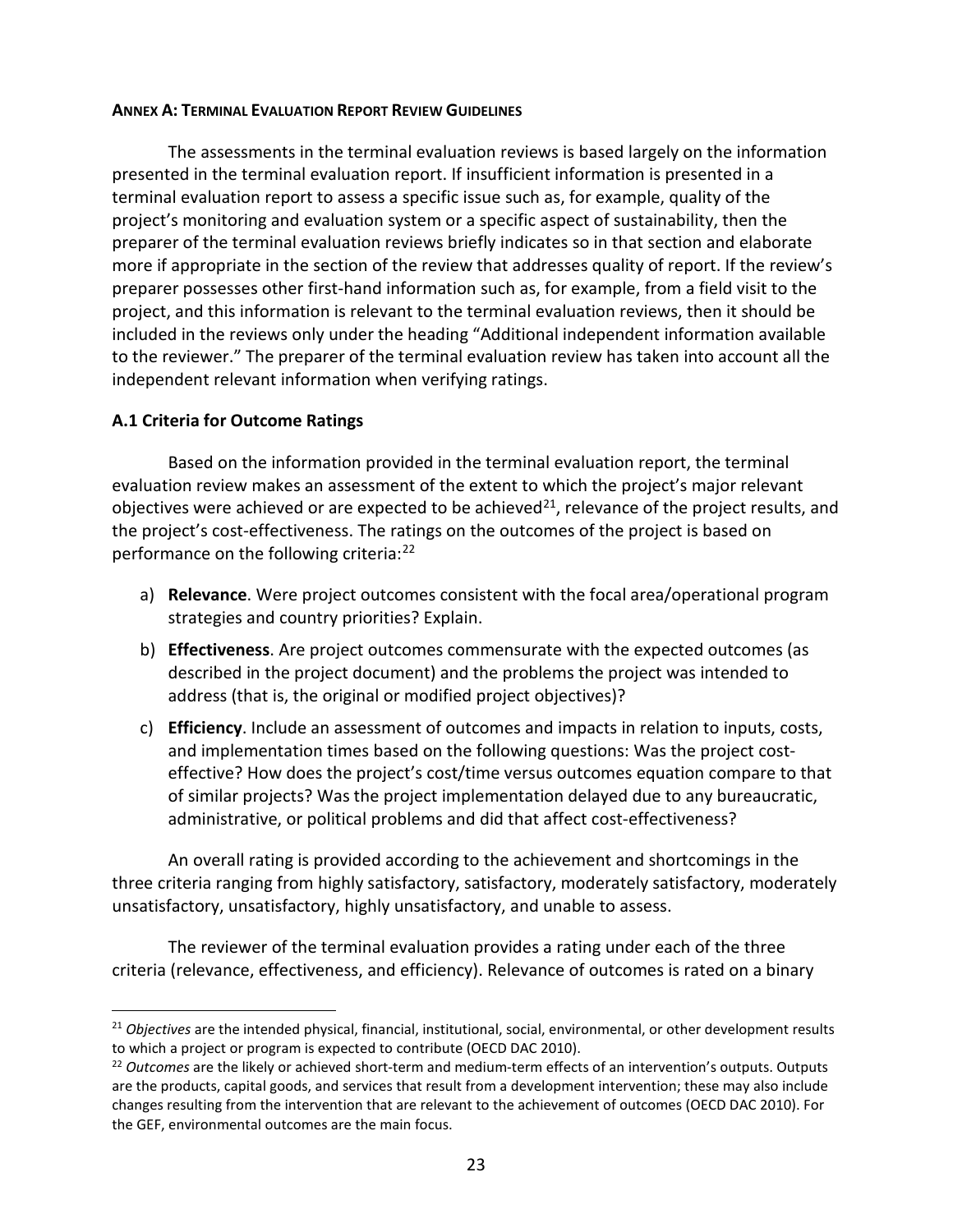scale: a 'satisfactory' or an 'unsatisfactory' rating is provided. If an 'unsatisfactory' rating has been provided on this criterion, the overall outcome achievement rating may not be higher than 'unsatisfactory'. Effectiveness and Efficiency is rated as follows:

- **Highly satisfactory**. The project had no shortcomings.
- **Satisfactory**. The project had minor shortcomings.
- **Moderately satisfactory**. The project had moderate shortcomings.
- **Moderately unsatisfactory**. The project had noticeable shortcomings.
- **Unsatisfactory**. The project had major shortcomings.
- **Highly unsatisfactory**. The project had severe shortcomings.
- **Unable to assess**. The reviewer was unable to assess outcomes on this dimension.

The calculation of the overall outcomes score of projects considers all three criteria, of which relevance criterion will be applied first - the overall outcome achievement rating may not be higher than 'unsatisfactory'. The second constraint that is applied is that the overall outcome achievement rating may not be higher than the 'effectiveness' rating. The third constraint that is applied is that the overall rating may not be higher than the average score of effectiveness and efficiency criteria calculated using the following formula:

# **Outcomes =**  $(b + c) \div 2$

In case the average score is lower than the score obtained after application of the first two constraints, then the average score will become the overall score. The score is converted into an overall rating with mid values being rounded up upwards.

# **A.2 Impacts**

Has the project achieved impacts, or is it likely that outcomes will lead to the expected impacts? Impacts will be understood to include positive and negative, primary and secondary long-term effects produced by a development intervention. They could be produced directly or indirectly and could be intended or unintended. The terminal evaluation review's preparer takes note of any mention of impacts, especially global environmental benefits, in the terminal evaluation report including the likelihood that the project outcomes will contribute to their achievement. Negative impacts mentioned in the terminal evaluation report should be noted and recorded in section 2 of the terminal evaluation reviews template in the subsection on "Issues that require follow-up." Although project impacts are to be described, they will not be rated.

# **A.3 Criteria for Sustainability Ratings**

Sustainability will be understood as the likelihood of continuation of project benefits after completion of project implementation (GEF 2000). To assess sustainability, the terminal evaluation reviewer identifies and assesses key risks that could undermine continuation of benefits at the time of the evaluation. Some of these risks might include the absence of or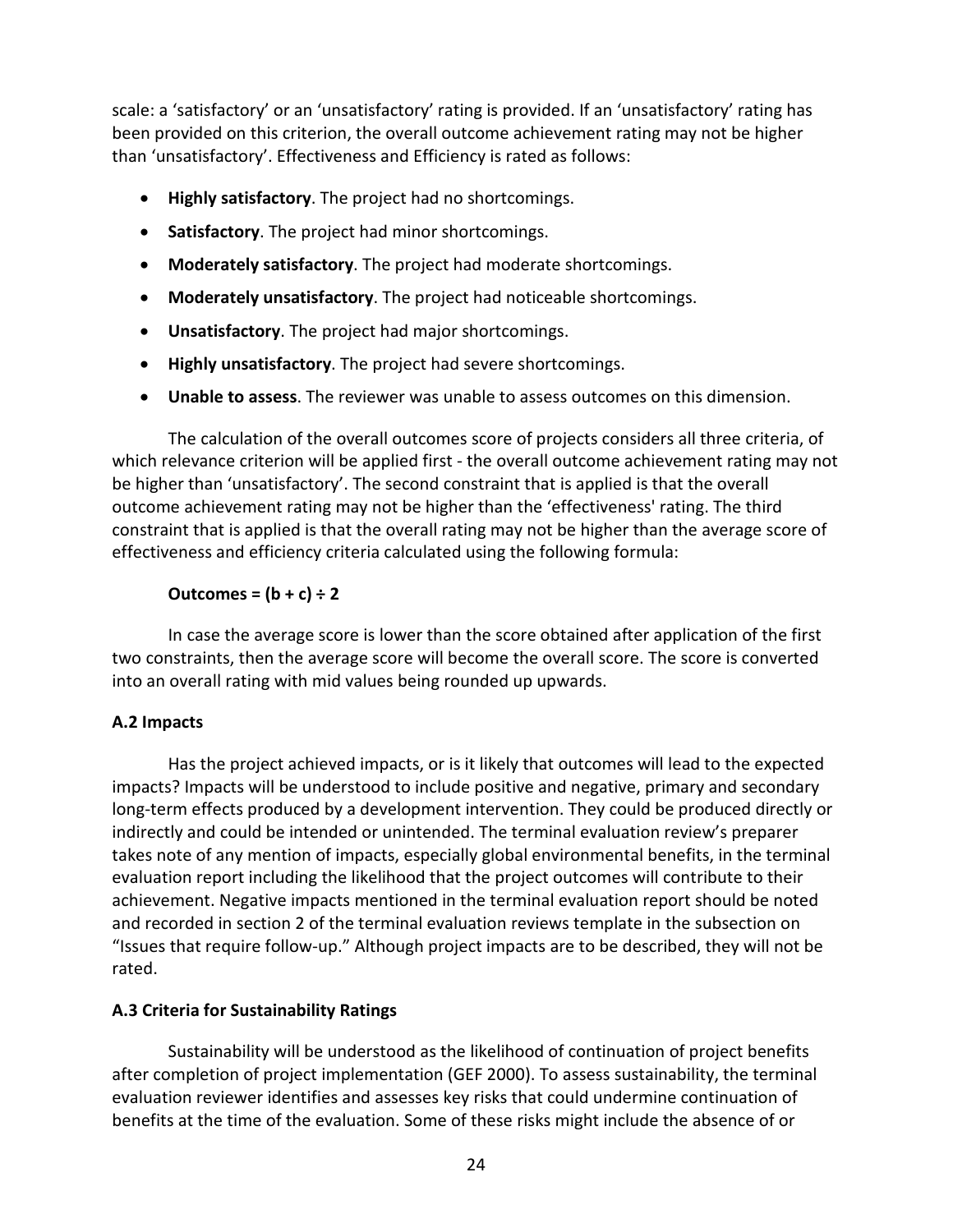inadequate financial resources, an enabling legal framework, commitment from key stakeholders, and enabling economy. The following four types of risk factors are assessed by the terminal evaluation reviewer to rate the likelihood of sustainability of project outcomes: financial, sociopolitical, institutional frameworks and governance, and environmental.

The following questions provide guidance to assess if the factors are met:

- **Financial resources**. What is the likelihood that financial resources will be available to continue the activities that result in the continuation of benefits (income-generating activities, and trends that may indicate that it is likely that in future there will be adequate financial resources for sustaining project outcomes)?
- **Sociopolitical**. Are there any social or political risks that can undermine the longevity of project outcomes? What is the risk that the level of stakeholder ownership is insufficient to allow for project outcomes/benefits to be sustained? Do the various key stakeholders see in their interest that the project benefits continue to flow? Is there sufficient public/stakeholder awareness in support of the long-term objectives of the project?
- **Institutional framework and governance**. Do the legal frameworks, policies, and governance structures and processes pose any threat to the continuation of project benefits? While assessing this parameter, consider if the required systems for accountability and transparency, and the required technical know-how, are in place.
- **Environmental**. Are there any environmental risks that can undermine the future flow of project environmental benefits? The terminal evaluation should assess whether certain activities in the project area will pose a threat to the sustainability of project outcomes. For example, construction of dam in a protected area could inundate a sizable area and thereby neutralize the biodiversity-related gains made by the project.

The reviewer provides a rating under each of the four criteria (financial resources, sociopolitical, institutional, and environmental) as follows:

- **Likely**. There are no risks affecting that criterion of sustainability.
- **Moderately likely**. There are moderate risks that affect that criterion of sustainability.
- **Moderately unlikely**. There are significant risks that affect that criterion of sustainability.
- **Unlikely**. There are severe risks affecting that criterion of sustainability.
- **Unable to assess**. Unable to assess risk on this dimension.
- **Not applicable**. This dimension is not applicable to the project.

A.4 Criteria for Assessment of Quality of Project M&E Systems

GEF projects are required to develop M&E plans by the time of work program inclusion, to appropriately budget M&E plans, and to fully carry out the M&E plan during implementation. Project managers are also expected to use the information generated by the M&E system during project implementation to improve and adapt the project to changing situations. Given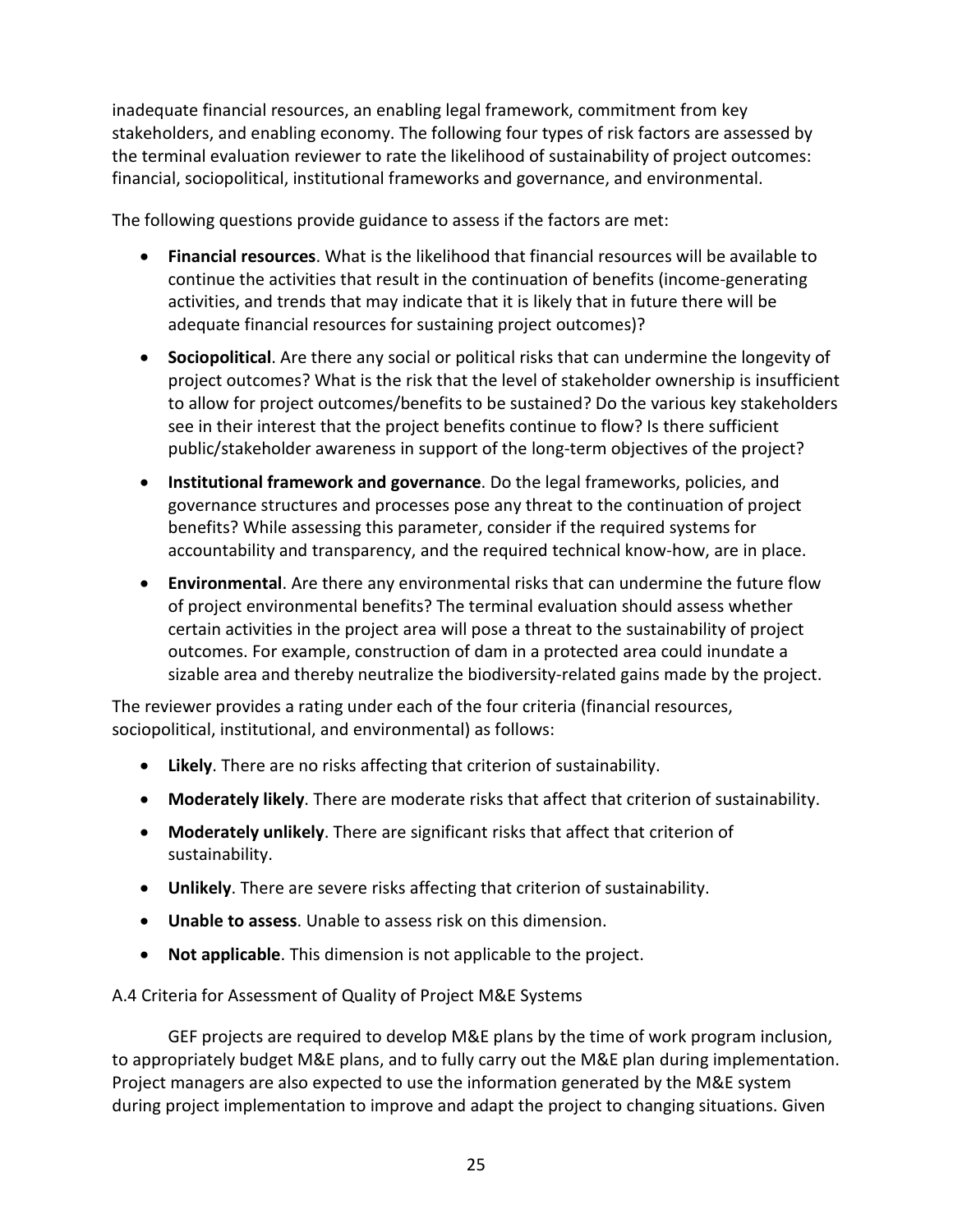the long-term nature of many GEF projects, projects are also encouraged to include long-term monitoring plans that measure results (such as environmental results) after project completion. Terminal evaluation reviews will include an assessment of the achievement and shortcomings of M&E systems.

- a) **M&E design**. Project should have a sound M&E plan to monitor results and track progress in achieving project objectives. An M&E plan should include a baseline (including data, methodology, and so on), SMART (specific, measurable, achievable, realistic, and timely) indicators and data analysis systems, and evaluation studies at specific times to assess results. The time frame for various M&E activities and standards for outputs should have been specified. Questions to guide this assessment include: In retrospect, was the M&E plan at entry practicable and sufficient (sufficient and practical indicators identified; timely baseline; targets created; effective use of data collection; analysis systems including studies and reports; practical organization and logistics in terms of what, who, and when for M&E activities)?
- b) **M&E plan implementation**. The M&E system was in place and allowed the timely tracking of results and progress toward project objectives throughout the project. Annual project reports were complete, accurate, and with well-justified ratings. The information provided by the M&E system was used to improve and adapt project performance. An M&E system should be in place with proper training for parties responsible for M&E activities to ensure that data will continue to be collected and used after project closure. Question to guide this assessment include: Did the project M&E system operate throughout the project? How was M&E information used during the project? Did it allow for tracking of progress toward project objectives? Did the project provide proper training for parties responsible for M&E activities to ensure data will continue to be collected and used after project closure?
- c) **Other questions**. This includes questions on funding and whether the M&E system was a good practice.
- Was sufficient funding provided for M&E—in the budget included in the project document?
- Was sufficient and timely funding provided—for M&E during project implementation?
- Can the project M&E system be considered—a good practice?

A number rating 1–6 is to be provided for each criterion according to the achievement and shortcomings with highly satisfactory = 6, satisfactory = 5, moderately satisfactory = 4, moderately unsatisfactory = 3, unsatisfactory = 2, highly unsatisfactory = 1, and unable to assess = no rating. The reviewer of the terminal evaluation provides a rating under each of the three criteria (M&E design, M&E plan implementation, and M&E properly budgeted and funded) as follows:

• **Highly satisfactory**. There were no shortcomings in that criterion of the project M&E system.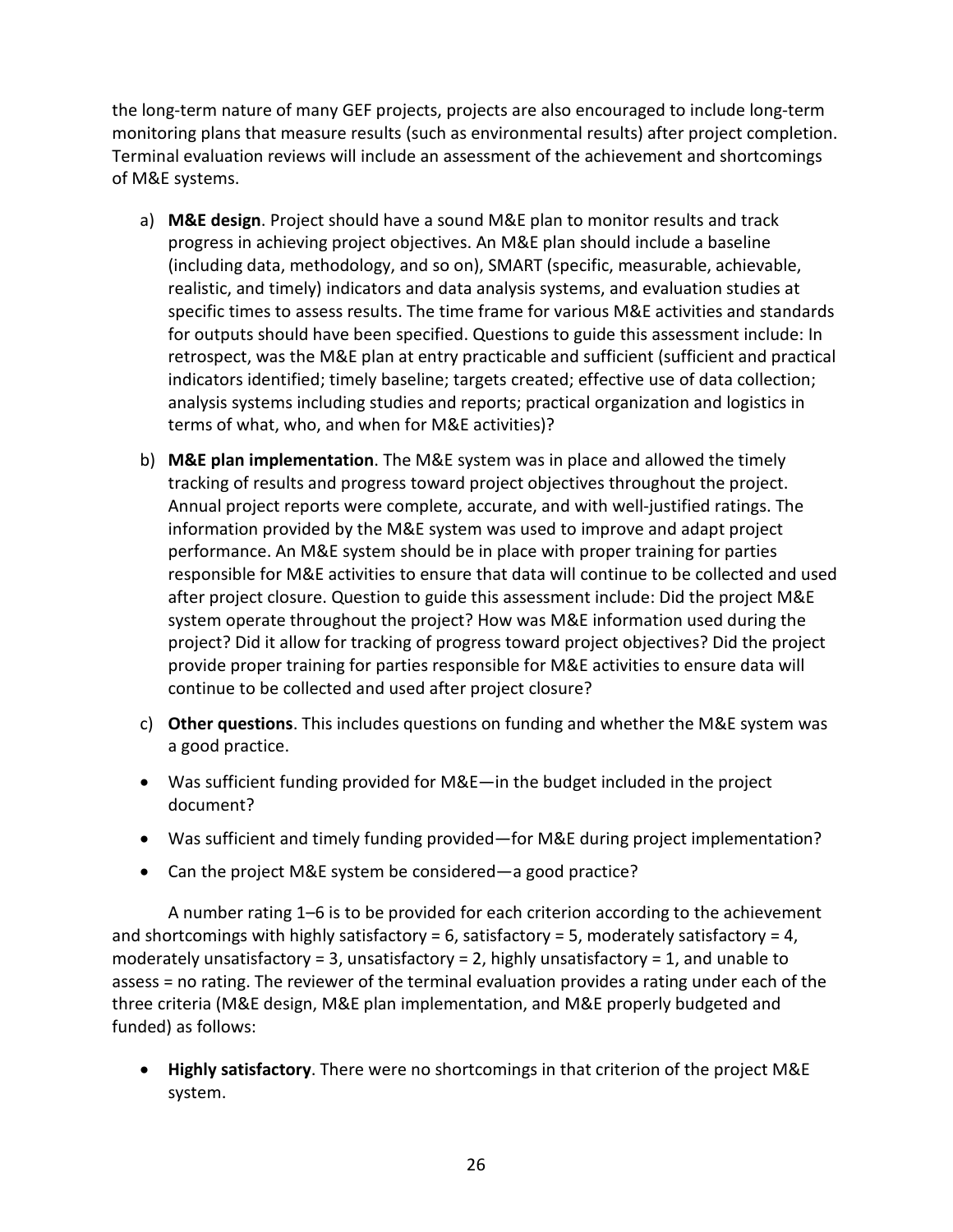- **Satisfactory**. There were minor shortcomings in that criterion of the project M&E system.
- **Moderately satisfactory**. There were moderate shortcomings in that criterion of the project M&E system.
- **Moderately unsatisfactory**. There were significant shortcomings in that criterion of the project M&E system.
- **Unsatisfactory**. There were major shortcomings in that criterion of the project M&E system.
- **Highly unsatisfactory**. There was no project M&E system.

The rating for M&E during implementation will be the overall rating of the M&E system:

**Rating on the Quality of the Project Monitoring and Evaluation System = b**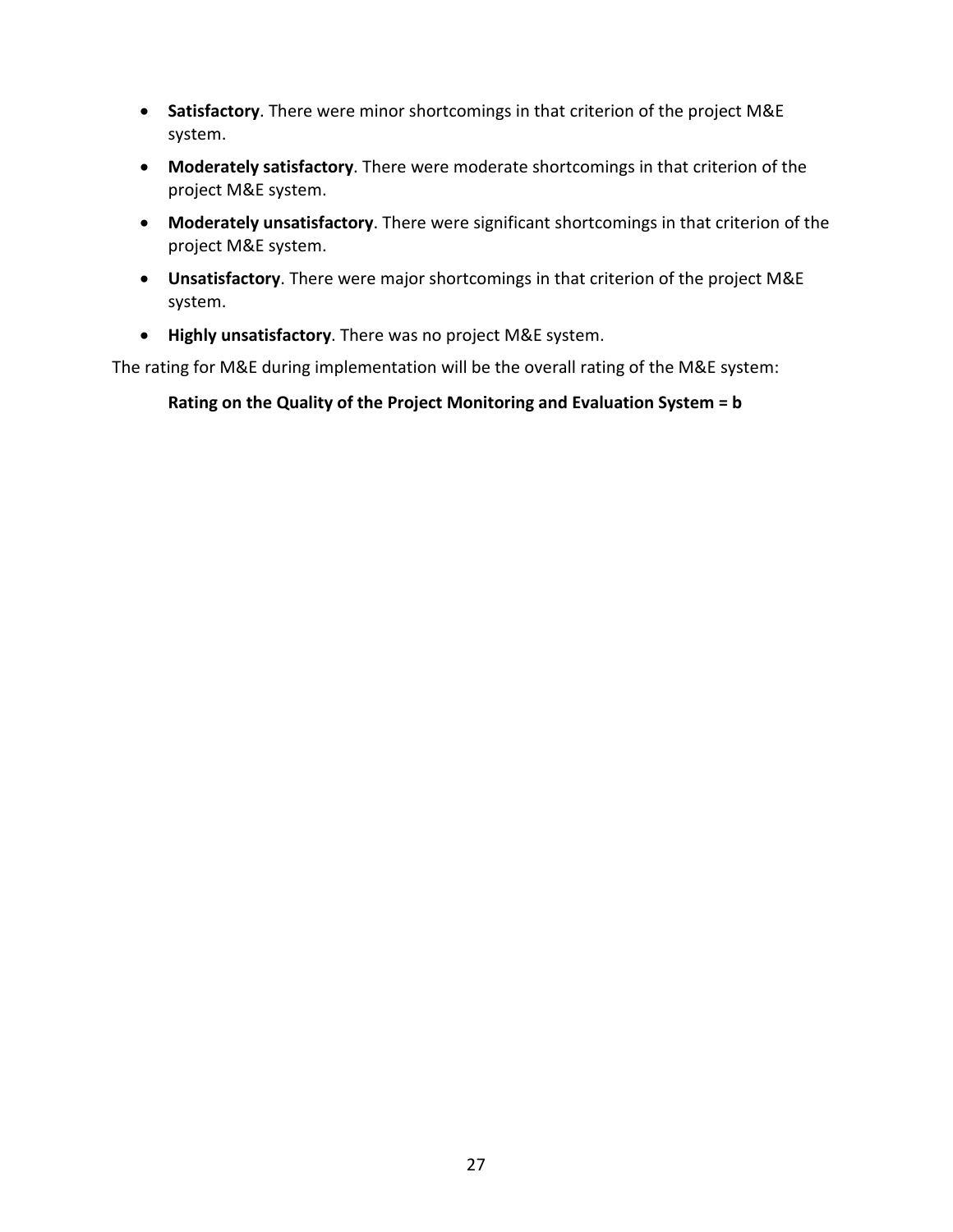#### <span id="page-34-0"></span>**ANNEX B: NAPA IMPLEMENTATION PROJECTS ALIGNMENT RATING**

The LDCF was established in response to guidance received from the Seventh Conference of Parties (COP) to the United Nations Framework Convention on Climate Change (UNFCCC) meeting in Marrakech in 2001, as one of its climate change adaptation (CCA) financing mechanisms. The LDCF is mandated by parties to the UNFCCC to, among others, provide support to the least developed countries' (LDCs) climate adaptation efforts, including the preparation of National Adaptation Programmes of Action (NAPAs), the implementation of NAPA priority projects in LDCs, as well as support for the preparation of the NAP process in eligible developing countries.

NAPAs provide a process for LDCs to identify priority activities that respond to their urgent and immediate needs to adapt to climate change—those for which further delay would increase vulnerability and/or costs at a later stage. The main content of NAPA Country Reports is a country-driven list of ranked priority adaptation activities and projects, designed to facilitate the development of proposals NAPA Implementation Projects.

For the LDCF Program Evaluation 2016 NAPA Country Reports as well as NAPA Implementation Projects have been reviewed and country priorities for adaptation activities have been identified for each. These priority adaptation activities fitted the following groupings:

- Agriculture *(including animal husbandry and fishery)*
- Climate information systems
- Disaster risk management
- Natural resource management & fragile ecosystems *(including mountain ecosystems, mangroves, forestry, wildlife, land degradation and management)*
- Human health
- Infrastructural development
- Renewable energy/energy efficiency/energy security
- Climate education
- Tourism
- Climate smart urban areas
- Sustainable rural livelihoods *(other than agriculture and NRM)*.

• Water resource management

Most NAPA Country Reports provided a list of prioritized adaptation activities. For those that did not, sectoral prioritization was used by the reviewer to identify areas of priority adaptation activities. For those that did not prioritize activities nor provide an overview of priority sectors, the key environmental stresses and climatic vulnerabilities as identified in the NAPA Country Report were used by the reviewer to identify key areas of priority adaptation activities.

For each country, the scoring of NAPA Implementation Projects' key priority adaptation activities was compared against its NAPA Country Report scoring on the same. This comparison resulted in an alignment rating for each NAPA Implementation Project with the key priority areas as identified in the NAPA Country Report.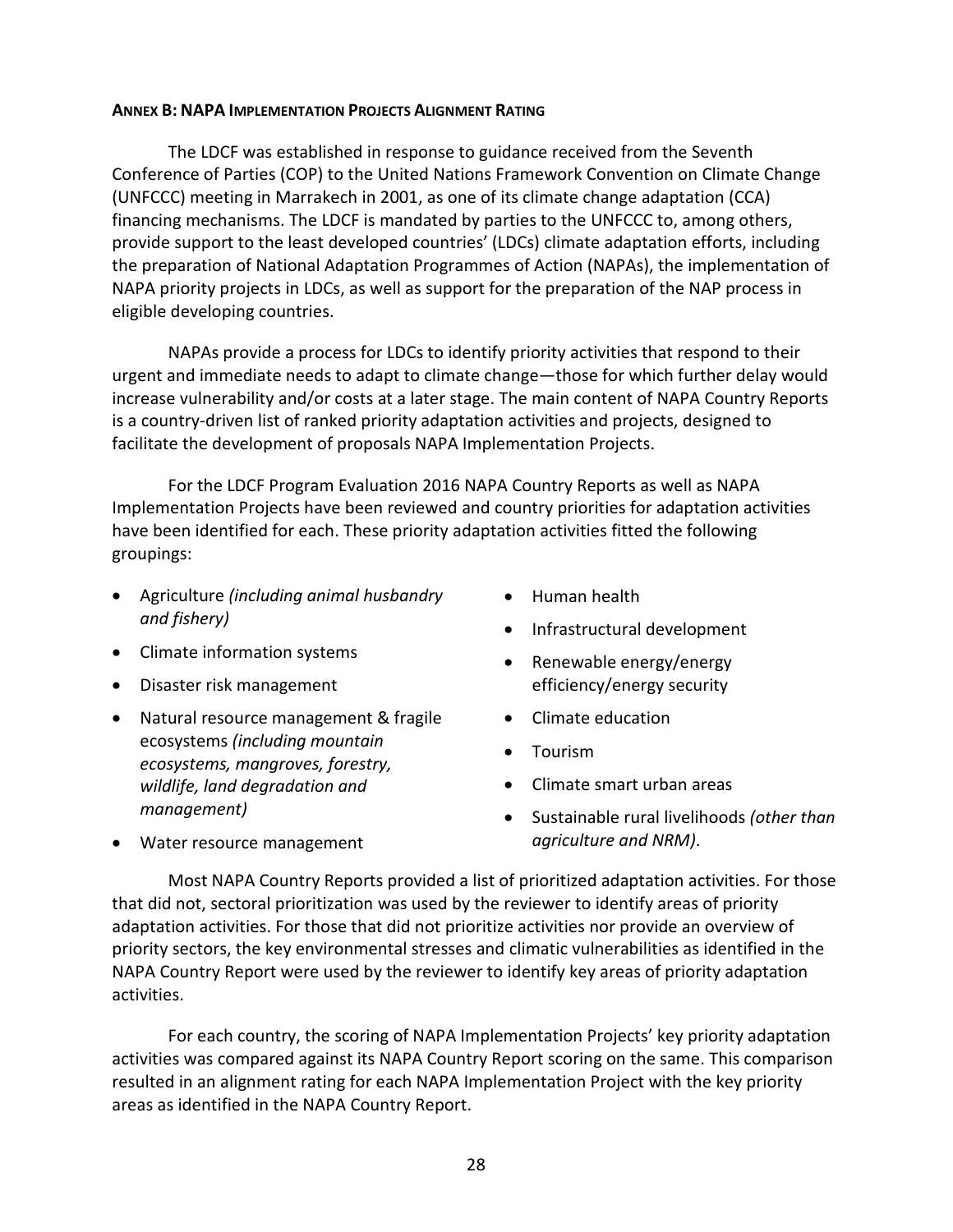The reviewer rated NAPA Implementation Projects' alignment with key priority areas in the NAPA Country Reports as follows:

- **Very High:** The NAPA Implementation Project's outcome areas address primary priority areas as listed/outlined in the NAPA Country Report.
- **High:** The NAPA Implementation Project's outcome areas do not address primary priority areas as listed/outlined in the NAPA Country Report, but address other priorities that are outlined in the NAPA Country Report.
- **Low:** The NAPA Implementation Project might touch upon some priority areas (primary or other), but does not address specific priorities as outlined in the NAPA Country Report in a structural manner.
- **No Alignment:** Project does not address ANY of the priorities (primary or other) outline in the country NAPA report.
- **Unable to Assess.** The reviewer was unable to assess outcomes on this dimension.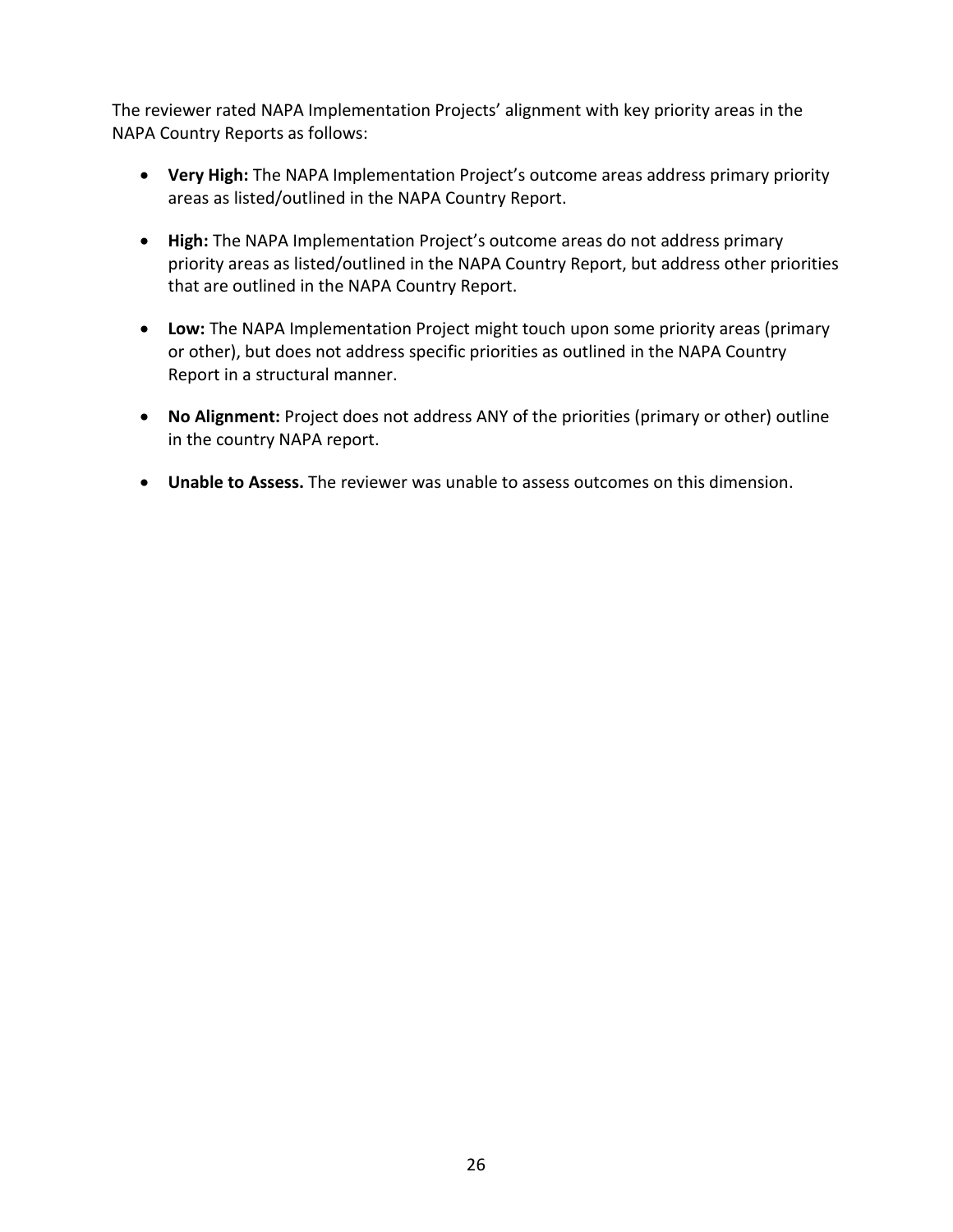#### <span id="page-36-0"></span>**ANNEX C: GENDER RATING**

The gender mainstreaming description as part of the Gender Equality Action Plan (GEAP) glossary states that "Mainstreaming involves ensuring that gender perspectives and attention to the goal of gender equality are central to all activities." And "It [gender mainstreaming] is a strategy for making the concerns and experiences of women as well as of men an integral part of the design, implementation, monitoring and evaluation of policies and programs in all political, economic and societal spheres, so that women and men benefit equally, and inequality is not perpetuated."[23](#page-36-1)

The ultimate goal of mainstreaming is to achieve gender equality, and the goal of projects taking into account gender is to mainstream gender according to the above description. It was decided to 'relax' the gender mainstreaming description a little in the gender rating and not aim for gender perspectives and gender equality being central to 'all activities', but to 'most, if not all, activities'.

The gender rating applied makes used of the following five scales:

**Gender-blind:** Project does not demonstrate awareness of the set of roles, rights, responsibilities, and power relations associated with being male or female.

Gender is not mentioned in project documents beyond an isolated mention in the context description, gender is not tracked by the tracking tools and M&E instruments, no gender analysis took place, no gender action plan or gender strategy was developed for the project.

**Gender-aware:** Project recognizes the economic/social/political roles, rights, entitlements, responsibilities, obligations and power relations socially assigned to men and women, but might work around existing gender differences and inequalities, or does not sufficiently show how it addresses gender differences and promotes gender equality.

Gender is mentioned in the project document, but it is unclear how gender equality is being promoted. There might be one or two gender disaggregated indicators, but it is unclear whether and how that data informs project management. Gender might be mentioned in a social assessment, but it is unclear what is done with that information. No gender action plan or gender strategy was developed for the project.

**Gender-sensitive:** Project adopts gender sensitive methodologies to address gender differences and promote gender equality.

A gender analysis or social analysis with gender aspects is undertaken, gender disaggregated data are collected, gender sensitive indicators are integrated in

<span id="page-36-1"></span><sup>&</sup>lt;sup>23</sup> GEF, [Gender Equality Action Plan \(GEAP\),](https://www.thegef.org/council-meeting-documents/gender-equality-action-plan-0) October 2014. Council Document GEF/C.47/09/Rev.01.